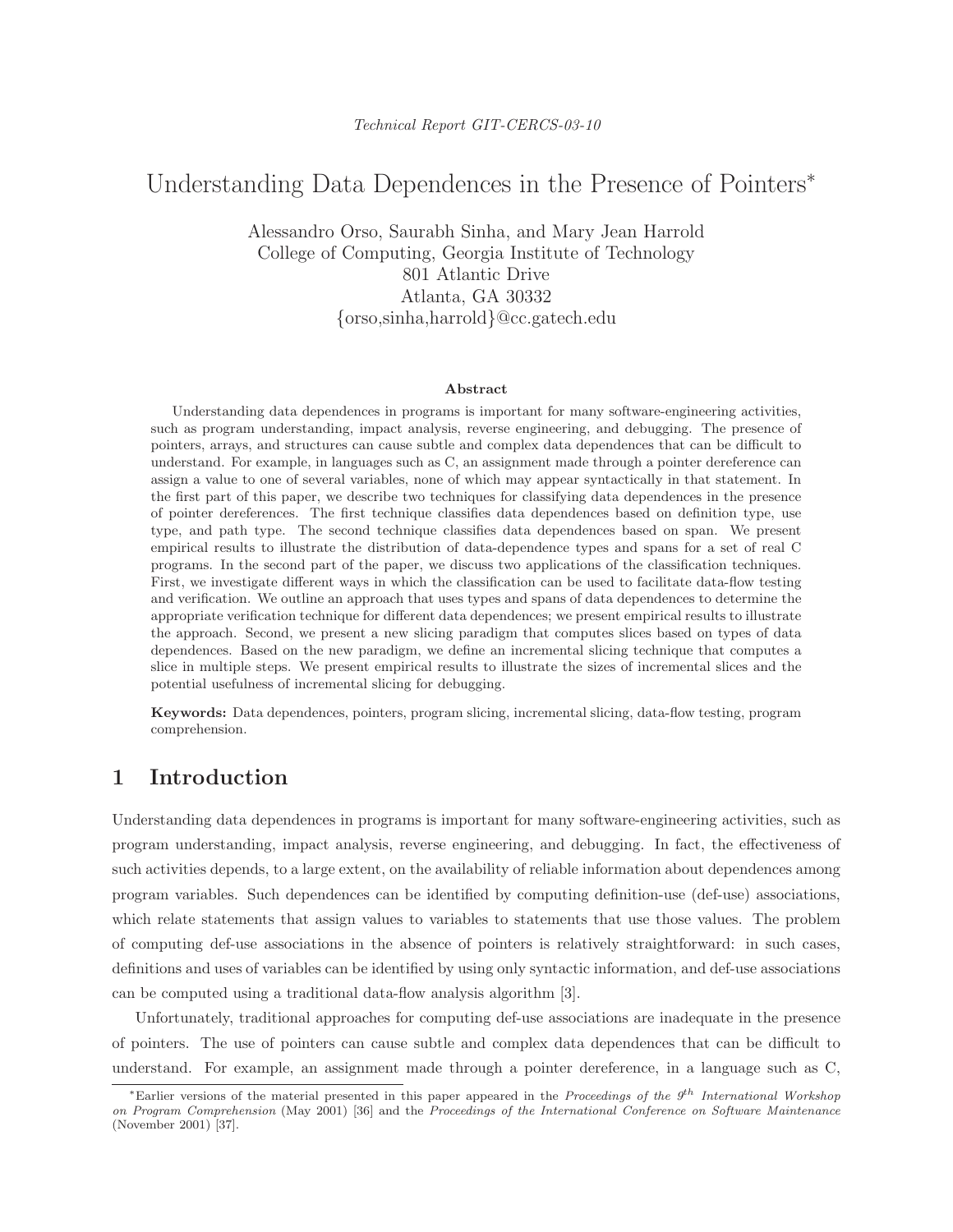can assign a value to one of several variables, none of which may appear syntactically in that statement. Understanding the data dependences caused by such assignments is more difficult than understanding the dependences caused by direct (i.e., syntactic) assignments.

To assist software developers in the complex tasks of understanding data dependences, we have developed two techniques for classifying data dependences based on their characteristics. We have also investigated the application of the techniques for data-flow testing and debugging.

In the first part of this paper, we present our two techniques for classifying data dependences. The first technique classifies a data dependence based on the types of definition and use and the types of paths between the definition and the use. This technique distinguishes data dependences based on their strength and on the likelihood that a data dependence identified statically actually holds. It extends the classification presented by Ostrand and Weyuker [38] to provide a finer-grained and more general taxonomy of data dependences. The second technique classifies data dependences based on their spans. The span of a data dependence identifies the extent (or the reach) of that data dependence in the program, either at the procedure level or at the statement level. To compute and classify data dependences according to our classification schemes, we extend the traditional reaching-definitions algorithm.

The main benefit of these classification techniques is that they provide additional information about data dependences—information that can be used to compare, rank, prioritize, and understand data dependences, and can benefit software-engineering activities that use data dependences. In the first part of the paper, we also present empirical results to illustrate the distribution of types and spans of data dependences for a set of real C programs.

In the second part of the paper, we present two applications of the classification techniques.

First, we investigate how the classification techniques can be used to facilitate data-flow testing and verification. Although data-flow testing techniques [15, 41] have long been known, they are rarely used in practice, primarily because of their high costs [7]. The main factors that contribute to the unreasonably high costs are  $(1)$  the large number of def-use associations to be covered, a number of which may be infeasible,<sup>1</sup> (2) the difficulty of generating test inputs to cover the def-use associations, and (3) expensive program instrumentation required to determine the def-use associations that are covered by test inputs.

We investigate how classifying data dependences can help lower the costs of data-flow testing—by providing a way to order data dependences for coverage, to estimate the extent of data-flow coverage achieved through less-expensive testing, and to suggest the appropriate verification technique based on the types of data dependences that occur in the program. In the absence of information about data dependences, all data dependences are treated uniformly for data-flow testing. By providing information about various characteristics of a data dependence, the classification techniques can provide testers not only guidance in ordering data dependences for coverage, but also help in generating test inputs to cover them. We outline an approach that uses types and spans of data dependences to determine the appropriate verification technique for different data dependences and present empirical results to illustrate the approach.

Second, we present a new slicing paradigm that computes program slices [49] by considering only a subset of data dependences. This paradigm lets developers focus only on particular kinds of data dependences (e.g., strong data dependences) and provides a way to reduce the sizes of slices, thus making the slices more manageable and usable.

<sup>&</sup>lt;sup>1</sup>A def-use association is *infeasible* if there exists no input to the program that causes that association to be covered.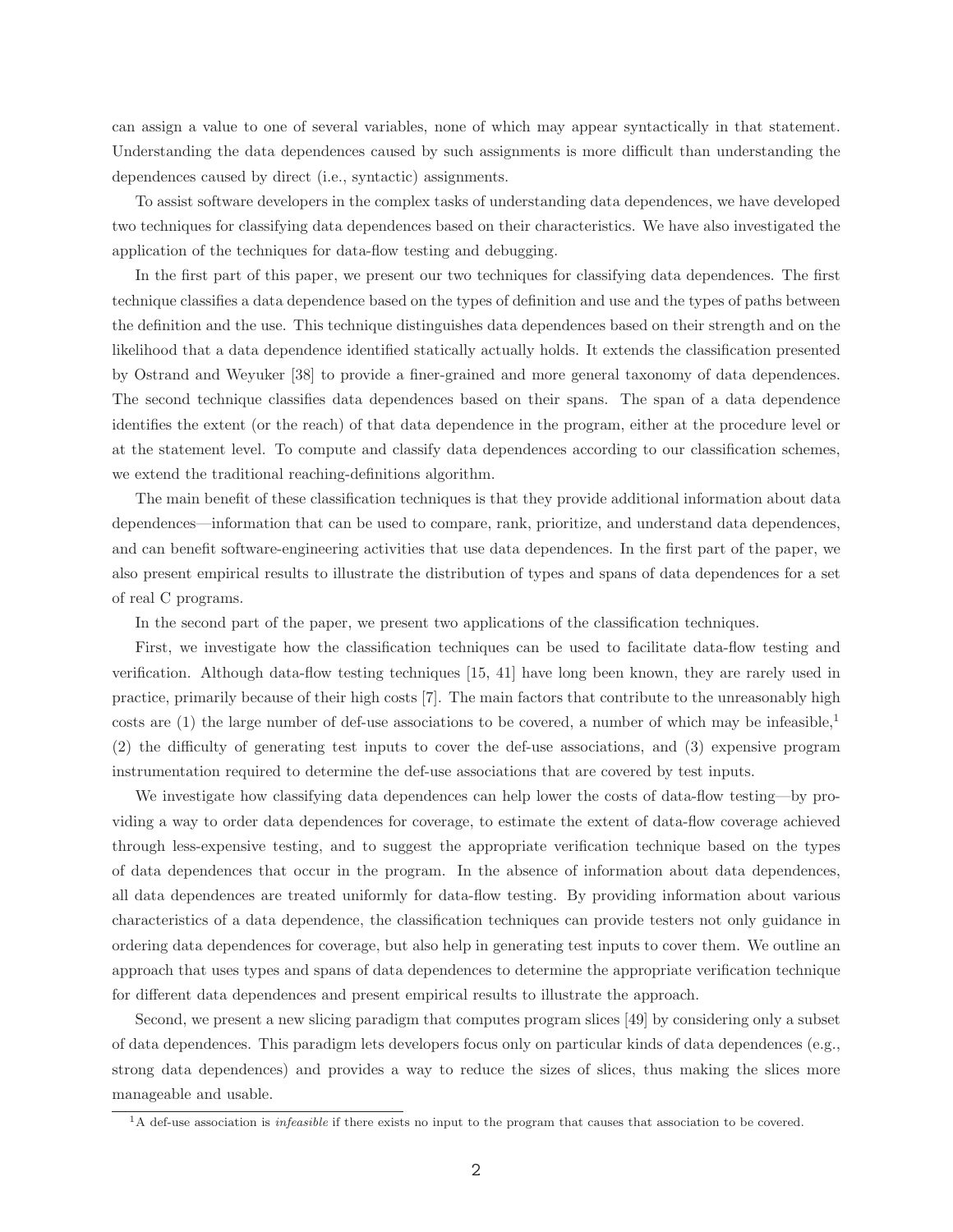Based on the new slicing paradigm, we present an incremental slicing technique that computes a slice in steps by incorporating different types of data dependences at each step. Consider, for instance, the use of slicing for program comprehension. When the developers are trying to understand just the overall structure of a program, they can ignore weaker data dependences and focus on stronger data dependences only. To do this, they can use the incremental slicing technique to start the analysis by considering only stronger data dependences, and then augment the slice incrementally by incorporating additional weaker data dependences. This approach lets the developers focus initially on a smaller, and thus potentially easier to understand, subset of the program and then consider increasingly larger parts of the program. Alternatively, for applications such as debugging, the developers may want to start focusing on weak, and therefore not obvious, data dependences. By doing this, they can identify subtle pointer-related dependences that may cause unforeseen behavior in the program.

To evaluate our incremental slicing approach, we implemented the technique, by extending the SDGbased approach for slicing [22, 42, 45], and performed two empirical studies. The first study shows the potential usefulness of the approach for reducing the fault-detection time during debugging. The second study shows that the results of incremental slicing generalize over more subjects, thus making the technique more generally applicable.

The main contributions of the paper are:

- Two techniques—one based on types and the other based on spans—for classifying data dependences in languages such as C.
- Empirical results that illustrate the occurrences of data-dependence types and spans for a set of real C programs.
- Application of the classification techniques to facilitate data-flow testing; empirical results to demonstrate how the classification can be used to estimate data-flow coverage and select the appropriate verification technique for data dependences.
- A new paradigm for slicing, in which slices are computed based on types of data dependences, and an incremental slicing technique that computes a slice in steps by incorporating additional types of data dependences at each step.
- Empirical studies that illustrate the sizes of incremental slices and the usefulness of incremental slicing for debugging.

The rest of the paper is organized as follows. In the next section, we present background material. In Section 3, we present our techniques for classifying data dependences in the presence of pointers; we also present empirical data to illustrate the distribution of data dependences for a set of C programs. In Section 4, we present two applications of the classification techniques. First, in Section 4.1, we discuss how the classification can be applied to data-flow testing. Second, in Section 4.2, we present a new slicing paradigm in which slices are computed based on data-dependence types; based on the paradigm, we present an incremental slicing technique. In Section 5, we discuss related work, and finally, in Section 6, we present conclusions and identify potential future work.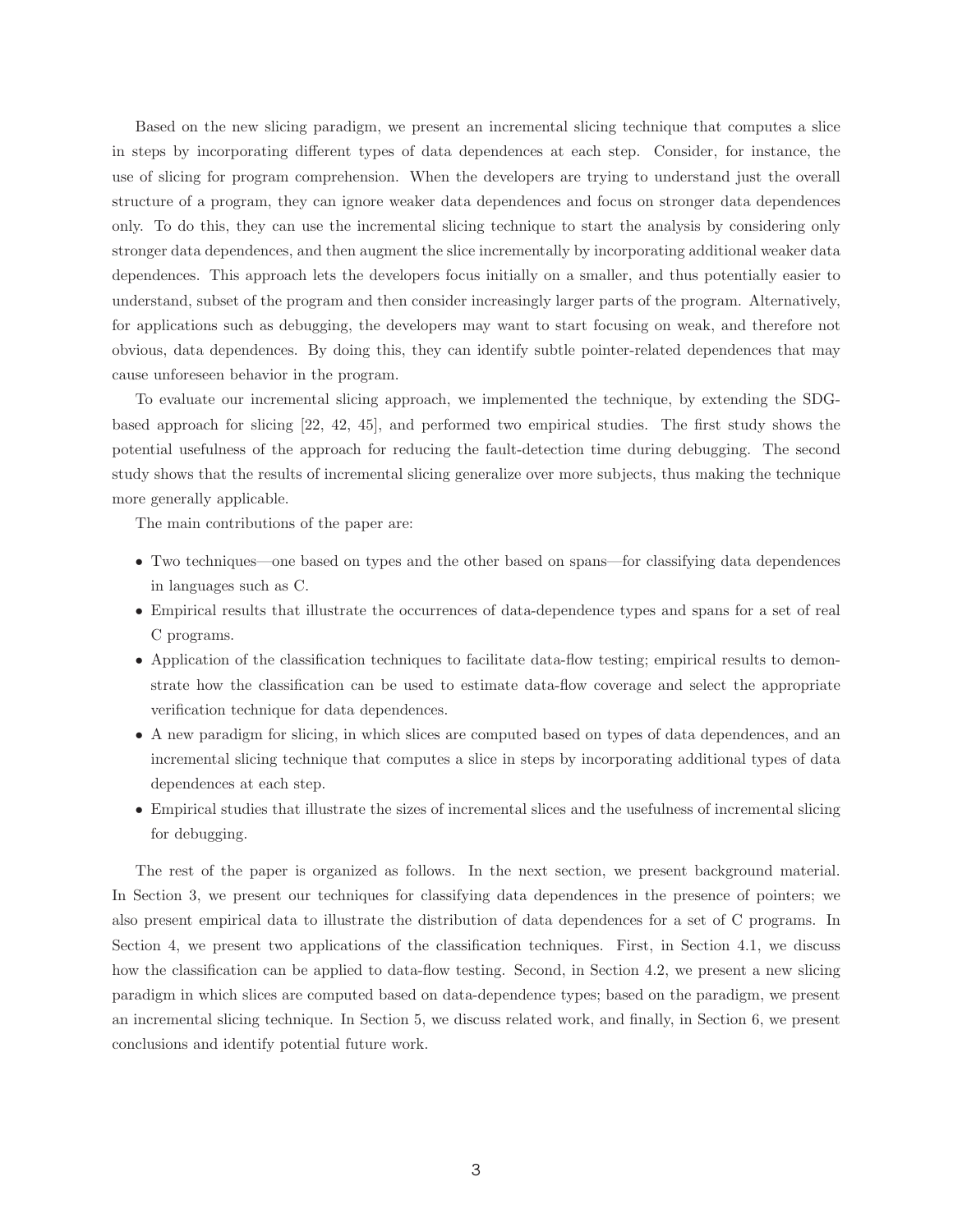

Figure 1: Program Sum1 to illustrate definitions, uses, and data dependences (left); control-flow graphs for the program annotated with def and use sets (right).

# **2 Background**

In this section, we present background material for the paper: data-flow analysis, alias analysis, data-flow testing, and program slicing.

## **2.1 Data-flow analysis**

Data-flow analysis techniques require the control-flow relation of the program being analyzed. This relation can be represented in a control-flow graph. A *control-flow graph* (CFG) contains nodes that represent statements,<sup>2</sup> and edges that represent potential flow of control among the statements. In addition, the CFG contains a unique entry node and a unique exit node. For each call site, the CFG contains a call node and a return node. For example, Figure 1 presents program Sum1 and the CFGs for the procedures in the program.

A statement *defines* a variable if the statement assigns a value to that variable. A statement *uses* a variable if the statement reads the value of that variable. For example, in Sum1, statement 1 defines variable i and statement 4 uses i; statement 9 uses j and sum and defines sum. To compute data dependences, the nodes in a CFG are annotated with two sets of variables: the *definition set*, *def* (*n*), for a node n contains those variables that are defined at node n; the *use set*, *use*(*n*) contains those variables that are used at node n. For example, in Sum1,  $\text{def}(9) = \{\text{sum}\}$  and  $\text{use}(9) = \{j, \text{sum}\}$ .

A *path* in a CFG is a sequence of nodes  $(n_1, n_2, \ldots, n_k)$ ,  $k \ge 0$ , such that, if  $k \ge 2$ , for  $i = 1, 2, \ldots, k - 1$ ,  $(n_i, n_{i+1})$  is an edge in the CFG. A *definition-clear path* (def-clear path) with respect to a variable v is a path  $(i, n_1, n_2, \ldots, n_k, j)$  such that no node in  $n_1, n_2, \ldots, n_k$  defines v. For example, in Sum1, (7, 9, 10, 11) is a def-clear path with respect to variable i, whereas, because of the definition of i at node 8, path (7, 8, 9, 10, 11) is not. A definition  $d_2$  kills a definition  $d_1$  if both  $d_1$  and  $d_2$  refer to the same variable v, and there exists a def-clear path with respect to v between  $d_1$  and  $d_2$ . For example, the definition of i at node 11 kills the definition of i at node 8.

<sup>&</sup>lt;sup>2</sup>A CFG can also be built at the basic-block level; in such a CFG, each node represents a sequence of single-entry, single-exit statements.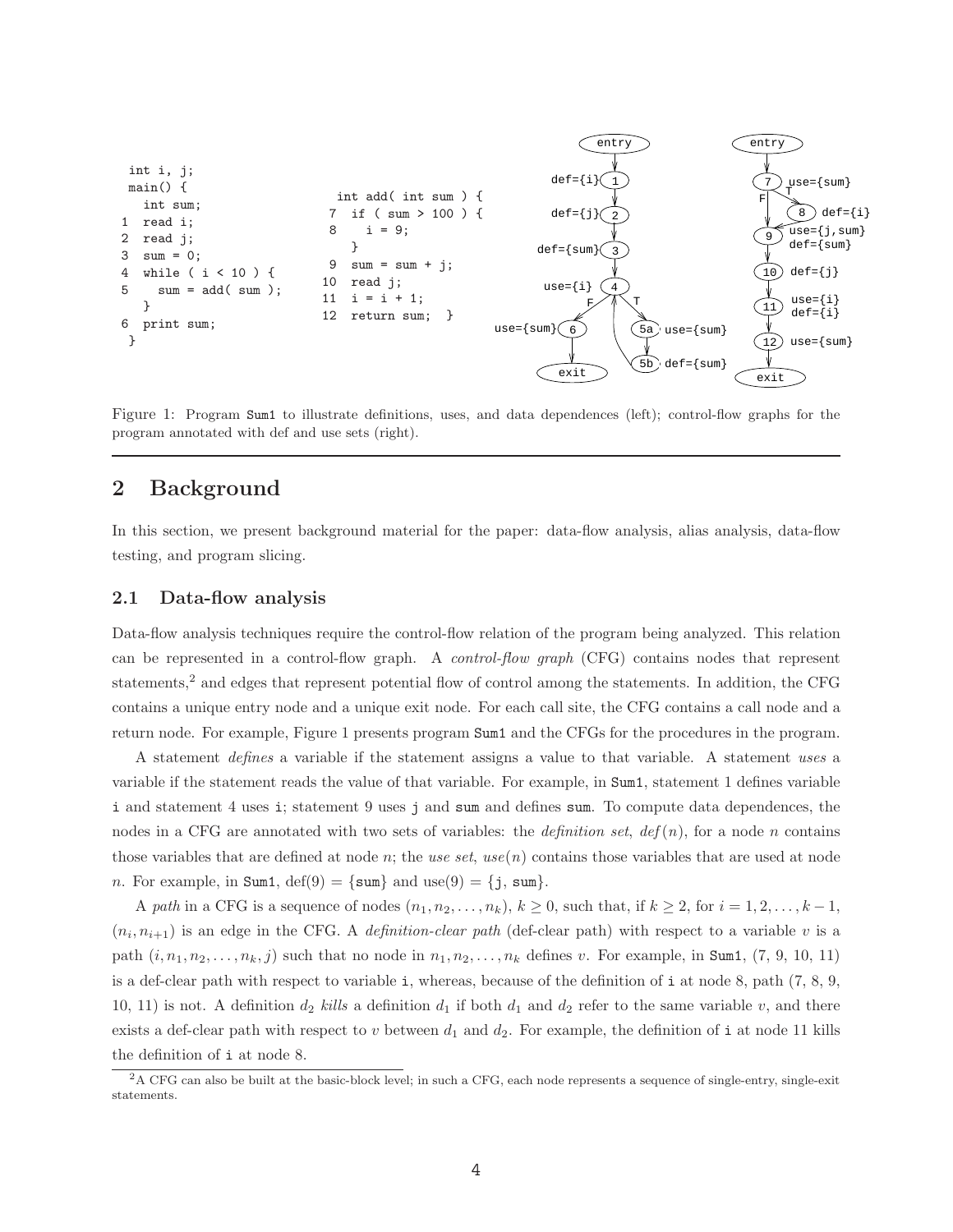|     | int i;                 |     |                               |
|-----|------------------------|-----|-------------------------------|
|     | main() f               |     | int add( int val, int sum ) { |
|     | int *p;                |     | int $*q$ , $k$ ;              |
|     | int j, sum1, sum2;     |     | 12. read k;                   |
| 1.  | $sum1 = 0$ ;           |     | 13. if $(sum > 100)$ {        |
| 2.  | $sum2 = 0$ ;           | 14. | $i = 9$ ;                     |
| 3.  | read $i, j;$           |     | ł                             |
| 4.  | while ( $i < 10$ ) {   | 15. | $sum = sum + i;$              |
| 5.  | if ( $j < 0$ ) {       | 16. | if $(i < k)$ {                |
| 6.  | $p =$ $\&$ sum1;       | 17. | $q = kval;$                   |
|     | }                      |     | ł                             |
|     | else {                 |     | else {                        |
| 7.  | $p =$ $\&$ sum2;       | 18. | $q = \&k$                     |
|     | }                      |     | ł                             |
| 8.  | $*p = add(j, *p);$     | 19. | $sum = sum + *q;$             |
| 9.  | read j;                | 20. | $i = i + 1;$                  |
|     | ł                      | 21. | return sum;                   |
| 10. | $sum1 = add(j, sum1);$ | ŀ   |                               |
| 11. | print sum1, sum2;      |     |                               |
|     | }                      |     |                               |

Figure 2: Program Sum2.

A *reaching-definition set*,  $rd(j)$ , defined with respect to a node j, is the set of variable–node pairs  $\langle v, i \rangle$ such that  $v \in \text{def}(i)$  and there exists a def-clear path with respect to v from i to j. A *data dependence* is a triple  $(d, u, v)$ , defined with respect to nodes d and u and variable v, such that  $v \in \text{use}(u)$  and  $\langle v, d \rangle \in$ rd(u). A data dependence is also referred to as a *definition-use association* (def-use association or DUA). The computation of data dependences can be performed by first computing reaching definitions, and then examining, for each use, the reaching definitions for that use [3].

## **2.2 Alias analysis**

In languages that contain usage of pointers, the computation of def-use associations requires the identification of alias relations. An *alias* occurs at a program point if two or more names refer to the same memory location at that point. An alias relation at program point n is a *may alias* relation if the relation holds on some, but not all, program paths leading up to n. An alias relation at point n is a *must alias* relation if the relation holds on all paths up to n. As an example, consider program  $Sum2$  (Figure 2).<sup>3</sup> In line 8, \*p is a may alias for sum1 and sum2, because it can refer to either sum1 or sum2, depending on the path followed to reach statement 8 (i.e., depending on whether statement 6 or statement 7 is executed). *Alias analysis* or *points-to analysis* determines, at each statement that contains a pointer dereference, the set of memory locations that can be accessed through the dereference. For example, the alias set for \*p at statement 8 contains two elements: sum1 and sum2. A variety of alias-analysis algorithms have been presented in the literature; these algorithms vary in the efficiency and the precision with which they compute the alias relations (e.g.,  $[4, 24, 27, 46]$ .

<sup>3</sup>Sum2 is an extension of Sum1 with the addition of pointers; it is overly complicated to illustrate our technique and the complex dependences that can be caused by pointers.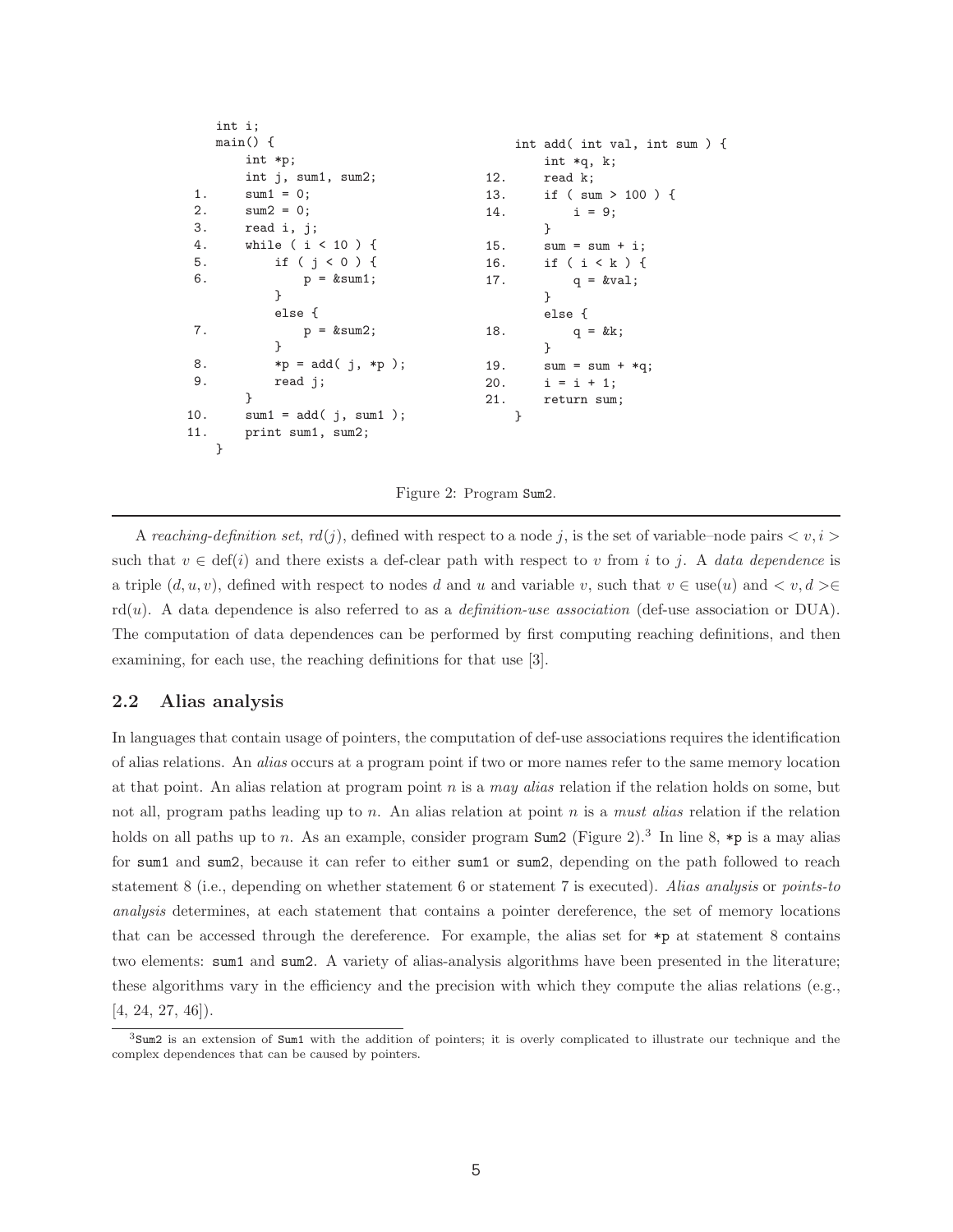## **2.3 Data-flow testing**

Data-flow testing techniques use data-flow relationships in a program to guide the selection of test inputs (e.g., [20, 26, 33, 41]). For example, the all-defs criterion [15, 41] requires the coverage of each definition in the program to some reachable use; the stronger all-uses criterion requires the coverage of each defuse association in the program. Other criteria require the coverage of chains (of different lengths) of data dependences [33].

## **2.4 Program slicing**

A *program slice* of a program P, computed with respect to a *slicing criterion*  $\lt s, V >$ , where s is a program point and V is a set of program variables, includes statements in  $\mathcal P$  that may influence, or be influenced by, the values of the variables in V at  $s$  [49]. A program slice identifies statements that are related to the slicing criterion through transitive data and control dependences.<sup>4</sup>

Interprocedural slicing techniques based on the system-dependence graph (SDG) [22, 45] and data-flow equations [18, 49] form two alternative, general classes of slicing techniques. For this work, we extend the SDG-based slicing approach [22, 42, 45] (the approach based on data-flow equations [18, 49] could be extended similarly). The SDG-based approach precomputes all dependences and represents them in the SDG, and then computes slices using graph reachability.

A *system-dependence graph* (SDG) [22] is a collection of *program-dependence graphs* (PDG) [13]—one for each procedure—in which nodes represent statements or predicate expressions. Edges in the PDG represent data and control dependences. A *data-dependence edge* represents flow of data between statements; a *controldependence edge* represents a control dependence of a statement on a predicate. Each PDG contains an *entry node* that represents entry to the procedure. To model parameter passing, an SDG associates formal parameter nodes with the entry node of each procedure: a *formal-in node* for each formal parameter of the procedure and a *formal-out node* for each formal parameter that may be modified [25] by the procedure. (Global variables are treated as parameters.) An SDG associates a set of actual parameter nodes with each call site in a procedure: an *actual-in node* for each actual parameter at the call site and an *actual-out node* for each actual parameter that may be modified by the called procedure.

To create parameter nodes, the SDG-construction algorithm [22] computes two sets of variables for each procedure: GMOD, which contains parameters and non-local variables that may be modified by the procedure, and GREF, which contains parameters and non-local variables that may be referenced by the procedure. For example, consider program Sum1 (Figure 1). The GREF set for procedure add contains i, j, and sum; the GMOD set of add contains  $\mathbf i$  and  $\mathbf j$ . For each procedure  $P$ , the algorithm creates a formal-in node for each variable that appears in  $\text{GMOD}(P)$  or  $\text{GREF}(P)$ , and a formal-out node for each variable that appears in  $\text{GMOD}(P)$ . For a call site that calls procedure  $P$ , the algorithm creates an actual-in node for each variable that appears in  $GMOD(P)$  or  $GREF(P)$ , and an actual-out node for each variable that appears in  $\text{GMOD}(P)$ .<sup>5</sup>

<sup>&</sup>lt;sup>4</sup>A statement s is control dependent on a predicate p if, in the CFG, there are two edges out of the node for p such that by following one edge, the node for s is definitely reached, whereas by following the other edge, the node for s may not be reached. [13]

<sup>&</sup>lt;sup>5</sup>The algorithm also creates a formal-out node (and a corresponding actual-out node at each call site) for the return value from a function.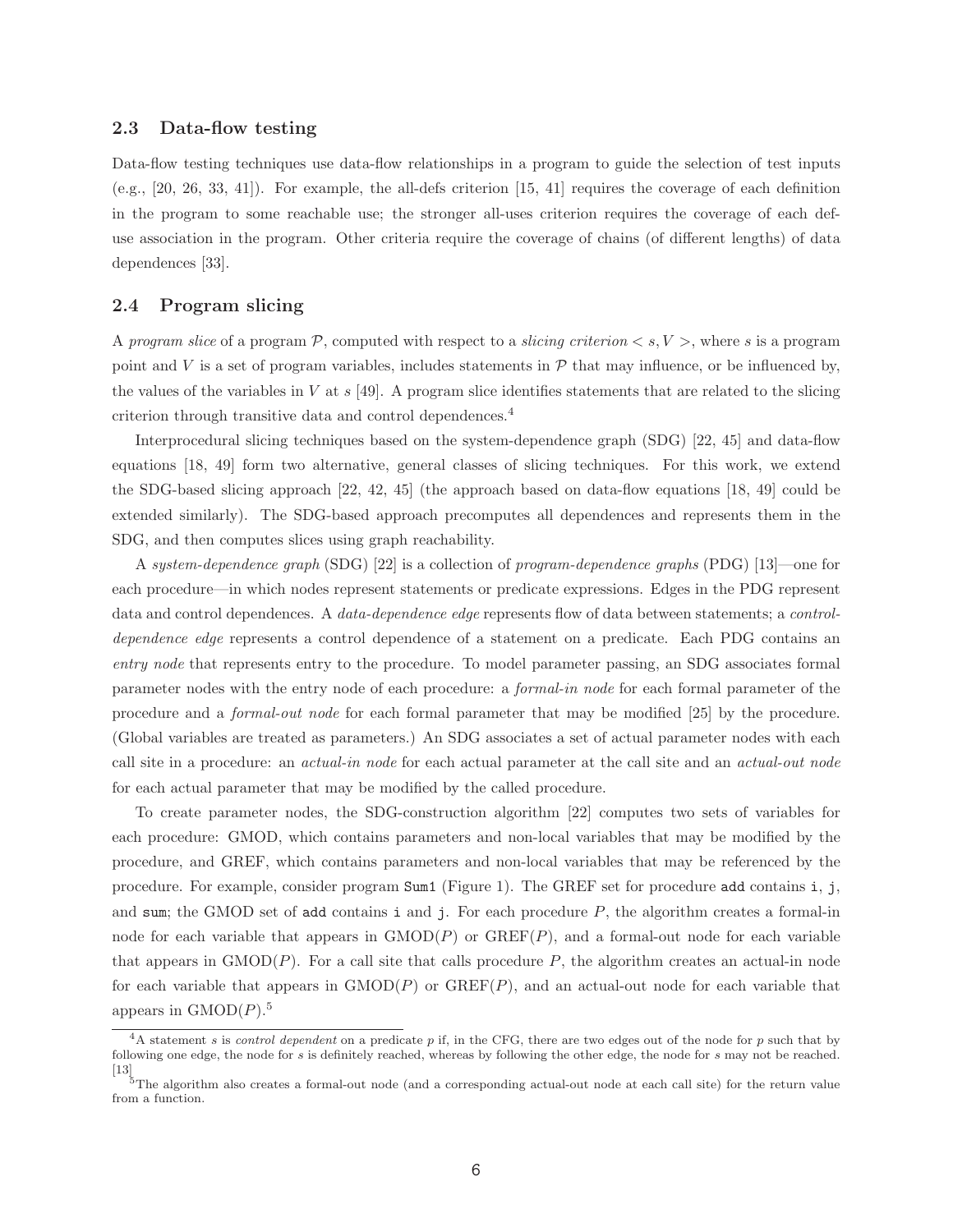

Figure 3: System-dependence graph for Sum1. The shaded nodes are included in the slice for  $\langle 5b, \{i\} \rangle$ ; the darker nodes are included during the first phase of the slicing algorithm, whereas the lighter nodes are included during the second phase.

An SDG connects PDGs at call sites. A *call edge* connects a call node to the entry node of the called procedure's PDG. Parameter-in and parameter-out edges represent parameter passing: *parameter-in edges* connect actual-in nodes to formal-in nodes, and *parameter-out edges* connect formal-out nodes to actual-out nodes.

Horwitz, Reps, and Binkley [22] compute interprocedural slices by solving a graph-reachability problem on an SDG. To restrict the computation of interprocedural slicing to paths that correspond to valid call– return sequences, an SDG uses summary edges to represent the transitive flow of dependence across call sites caused by data dependences, control dependences, or both. A *summary edge* connects an actual-in node and an actual-out node if the value associated with the actual-in node may affect the value associated with the actual-out node.

Figure 3 shows the SDG for Sum1. Each parameter node in the figure is labeled with the variable to which the node corresponds; the formal-out node for the return value is labeled 'ret'. The call nodes in the SDG have actual-in nodes associated with them for actual parameters or global variables that may be referenced or modified by the called procedure; the call nodes also have actual-out nodes for parameters and global variables that may be modified by the called procedure. Similarly, the entry nodes have formal-in and formal-out nodes associated with them. For example, procedure add references global variables i and j and formal parameter sum; it modifies i and j. Therefore, the entry node corresponding to add has formal-in and formal-out nodes for these variables associated with it; the entry node also has a formal-out node for the return value. The call node that corresponds to the call to B has three actual-in and three actual-out nodes associated with them. At each call site, the SDG contains summary edges for transitive data and/or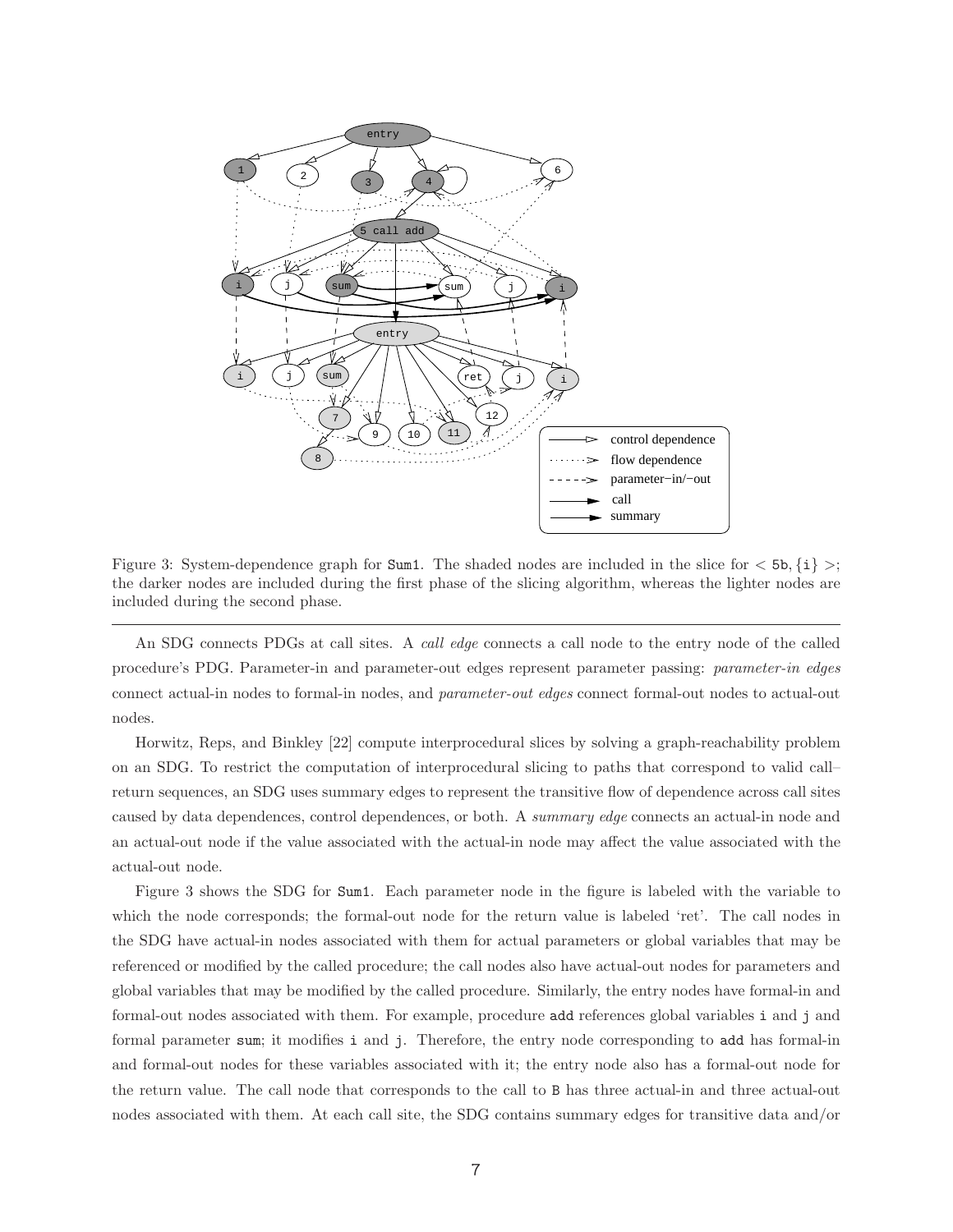control dependences. For example, because the value of sum after the call in line 5 depends on the values of sum and j prior to the call, the SDG contains summary edges from the actual-in nodes for sum and j to the actual-out node for sum at that call site.

In their original work on SDG-based slicing, Horwitz, Reps, and Binkley [22] described an algorithm based on attribute grammars for computing summary edges. Later, Reps and colleagues [42] presented a faster, simpler algorithm based on graph reachability. That algorithm extends paths backwards along data-dependence and control-dependence edges, starting at all formal-out nodes. The algorithm iteratively determines whether formal-in nodes are reachable from formal-out nodes and computes summary edges.

The interprocedural backward slicing algorithm consists of two phases. The first phase traverses backwards from the node in the SDG that represents the slicing criterion along all edges except parameter-out edges, and marks those nodes that are reached. The second phase traverses backwards from all nodes marked during the first phase along all edges except call and parameter-in edges, and marks reached nodes. The slice is the union of the marked nodes.

For example, consider the computation of a slice for  $\langle 5, \{i\} \rangle$ ; this slicing criterion is represented in the SDG of Figure 3 by the actual-out node for i at the call site to add. In its first phase, the algorithm adds to the slice the nodes shown in darker shading in Figure 3. In its second phase, the algorithm adds the nodes shown in lighter shading in the figure.

Unlike static slicing techniques, which consider dependences that can occur in any execution of a program, dynamic slicing techniques [2, 23] consider only those dependences that occur in a particular execution of the program; dynamic slicing techniques ignore those static dependences that do not occur in that execution. A dynamic slicing criterion contains, apart from the program point and the set of variables, an input to the program.

# **3 Data Dependences in the Presence of Pointers**

In the presence of pointer dereferences, it may not be possible to identify unambiguously the variable that is actually defined (or used) at a statement containing a definition (or use). To account for such effects, we developed a technique for classifying data dependences into different types; this technique extends the classification presented by Ostrand and Weyuker [38]. In Section 3.2, we present a second technique for classifying data dependences, based on their spans. In Section 3.3, we briefly describe our algorithms for computing types and spans. In Section 3.4, we present empirical results to illustrate the occurrences of different data-dependence types and spans in practice.

## **3.1 Classification of data dependences based on types**

We classify data dependences based on the types of definitions and uses, and the types of paths from definitions to uses.

## **3.1.1 Types of definitions and uses**

In the presence of pointers, memory locations can be accessed not only directly through variable names, but also indirectly through pointer dereferences. Unlike a direct access, an access through a pointer dereference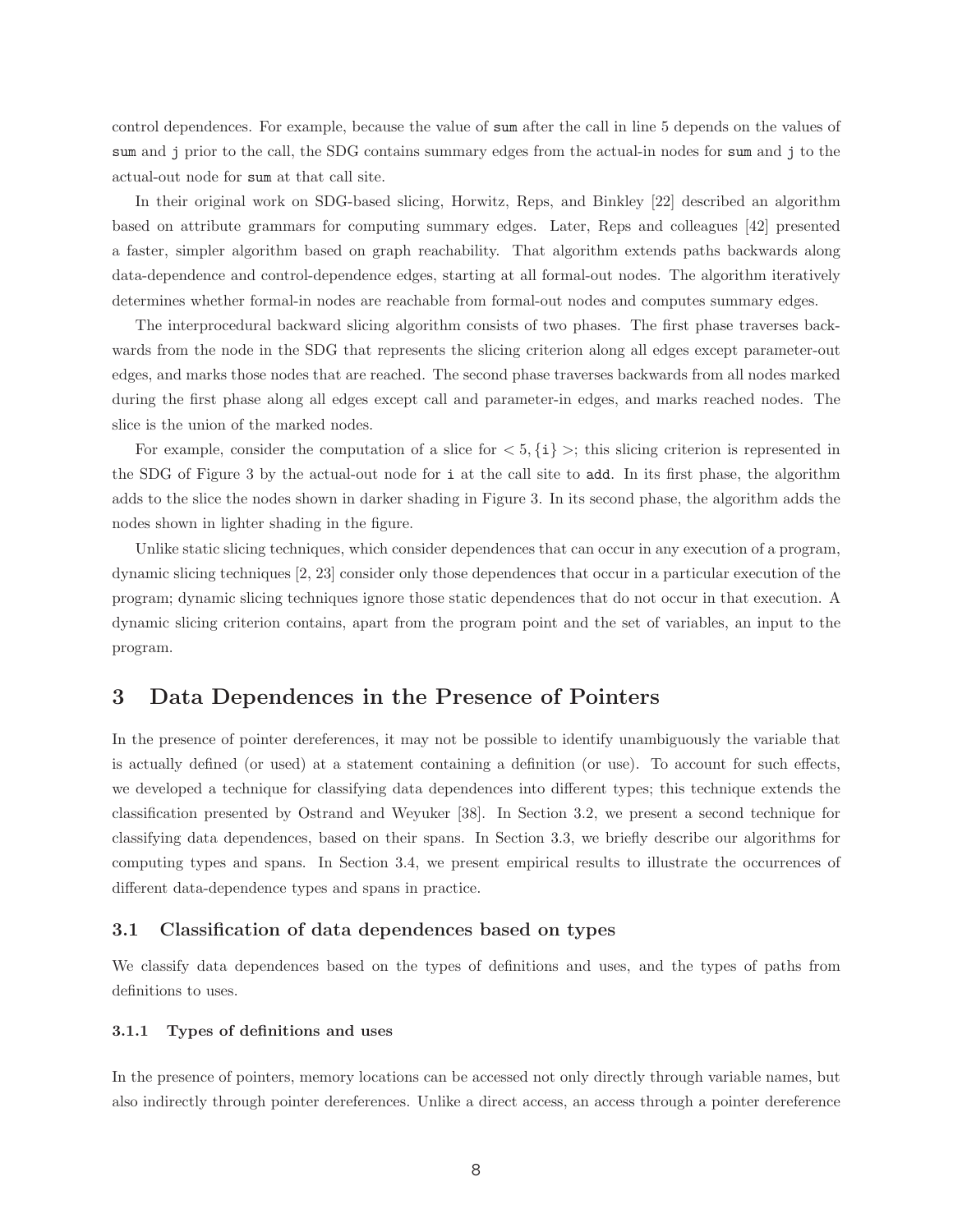can potentially access one of several memory locations. For example, in program Sum2, statement 2 defines sum2 through direct access. However, statement 8 defines variables through indirect access—the variable that is actually defined at statement 8 is the variable to which p points at that statement. Depending on the execution path to that statement, p can point to different variables: if the predicate in statement 5 is true, p points to sum1 at statement 8, whereas if the predicate in statement 5 is false, p points to sum2 at that statement. Thus, statement 8 can potentially define either sum1 or sum2.

The traditional notion of definitions and uses does not differentiate direct accesses from indirect accesses, and can thus provide misleading information about the occurrences of those accesses. In the example just described, statement 2 defines sum2 on all executions, whereas statement 8 can define sum1 on some executions and sum2 on other executions. Thus, the execution of statement 8 is not sufficient for either of these definitions to occur, which has important implications. For example, consider a code based-testing technique that targets memory accesses for coverage. To cover a direct access, the technique can target the statement containing the access; however, to cover an indirect access, the technique must target not only the statement containing the access, but also statements that establish alias relations for the indirect access. Thus, distinguishing direct accesses from indirect accesses provides useful information for understanding how execution of statements can result in memory accesses.

To distinguish different ways in which memory can be accessed in the presence of pointers, we define three types of memory accesses: direct, single alias, and multiple alias. A *direct access* involves no pointer dereference. A *single-alias access* occurs through a dereference of a pointer that can point to a single memory location. A *multiple-alias access* occurs through a dereference of a pointer that can point to multiple memory locations. A direct access results in a *definite definition* or *definite use* of the memory location being accessed, whereas a single-alias or a multiple-alias access results in a *possible definition* or *possible use* of the memory location being accessed.<sup>6</sup>

Thus, based on the types of definitions and uses, it is possible to have nine types of data dependences. Figure 4 shows the CFGs for the procedures in Sum2 and lists, for each node in the CFG, the definite and possible definitions and uses that occur at that node.

## **3.1.2 Types of paths from definitions to uses**

Types of definitions and uses provide information about the occurrences of the definition and the use for a data dependence. However, this is insufficient information about the occurrence of the data dependence—the classification provides no information about the paths over which the definition may propagate to the use. Such paths can contain definite or possible redefinitions (or kills) of the relevant variable, which can prevent the definition from propagating to the use. Failure to distinguish possible kills along a path can provide misleading information about paths between definitions and uses. A path that contains only possible kills can be identified as containing no kills.<sup>7</sup> Thus, a definition may actually not reach a use along such a path, although the analysis would rule out such an occurrence.

We classify paths from definitions to uses based on the occurrences of definite, possible, or no kills along the paths. Let  $(d, u, v)$  be a data dependence. In the absence of pointer dereferences, it is sufficient to classify

<sup>6</sup>A single-alias access to a memory location is considered a possible definition or use of the accessed memory location because of the limitation of static analysis in approximating the dereferenced memory locations.

<sup>7</sup>A conservative data-flow analysis requires such an assumption [3].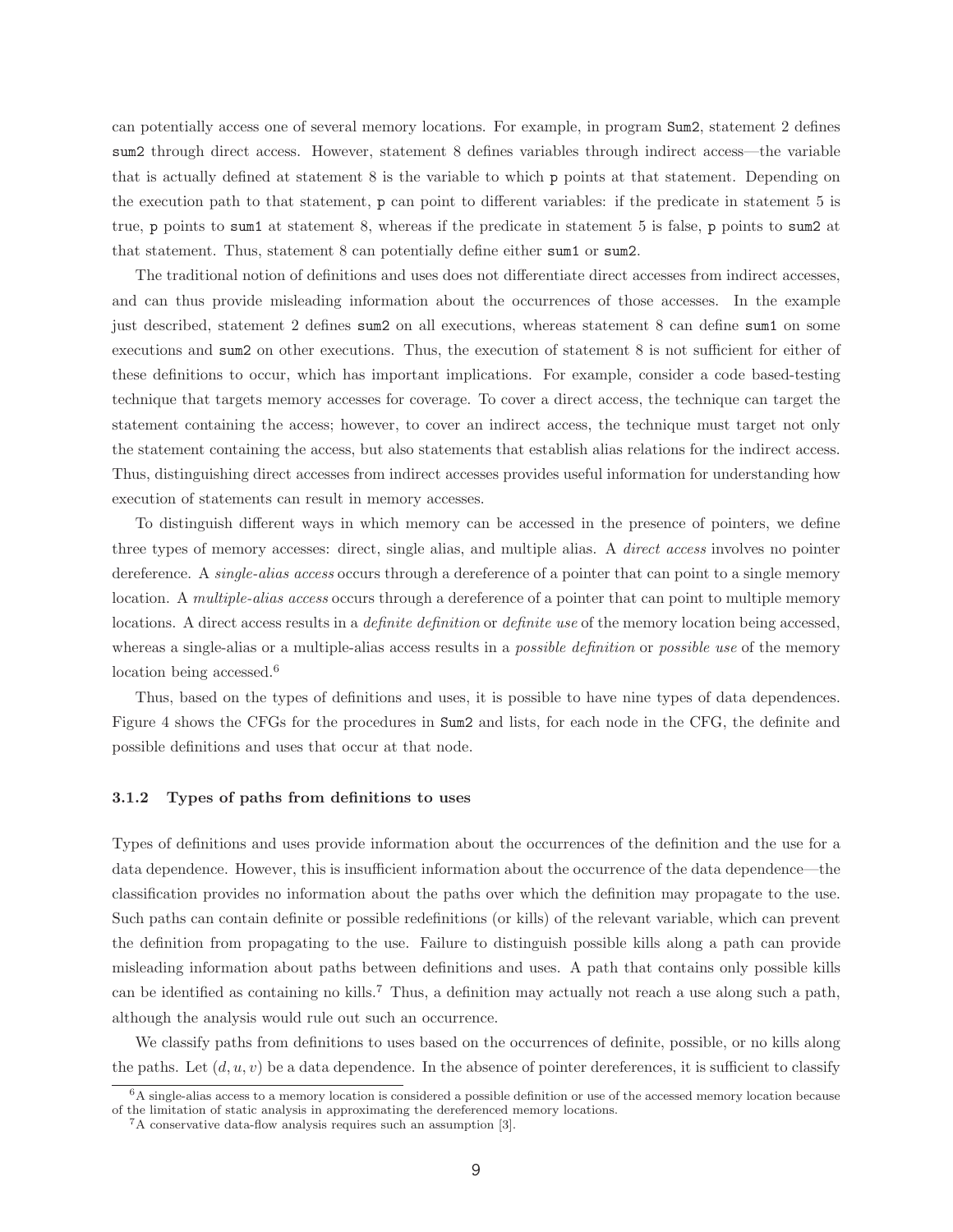

Figure 4: Control-flow graphs for the procedures in Sum2 (Figure 2) with definite and possible definition and use sets at each node.

each path  $\pi$  from d to u into one of two types, based on whether the definition at d is killed along path  $\pi$ . However, the presence of single-alias and multiple-alias accesses introduces an additional category in which  $\pi$  can be classified: a definition may be possibly killed along  $\pi$ . Thus, in the presence of pointers, we classify  $\pi$  into one of three types.

A *definite def-clear path* with respect to variable v is a path  $(i, n_1, n_2, \ldots, n_k, j)$  such that no node in  $n_1, n_2, \ldots, n_k$  contains either a definite or a possible definition of v. For example, in program Sum2, path (1, 2, 3, 4, 10a) is a definite def-clear path with respect to variable sum1.

A *possible def-clear path* with respect to variable v is a path  $(i, n_1, n_2, \ldots, n_k, j)$  such that there exists at least one  $n_i$ ,  $1 \le i \le k$ , that contains a possible definition of v, but no node in  $n_1, n_2, \ldots, n_k$  contains a definite definition of v. For example, in program  $Sum2$ , the path  $(8a, 8b, 9, 4, 10a)$  is a possible def-clear path with respect to variable sum1, because node 8b contains a possible definition of sum1 and no node in the path contains a definite definition of sum1.

A *definite killing path* with respect to variable v is a path  $(i, n_1, n_2, \ldots, n_k, j)$  such that there exists at least one  $n_i$ ,  $1 \le i \le k$ , that contains a definite definition of v. For example, in program Sum2, the path (10a, 10b, 11) is a definite killing path with respect to variable sum1, because node 10b contains a definite definition of sum1.

We associate colors green, yellow, and red with the three types of paths: green with definite def-clear paths, yellow with possible def-clear paths, and red with definite killing paths. The analogy with a traffic light is helpful in getting an intuitive idea of the meaning of such paths: a green path for memory location v propagates definitions of v from the beginning of the path to the end of the path; a yellow path for v may or may not propagate definitions of  $v$ ; and a red path for  $v$  does not propagate definitions of  $v$  to the end of the path.

Typically, for a data dependence, there is a set of paths from the definition to the use. Because each path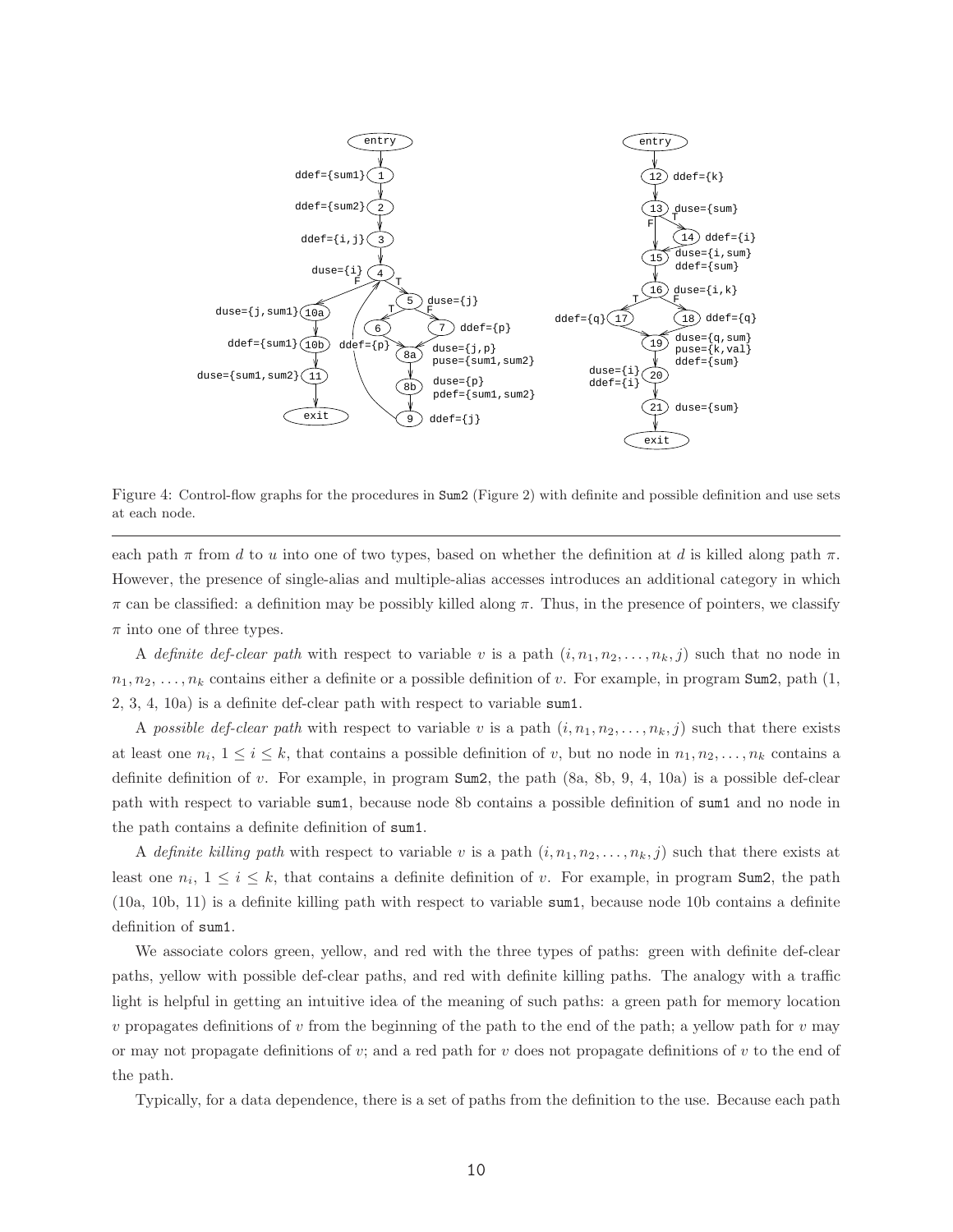Table 1: Seven rd types based on the occurrences of green (definite def-clear), yellow (possible def-clear), and red (definite killing) paths in the set of paths from definitions to uses.

| Occurrence of green, yellow, and red paths | Rd type    |
|--------------------------------------------|------------|
| $\{green\}$                                |            |
| ${green, red}$                             | GR         |
| {green, yellow}                            | GY         |
| ${green, yellow, red}$                     | <b>GYR</b> |
| $\{$ yellow $\}$                           |            |
| $\{$ yellow, red $\}$                      | YR.        |
| red                                        |            |

Table 2: Data dependences, with their types, that occur in program Sum2.

| Data dependence           | Type        | Data dependence            | Type         | Data dependence         | Type       |
|---------------------------|-------------|----------------------------|--------------|-------------------------|------------|
| $(1, 8a, \text{sum1})$    | (D, MA, GY) | (7, 8a, p)                 | (D, D, GR)   | (14, 16, i)             | (D, D, G)  |
| $(1, 10a, \texttt{sum1})$ | (D, D, GY)  | (8b, 8a, sum1)             | MA, MA, GY)  | (14, 20, i)             | (D, D, G)  |
| (2, 8a, sum2)             | (D, MA, GY) | (8b, 10a, sum1)            | (MA, D, GY)  | $(15, 19, \text{ sum})$ | (D, D, G)  |
| (2, 11, sum2)             | (D, D, GY)  | (8b, 8a, sum2)             | (MA, MA, GY) | (17, 19, q)             | (D, D, G)  |
| (3, 4, i)                 | (D, D, G)   | $(8b, 11, \text{sum2})$    | (MA, D, GY)  | (18, 19, q)             | (D, D, G)  |
| (3, 15, i)                | (D, D, GR)  | (9, 5, i)                  | (D, D, GR)   | $(19, 21, \text{ sum})$ | (D, D, G)  |
| (3, 16, i)                | (D, D, GR)  | (9, 8a, j)                 | (D, D, GR)   | (20, 4, i)              | (D, D, GR) |
| (3, 20, i)                | (D, D, GR)  | (9, 10a, j)                | (D, D, GR)   | (20, 15, i)             | (D, D, GR) |
| (3, 5, j)                 | (D, D, GR)  | $(10a, 11, \texttt{sum1})$ | (D, D, G)    | (20, 16, i)             | (D, D, GR) |
| (3, 8a, j)                | (D, D, GR)  | (12, 16, k)                | (D, D, G)    | (20, 20, i)             | (D, D, GR) |
| (3, 10a, j)               | (D, D, GR)  | (12, 19, k)                | (D, MA, G)   |                         |            |
| (6, 8a, p)                | (D, D, GR)  | (14, 15, i)                | (D, D, G)    |                         |            |

in this set can be classified as green, yellow, or red, the set of paths can be classified in seven ways, depending on the occurrence of green, yellow, and red paths in the set. We refer to the classification of the set of paths from definition to use as the *reaching-definition type* or the *rd type*. Table 1 lists seven possible rd types for a data dependence. The seventh type consists only of red paths; in this case, because the definition is killed along all paths from the definition to the use, the definition and the use do not form a data dependence. Thus, there are six rd types of interest.

For example, in program Sum2, for data dependence (1, 8a, sum1), the rd type is GY, whereas, for data dependence  $(3, 8a, i)$ , the rd type is GR; for data dependence  $(3, 4, i)$ , the rd type is G.

## **3.1.3 Types of data dependences**

Based on the types of definitions and uses and on the rd types, a data dependence can be classified into one of 54 types (nine combinations of definition and use types, together with six rd types). Table 2 lists the data dependences, along with their types, that occur in program Sum2; the type of a data dependence is listed using the triple (def type, use type, rd type). To succinctly identify definition and use types, we use the abbreviations D for direct, SA for single-alias, and MA for multiple-alias accesses. For example, data dependence (1, 8a, sum1) has type (D, MA, GY), which corresponds to a direct definition, multiple-alias use, and {green, yellow} paths between the definition and the use.

## **3.2 Classification of data dependences based on spans**

Although types of data dependences are useful for understanding how a data dependence occurs, they do not provide information about parts of a program that may need to be examined to understand a data dependence. To provide such information, we present an alternative way to classify data dependences based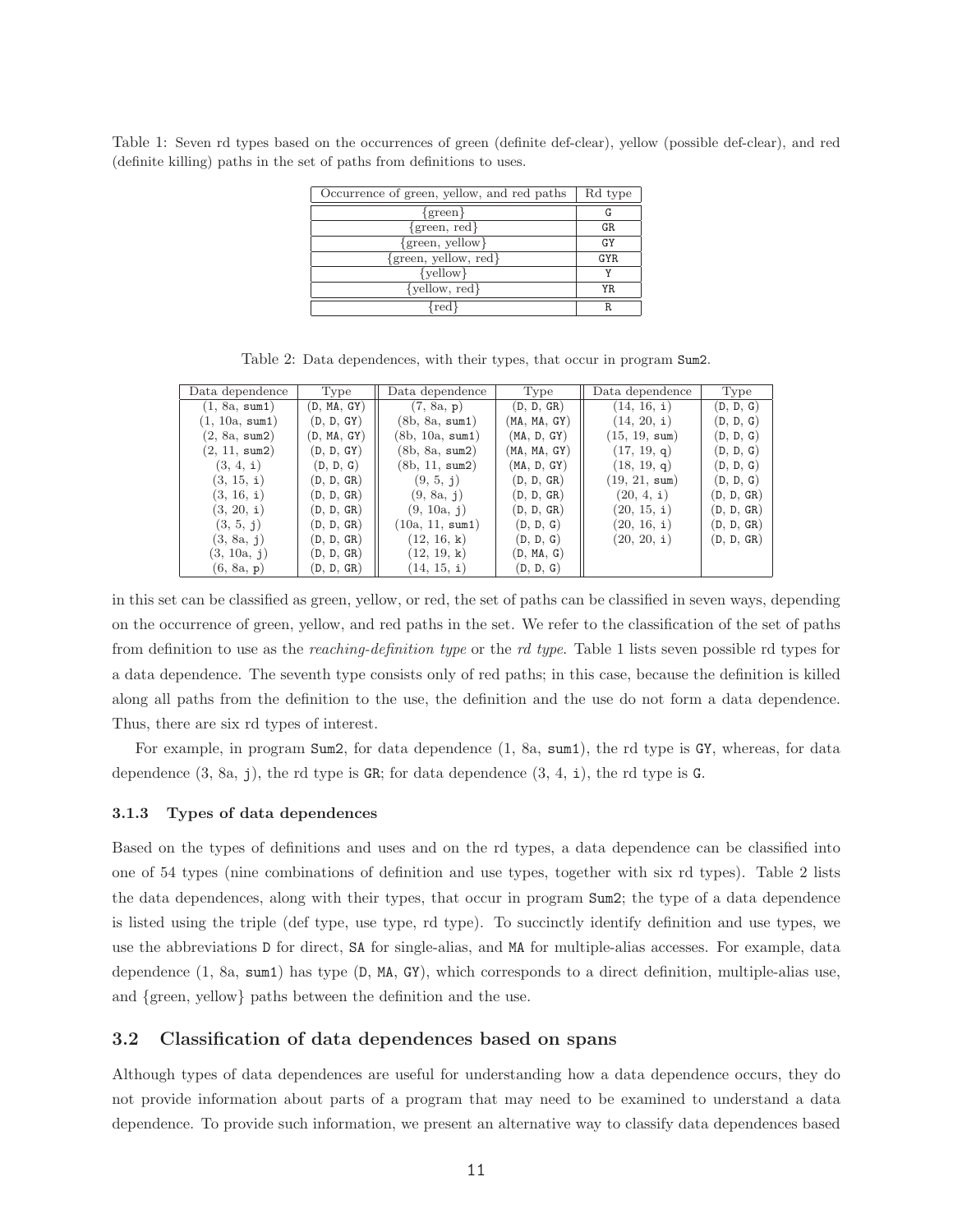on spans. Intuitively, the span of a data dependence is the extent, or the reach, of the data dependence: it is the portion of the program over which the data dependence extends and, therefore, includes parts of the program that may need to be examined to understand the data dependence. Like data-dependence types, data-dependence spans can be used to group and order data dependences. Spans can potentially be useful for understanding data dependences and for generating test inputs to cover data dependences. A span can be defined at different levels of granularity, such as procedures and statements.

A *procedure span* of a data dependence  $(d, u, v)$  is a set of triples  $\langle proc, c\, color \rangle$ ; the set contains an element for the procedure that contains the definition d, an element for the procedure that contains the use u, and an element for each procedure that contains a definite or possible kill for the data dependence. Each element in a procedure span is a triple:

- *proc* identifies the procedure.
- *occ* specifies the occurrence type for the procedure: whether the procedure contains definition, use, or kill for the data dependence, or any combination of the three. The possible values for *occ* are d for definition, u for use, k for kill, or any combination of the three: du, dk, uk, or duk.
- *color* identifies the types of kills that occur in the procedure, if any. The possible values for *color* are: (1) G, if the procedure contains no kills (that is, the occurrence type is d, u, or du), (2) R, if the procedure contains only definite kills, (3) Y, if the procedure contains only possible kills, and (4) YR, if the procedure contains definite and possible kills.

The size of a procedure span for an intraprocedural data dependence is one; for an interprocedural data dependence, the size of a procedure span can vary from one to the number of procedures in the program. For example, the procedure span for data dependence  $(9, 5, j)$  in program Sum2 is  $\{\leq \text{main}, \text{duk}, R>\}$ ; for data dependence (1, 10a, sum1), the procedure span is  $\{\langle \text{main}, \text{du}, \text{G}\rangle, \langle \text{add}, \text{k}, \text{Y}\rangle\}.$ 

A statement span is defined similarly; its elements correspond to statements instead of procedures. A *statement span* of a data dependence  $(d, u, v)$  is a set of quadruples  $\langle$  *proc*, *stmt*, *occ*, *color*  $\geq$ ; the set contains an element for the statement that contains the definition  $d$ , an element for the statement that contains the use u, and an element for each statement that contains a definite or possible kill for the data dependence. Each element in a statement span is a quadruple:

- *proc* and *stmt* identify the procedure and the statement, respectively.
- *occ* specifies the occurrence type for the statement: whether the statement contains definition, use, or kill for the data dependence, or any combination of the three.
- *color* identifies the types of kills that occur in the statement. The possible values for *color* are: (1) G, if the statement contains no kills (that is, the occurrence type is d, u, or du), (2) R, if the statement contains a definite kill, and (3) Y, if the statement contains a possible kill for the data dependence.

The size of a statement span can vary from one to the number of statements in the program. For example, the statement span for data dependence  $(9, 5, j)$  in program Sum2 is  $\{\langle \text{main}, 9, \text{dk}, R \rangle, \langle \text{main}, 5, u, G \rangle\};$ for data dependence (1, 10a, sum1), the statement span is  $\{\langle \text{main}, 1, d, G \rangle, \langle \text{main}, 10a, u, G \rangle, \langle \text{add}, 19, u, G \rangle\}$ k,  $Y>\}$ .

The definition of span can be extended to incorporate other types of information. For example, for each occurrence of a procedure (or statement) that contains a possible definition, the span can be expanded to include the procedures (or statements) that introduce the alias relations relevant for that possible definition.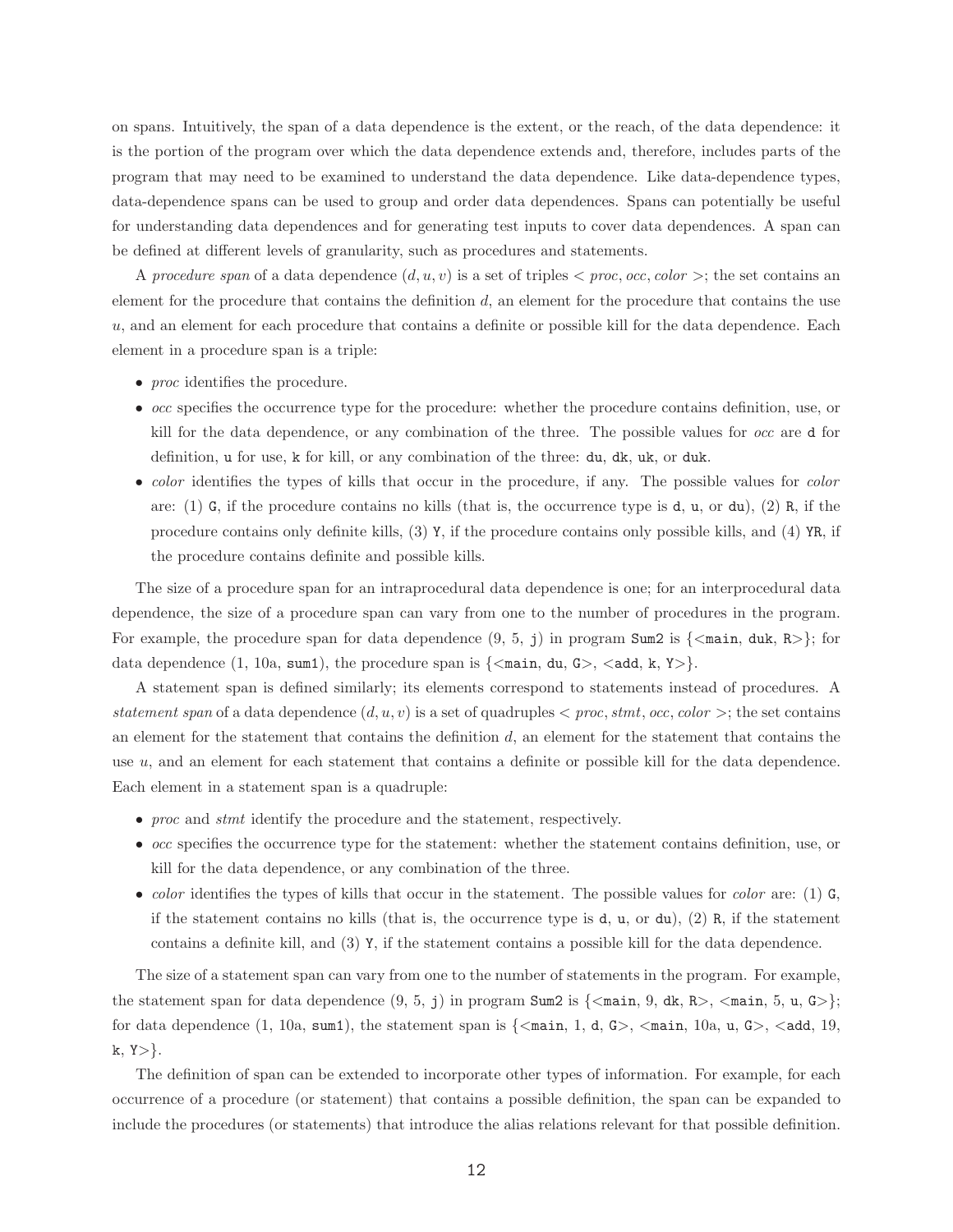Data-dependence spans are related to data-dependence types. For example, the rd type for a data dependence determines the occurrences of colors in the span for that data dependence. For rd type G, at most two elements can appear in a span. Spans provide a measure of the complexity of a data dependence that is different than the measure provided by types; spans and types can be used in conjunction to obtain a better and more complete estimate of the complexity of data flow in a program. For example, data dependences can first be classified based on types; then, for each type, the data dependences can be classified based on procedure or statement spans. In Section 4, we illustrate how types and spans can be leveraged for different applications of data dependences.

## **3.3 Computation of data-dependence types and spans**

To compute rd types, we extend the traditional algorithm for computing reaching-definitions to propagate two additional sets of data-flow facts at each statement. The first set contains the possible definitions that reach a statement; the second set contains the killed definitions that reach a statement. Like the traditional algorithm, the extended algorithm computes the three sets iteratively until the sets converge.

To compute and classify data dependences, we extend Harrold and Soffa's algorithm [21], which computes interprocedural data dependences in two phases. In the first phase, the extended algorithm analyzes each procedure and computes information that is local to the procedure. The local information consists of intraprocedural data dependences (along with their types) and the information that is required for the interprocedural phase. In the second phase, the algorithm (1) builds a representation, called the interprocedural flow graph, and (2) traverses the graph to compute and classify interprocedural data dependences. Reference [35] contains a detailed description of the algorithm.

To compute spans of interprocedural data dependences, we use the extended interprocedural-flow-graphbased algorithm [35]. First, during the construction of the interprocedural flow graph, the algorithm computes summary information about each procedure; the summary information for a procedure P contains, for each data dependence that reaches from the entry of  $P$  to the exit of  $P$ , the definite and possible kills that occur in  $P$  or in some procedure directly or indirectly called in  $P$ . Second, during the traversal of the interprocedural graph to compute a data dependence, the algorithm propagates information about definite and possible kills.

## **3.4 Empirical results**

Our example (Sum2, Figure 2) shows that the presence of pointers and pointer dereferences can cause a number of different types of data dependences to occur: seven different types of data dependences occur in Sum2. To investigate how these data-dependence types occur in practice in real programs, we performed an empirical study. We implemented the reaching-definitions algorithm using the ARISTOTLE analysis system [19]. For alias information, we used the alias analysis described in Reference [29]; that implementation is based on the PROLANGS Analysis Framework (PAF) [40].

## **3.4.1 Goals and method**

The overall goal of our empirical study was to examine the occurrences of different data-dependence types and spans in real C programs. We used 13 C programs, drawn from diverse sources, as subjects for the empirical study. Table 3 describes the subject programs and lists the number of non-comment lines of code in each program.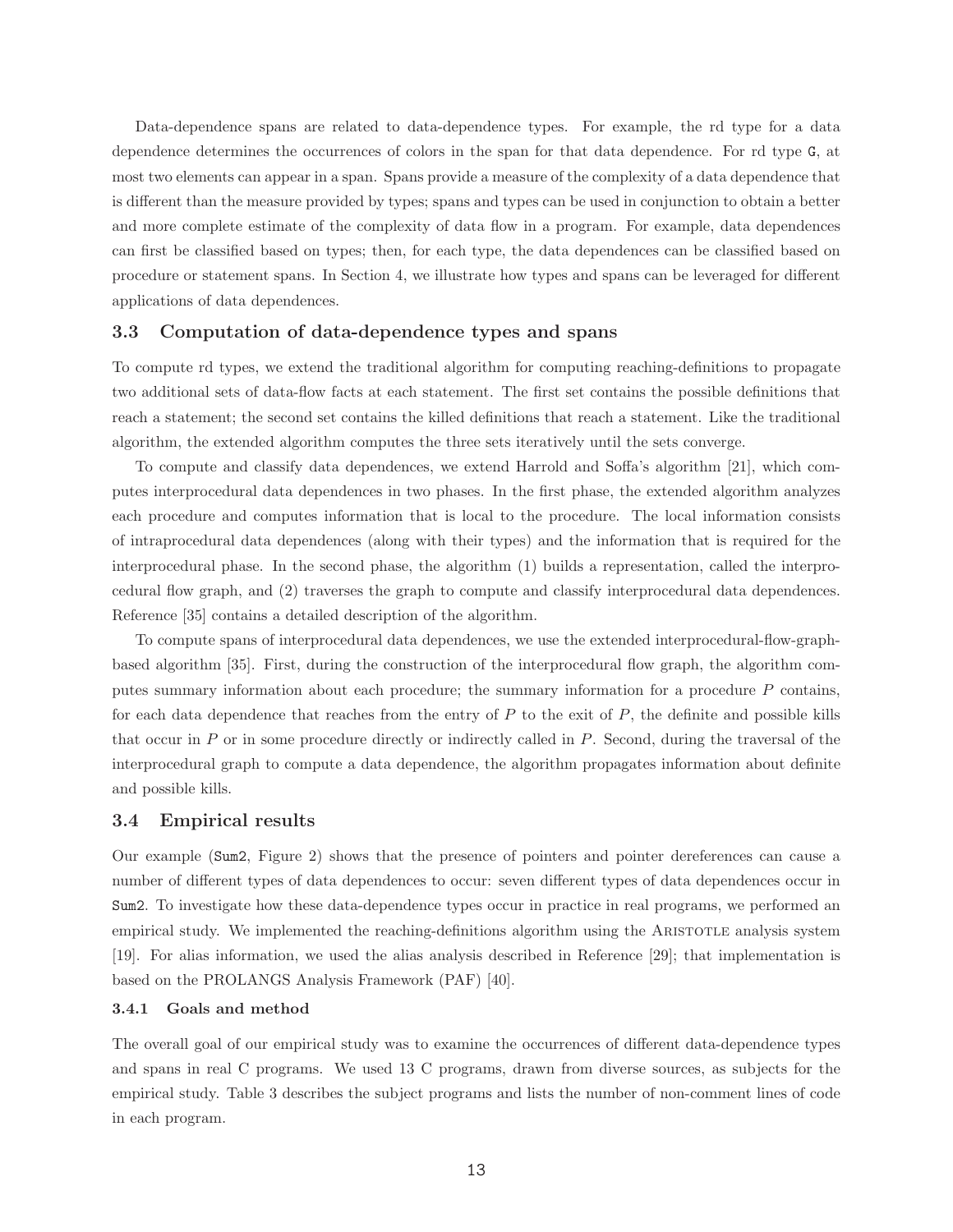| Subject      | Description                                                          | LOC   |
|--------------|----------------------------------------------------------------------|-------|
| armenu       | ARISTOTLE analysis system user interface                             | 6067  |
| bison        | Parser generator                                                     | 5542  |
| dejavu       | Interprocedural regression test selector [43]                        | 3166  |
| flex         | Lexical analyzer generator                                           | 8264  |
| larn         | A dungeon-type game program                                          | 7715  |
| <i>lharc</i> | Compress/extract utility                                             | 2500  |
| mpegplay     | MPEG player                                                          | 12354 |
| mpegplayer   | Another MPEG player                                                  | 5380  |
| sed          | GNU batch stream editor                                              | 5418  |
| space        | Parser for antenna-array description language                        | 6199  |
| T-W-MC       | Layout generator for cells in circuit design                         | 21379 |
| unzip        | Zipfile extract utility                                              | 2834  |
| xearth       | Display program for a shaded image of the earth in the X root window | 21333 |

Table 3: Programs used for the empirical studies reported in the paper.

Table 4: The number of data dependences and data-dependence types computed for the subjects.

|            |       | Intraprocedural | Interprocedural |       | Total  |              |  |
|------------|-------|-----------------|-----------------|-------|--------|--------------|--|
| Subject    | DUAs  | <b>Types</b>    | DUAs            | Types | DUAs   | <b>Types</b> |  |
| armenu     | 2948  | 10              | 3139            | 22    | 6087   | 22           |  |
| bison      | 9527  | 10              | 17423           | 8     | 26950  | 11           |  |
| dejavu     | 2475  | 6               | 788             | 11    | 3263   | 11           |  |
| flex       | 7344  | 13              | 6411            | 17    | 13755  | 18           |  |
| larn       | 10638 | 20              | 182819          | 20    | 193457 | 22           |  |
| lharc      | 2336  | 15              | 1281            | 19    | 3617   | 23           |  |
| mpegplay   | 45429 | 17              | 462277          | 26    | 507706 | 30           |  |
| mpegplayer | 14821 | 24              | 77706           | 28    | 92527  | 35           |  |
| sed        | 35193 | 12              | 23424           | 21    | 58617  | 23           |  |
| space      | 18100 | 14              | 10898           | 15    | 28998  | 17           |  |
| T-W-MC     | 48051 | 21              | 92011           | 20    | 140062 | 23           |  |
| unzip      | 2128  | 15              | 1497            | 22    | 3625   | 23           |  |
| xearth     | 3311  | 13              | 2200            | 11    | 5511   | 16           |  |

For each subject program, we computed intraprocedural and interprocedural data dependences and their types. First, we examined the number of different types of data dependences that occurred in each subject and the frequency of those occurrences. Second, we studied the distribution of interprocedural data dependences based on their procedure spans.

## **3.4.2 Results and analysis**

**Occurrences of data-dependence types.** We begin by examining the number of data dependences and the number of data-dependence types computed for the subject programs. Table 4 shows the number of intraprocedural and interprocedural data dependences for each subject. The table also shows the number of data-dependence types that occurred among the intraprocedural and interprocedural data dependences and in total for each subject. The data in the table show that several types of data dependences can occur: the number of data-dependence types that appears in a subject varies from 11 to as many as 35. Programs that have a large number of data dependences, such as larn, mpegplay, mpegplayer, and T-W-MC, also have many different types of data dependences. Even program such as lharc and unzip, that have relatively fewer data dependences, have several types of data dependences occurring in them. For most of the subjects, more types occurred among the interprocedural data dependences than among intraprocedural data dependences.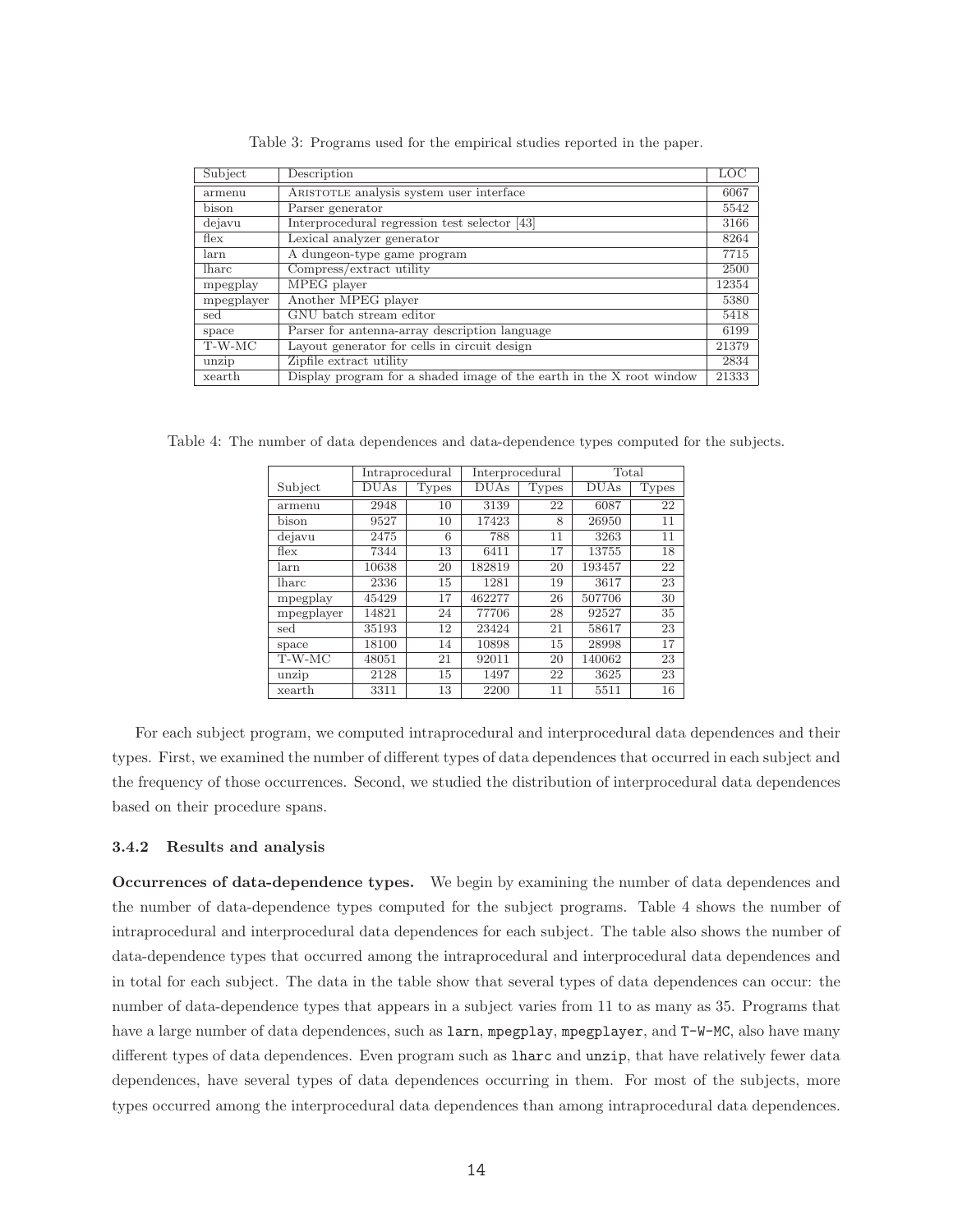

Figure 5: Percentage of data dependences accounted for by the most-frequently-occurring data-dependence types: top 1, top 2, top 3–5, and top 6–10.

| Subject             | Top <sub>1</sub> | Top 2        | Top 3        |
|---------------------|------------------|--------------|--------------|
| armenu              | (D, D, GR)       | (D, D, G)    | (D, D, GYR)  |
| bison               | (D, D, GR)       | (D, D, G)    | SA, SA, GY)  |
| dejavu              | (D, D, GR)       | (D, D, G)    | (SA, SA, GY) |
| $f$ <sub>flex</sub> | (D, D, GR)       | (D, D, G)    | SA, SA, GY)  |
| larn                | (D, D, Y)        | (D, SA, Y)   | (SA, SA, Y)  |
| <i>lharc</i>        | (D, D, GR)       | (D, D, G)    | (D, D, Y)    |
| mpegplay            | (SA, SA, Y)      | SA, SA, GY)  | (D, D, GR)   |
| mpegplayer          | SA, SA, Y)       | (D, D, GR)   | (MA, MA, Y)  |
| sed                 | (SA, SA, Y)      | (D, D, GR)   | SA, SA, GY)  |
| space               | (D, D, Y)        | (D, D, G)    | (SA, SA, Y)  |
| T-W-MC              | (SA, SA, Y)      | (SA, SA, GY) | (D, D, GR)   |
| unzip               | (D, D, GR)       | (D, D, G)    | SA, SA, GY)  |
| xearth              | (D, D, GR)       | (D, D, G)    | (SA, SA, Y)  |

Table 5: The top-three most-frequently-occurring types of data dependences.

Given that a number of different types of data dependences can occur, next, we examine the frequency with which the types occur. Figure 5 presents data about the percentage of data dependences that were accounted for by the 10 most-frequently-occurring data-dependence types. The figure contains one segmented bar per subject; the vertical axis represents the percentage of data dependences in the subjects. The segments within each bar partition the 10 most-frequently-occurring data dependences into four sets—top 1, top 2, top 3–5, and top 6–10—which represent, respectively, the most-frequently-occurring, the second most-frequentlyoccurring, the third to fifth most-frequently-occurring, and the sixth to tenth most-frequently-occurring datadependence types. For example, for armenu, the most-frequently-occurring data-dependence type accounted for nearly 55% of the data dependences; the next most-frequently-occurring data-dependence type accounted for another 24% of the data dependences.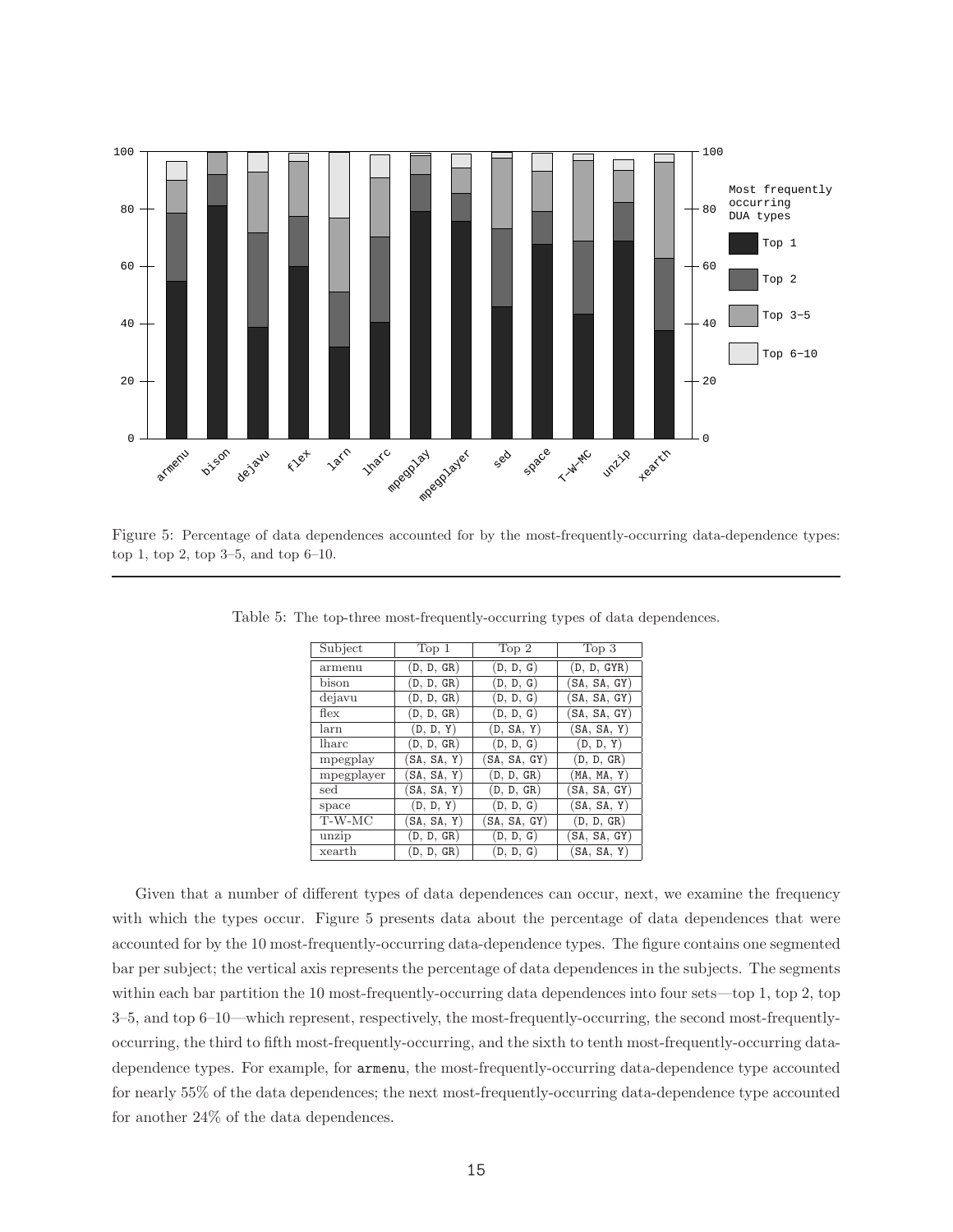| RD type    | D.<br>D) | D.<br>SA | MA<br>D. | ΄SΑ.<br>D | SA.<br>SA | SA.<br>MA | MA.<br>D | MA,<br>SA      | (MA,<br>MA |
|------------|----------|----------|----------|-----------|-----------|-----------|----------|----------------|------------|
|            | 37469    | 127      | 24       | 528       | 3074      |           |          | $\Omega$<br>٠J | 26         |
| GY         | 21163    | 10845    | 80       | 13973     | 129576    | 737       | 49       | 739            | 2882       |
| GR         | 124141   | 135      |          | 430       |           |           |          |                |            |
| <b>GYR</b> | 1341     | 440      | 4        | 456       | 184       |           |          |                | 18         |
|            | 84178    | 38195    | 36       | 15357     | 583066    | 2150      | 4        | 728            | 11200      |
| YR.        | 354      | 335      |          | 29        | 80        |           | 6        |                |            |

Table 6: The number of occurrences of each data-dependence type.

The data in the figure show that, consistently across the subjects, a few types account for a majority of data dependences. For all subjects except larn, the top five data-dependence types account for more than 90% of the data dependences. The number of data dependences of the most-frequently-occurring type vary from 32% for larn to 81% for bison. Thus, although a large number of different data-dependence types occur (Table 4), few of those types occur in large numbers and the remaining types occur in very small numbers. For example, although 30 types of data dependences occur in mpegplay, only 10 of them account for over 99% of data dependences; the remaining 20 types together account for less than 1% of the data dependences. Similarly, for T-W-MC, 10 of the 23 types that occur in that subject account for 99% of the data dependences.

Table 5 lists the three most-frequently-occurring data-dependence types in the subjects. (D, D, GR) is the type that occurs most commonly in the table: it is the most-frequently-occurring type in six of the subjects, the second most-frequently-occurring type in two subjects, and the third most-frequently-occurring type in another two subjects. (D, D, GR) does not appear in the top three types for only three of the subjects. (D, D, G) is the second most-frequently-occurring type in eight of the subjects. (D, D, G) and (D, D, GR) are the simplest of the data-dependence types because they involve no pointer dereferences at the definition or the use, or in the paths between the definition and the use. Thus, the predominant occurrences of such types in a program indicates that the program manipulates simple data structures and has relatively simple data-flow complexity. This is true of programs such as armenu, bison, dejavu, flex, lharc, unzip, and xearth, as also confirmed by our manual inspection of these subjects. Other subjects, such as mpegplay, mpegplayer, and T-W-MC, manipulate complex data structures and, thus, have more complex data-dependences types appearing predominantly in them; (SA, SA, Y) is the most-frequently-occurring type in those three subjects.

Types in which the definitions or uses involve multiple-alias accesses do not appear prominently in Table 5. In fact, such types occur only once in the table: in mpegplayer, the third most-frequently-occurring type is (MA, MA, Y).

Another pattern evident in the data in Table 5 is that, for each type listed in the table, except one ((D, SA, Y) for larn), the access type at the definition is the same as the access type at the use. This may indicate a pattern in the way data dependences occur in C programs.

Next, we examine, for each data-dependence type, the number of times it occurs over all subjects; Table 6 presents this data. The data in the table show that those types in which one access, either at the definition or at the use, is multiple-alias and the other access is direct (Columns 3 and 7) occur in very small numbers. Other data dependences that involve a multiple-alias access (Columns 6, 8, and 9) also occur less frequently. Data dependences involving a multiple-alias access (Columns 3, 6, 7, 8, and 9) occur predominantly with rd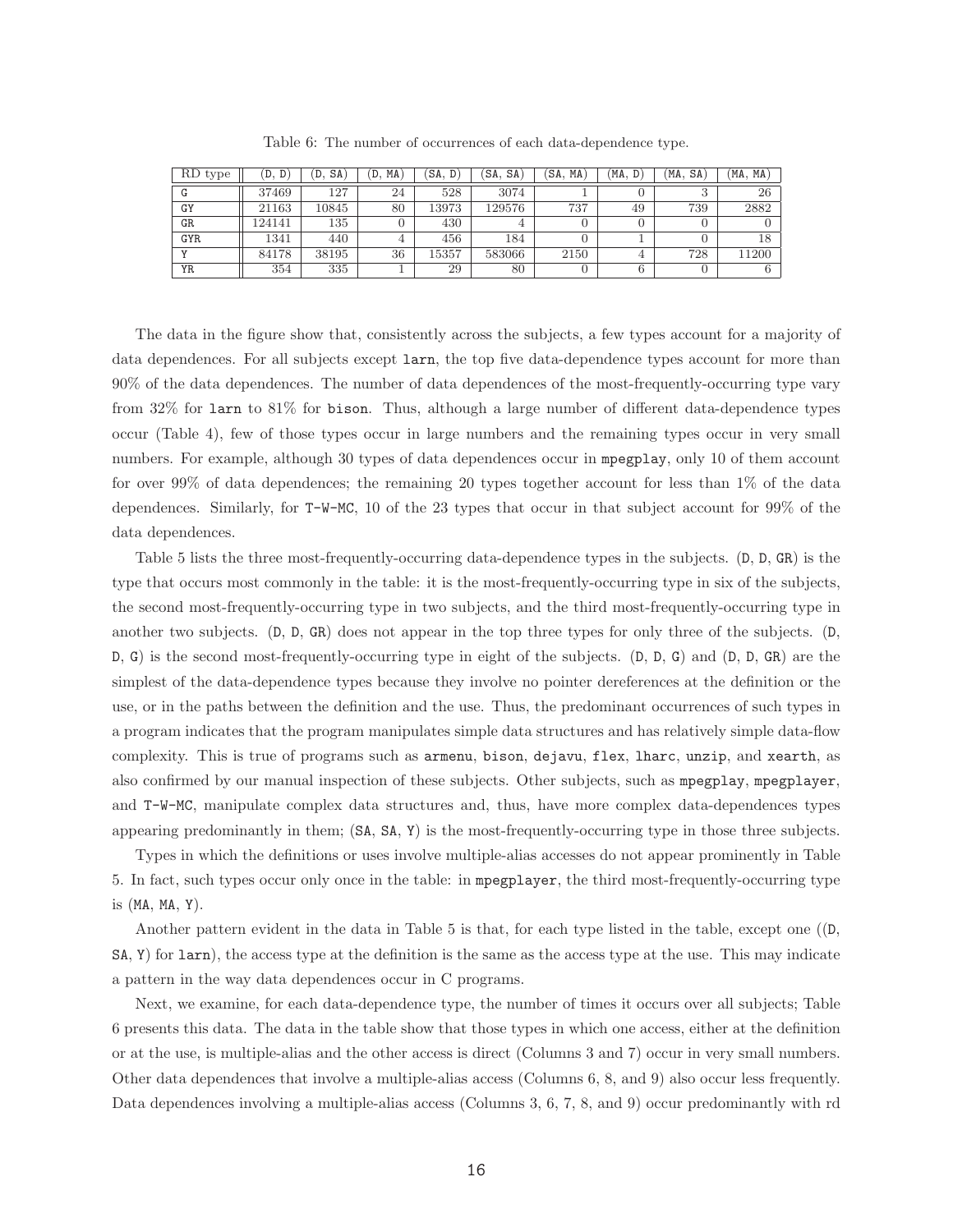

Figure 6: Distribution of interprocedural data dependences based on the number of elements in the procedure spans. Each segment represents the percentage of interprocedural data dependences that spanned a particular range of procedures. The number at the top of each bar is the size of the largest procedure span for that subject.

types GY and Y (Rows 2 and 5); they occur in negligible numbers with other rd types. This may indicate another pattern in the usage of pointers in C programs. Another significant pattern in the data is that rd types that involve a definite kill (i.e., rd types that include a red path), shown in Rows 3, 4, and 6, occur mostly in data dependences that involve a direct definition or a direct use.

**Spans of interprocedural data dependences.** Finally, we examine, for each interprocedural data dependence, the number of procedures that appeared in the procedure span of that dependence. As mentioned earlier, the size of the procedure span of each intraprocedural data dependence is one; thus, it needs not be examined.

Figure 6 presents the distribution of interprocedural data dependences based on the sizes of the procedure spans. Each segmented bar in the figure represents 100% of the interprocedural data dependences in that subject; the segments represent the percentages of interprocedural data dependences in the subject that spanned different numbers of procedures. The number at the top of each bar is the size of the largest procedure span for that subject. The figure illustrates that the number of data dependences that span a single procedure is not negligible; such data dependences occur because of successive calls to the same procedure, such that a definition from one call reaches a use in the next call.

For all subjects except larn and mpegplay, most of the data dependences have a procedure span of five or less. For six of the subjects, more than 80% of interprocedural data dependences have a span of one or two. For another two subjects, unzip and xearth, more than 60% of data dependences have a span of one or two. Spans larger than five occur in significant numbers in armenu, bison, larn, mpegplay, and T-W-MC. Spans larger than 10 appear in five subjects; but they appear in large numbers in only one, larn, in which 23% of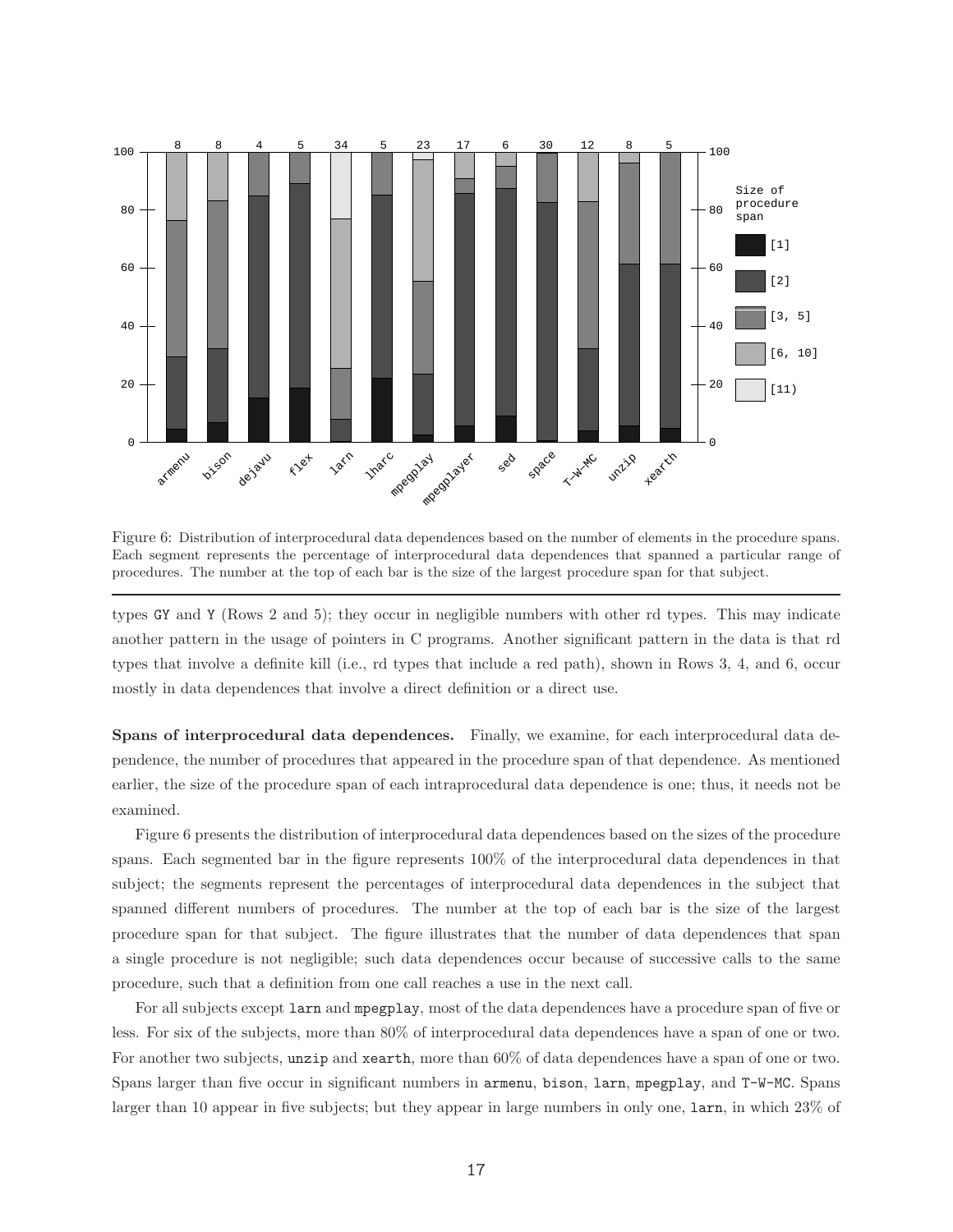the interprocedural data dependences have spans that include more then 10 procedures. The largest span also occurs in larn—it includes 34 of the 179 procedures in that subject. The largest span, in terms of the percentage of procedures included in the span, occurs in space—it includes 30 (22%) of the 136 procedures in the program.

#### **3.4.3 Discussion**

The results of this study indicate several patterns. One pattern is that, although a number of different types of data dependences can occur in real C programs, not all types occur in equally significant numbers. A consistent result is that most of the data dependences fall predominantly into a few types; these few types can account for up to 90% or more of the data dependences in the programs. Examining the mostfrequently occurring data-dependence types can help the developers to infer the overall data-flow complexity of programs. This information can be leveraged, for instance, when testing a program: programs with relatively simple data dependences are likely to be suitable for data-flow testing; whereas program with complicated data dependences may be more suitable for alternative verification techniques, such as software inspection. (We further discuss this application of our classification in Section 4.1.)

Another pattern observable in the data is that multiple-alias accesses occur predominantly with rd types Y or GY; data dependences with such accesses rarely have all green paths or a red path between the definitions and the uses (Table 6). The study of such patterns in a program can help the developers to get an overall view of the data-flow structure of a program. For example, consider a program in which each data dependence that consists of a definite definition and a definite use includes no yellow path between the definition and the use; such a program likely manipulates primarily statically-allocated data structures.

Overall, the results of the study show that a number of data-dependence types occur in the subjects, which is an adequate reason to investigate how activities that use data dependences can benefit from such information. In the next section, we present two applications that leverage such occurrences of different data-dependence types.

# **4 Applications of Data-Dependence Classification**

The classification of data dependences can be used for several different applications. For example, datadependence types can be used to define new data-flow testing criteria that target specific types of data dependences for coverage [38]; data dependences can also be ordered or prioritized for coverage based on their types. For another example, data-dependence types can be used to support impact analysis by focusing the analysis on specific types of data dependences. Data-dependence types can also be used for identifying parts of the code where subtle and possibly unforeseen data dependences require careful software inspections. In short, any activity that uses data-dependence information may benefit from such a classification. The primary benefit is that the classification lets such activities compare, group, rank, and prioritize data dependences, and to process various data dependences differently, based on their types, instead of processing all data dependences in the same way.

To support this claim, in this section, we present two applications of data-dependence classification. First, we investigate how the classification can be used to facilitate data-flow testing. Then, we present how the classification can be applied to program slicing, for use in activities such as debugging.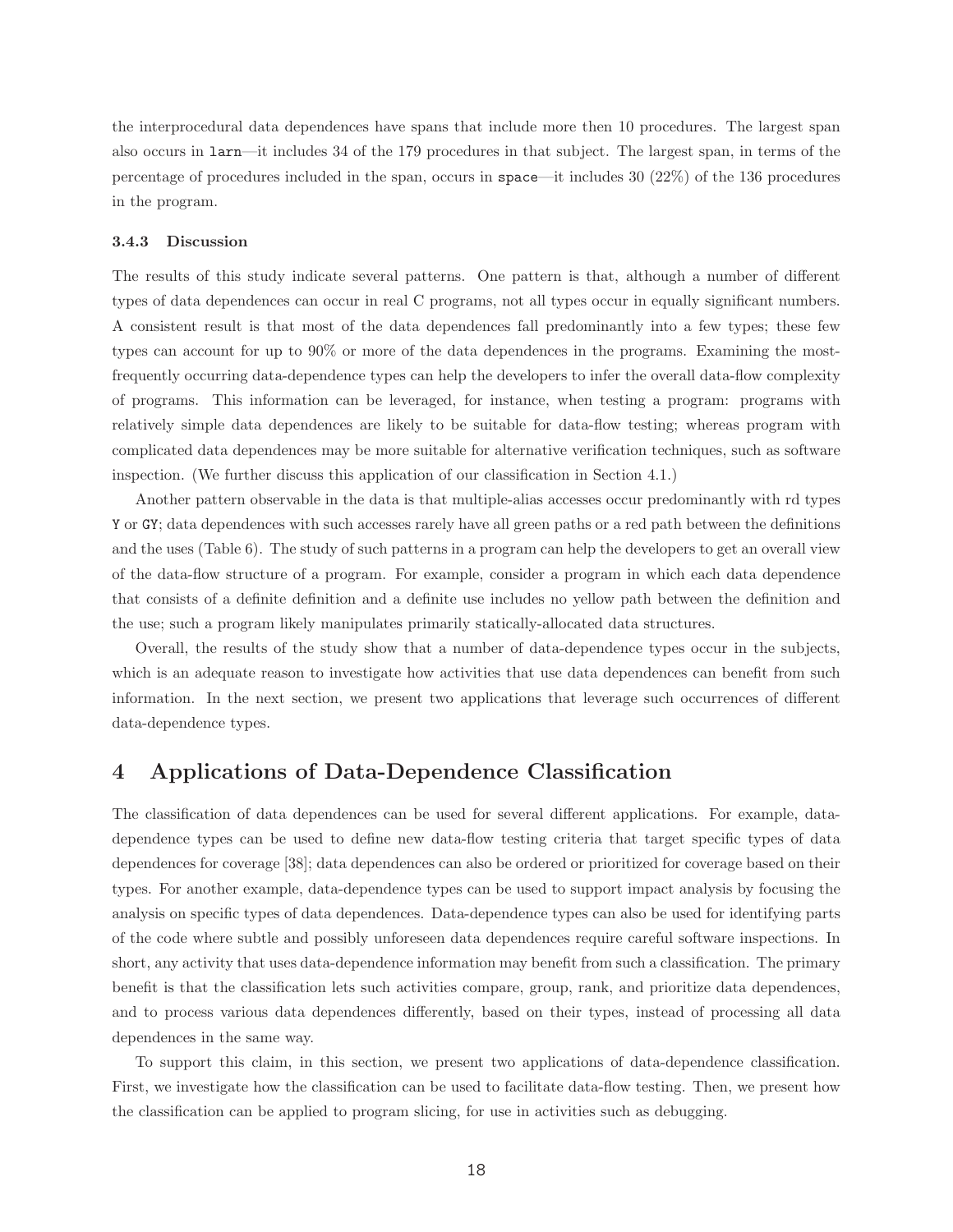## **4.1 Data-flow testing**

Data-flow testing techniques have long been known [15, 41]; these techniques provide better coverage of the elements of a program than other code-based testing techniques such as statement testing (i.e., coverage of each statement in a program) and branch testing (i.e., cover each conditional branch in a program) [12, 34, 41]. Previous research has also shown that data-flow testing can be more effective at detecting faults than branch testing [14, 16]. However, despite their apparent strengths and benefits, data-flow testing techniques are rarely used in practice, primarily because of their high costs [7]. As mentioned in Section 1, the main factors that contribute to this unreasonably high costs are (1) the large number of test requirements (or data dependences) to be covered, a number of which may be infeasible, (2) the difficulty of generating test inputs to cover the test requirements, and (3) expensive program instrumentation required to determine the data dependences that are covered by test inputs.

In the absence of information about data dependences, all data dependences must necessarily be treated uniformly for data-flow testing. The tester has no knowledge of the different costs associated with covering different data dependences; thus, the tester has no guidance in trying to order or prioritize data dependences for coverage to meet the constraints of time and cost. Moreover, in the absence of such information, the number of data dependences is the only measure for determining the viability of using data-flow testing for a program; the tester has no guidance in deciding whether alternative verification techniques, such as code inspection, may be more appropriate than testing. In the next three subsections, we discuss how the classification techniques can help the tester in ordering data dependences for coverage and generating test data to cover them (Section 4.1.1), estimating data-flow coverage from existing test suites (Section 4.1.2), and determining the appropriate verification technique for data flow (Section 4.1.3). In Section 4.1.4, we outline an approach that uses types and spans to determine the verification strategy for data dependences and present empirical results to illustrate the approach.

## **4.1.1 Ordering data dependences for coverage and generating test data**

Ostrand and Weyuker [38] define new data-flow testing criteria that are designed to cover different types of data dependences. They discuss how their classification of data dependences can be used to order data dependences, on the basis of strength of the relationships, for coverage. Similarly, our classification provides a systematic way of grouping data dependences and prioritizing them for coverage.

Data dependences can be ordered based on types of definitions and uses, types of rd paths, or a combination of the two. The ordering can be based on the expected ease of covering the data dependences. For example, we expect data dependences with direct definitions and uses to be easier to cover than those with multiple-alias definitions and uses. To cover direct definitions and uses, it is sufficient to cover the statements in which the accesses occurs. In contrast, for multiple-alias definitions and uses, not only must the statements containing the definitions and uses be reached, they must also access the same memory location. Thus, to cover such definitions and uses, the statements that establish the alias relations must also be covered. Similarly, different rd types have different levels of complexity associated with them for coverage. Green and red paths provide definite information—they either propagate or do not propagate definitions each time that they are executed. In contrast, yellow paths provide information that is uncertain—they can propagate definitions on certain executions and not on others. Therefore, intuitively, we expect covering a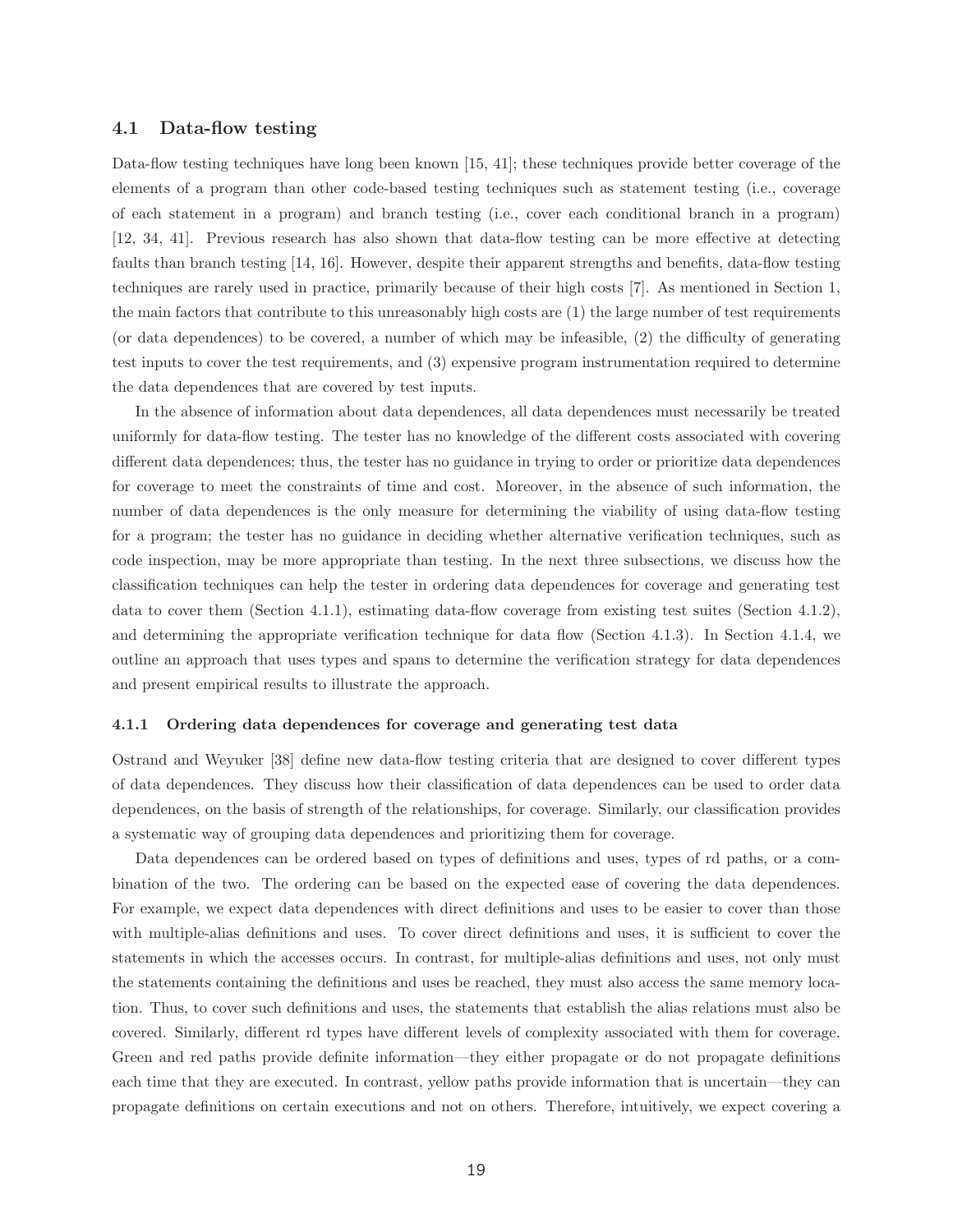

Figure 7: Relative expected difficulties of covering different types of definitions, uses, rd types, and spans.

data dependence with rd type G to be much easier than covering a data dependence with rd type Y or YR. In the latter case, not only must a yellow path be executed, but also the correct alias relations must hold along the path so that the definition propagates to the use.

Information about spans can be combined with information about types to further divide data dependences into subgroups. Data dependences with larger spans will generally be more difficult to cover than those with smaller spans. For example, data dependences with spans greater than five will typically be difficult to cover because the interactions involve several procedures; occurrences of possible definitions in these procedures will further complicate covering the data dependences. Thus, such data dependences can be scheduled for coverage later in the testing process, if sufficient time and resources permit them to be covered; or, such data dependences may not be targeted for coverage at all. Figure 7 summarizes the relative expected difficulties of covering different types of definitions, uses, rd types, and spans.

Once data dependences have been ordered for coverage, the classification can also aid with generating test data to cover the dependences. Using types, along with statement and procedure spans, can guide the tester in identifying statements that must be reached and those that should be avoided. Moreover, data-dependence spans can be extended to provide additional support for test-data generation. For example, the information can be extended to include alias information and alias-introduction dependences. At each statement that appears in a statement span and has color yellow associated with it, the span can be extended to include (1) the number of aliases at that statement, and (2) the statements that introduce the alias relations for that statement. The alias information could be computed using an approach similar to the one used by Pande, Landi, and Ryder to compute conditional reaching definitions [39]. This extended span information would enable the tester to navigate from such statements to the alias-introduction sites and better understand the conditions that must be satisfied to cover a data dependence.

#### **4.1.2 Estimating data-flow coverage achieved through less-expensive testing**

The classification of data dependences can be used to determine the percentage of data dependences that may be covered through less-expensive testing, such as statement or branch testing. The extent of dataflow coverage attained through less-expensive testing can be a useful measure of the adequacy of testing and of the additional cost of performing data-flow testing. The coverage of a large percentage of data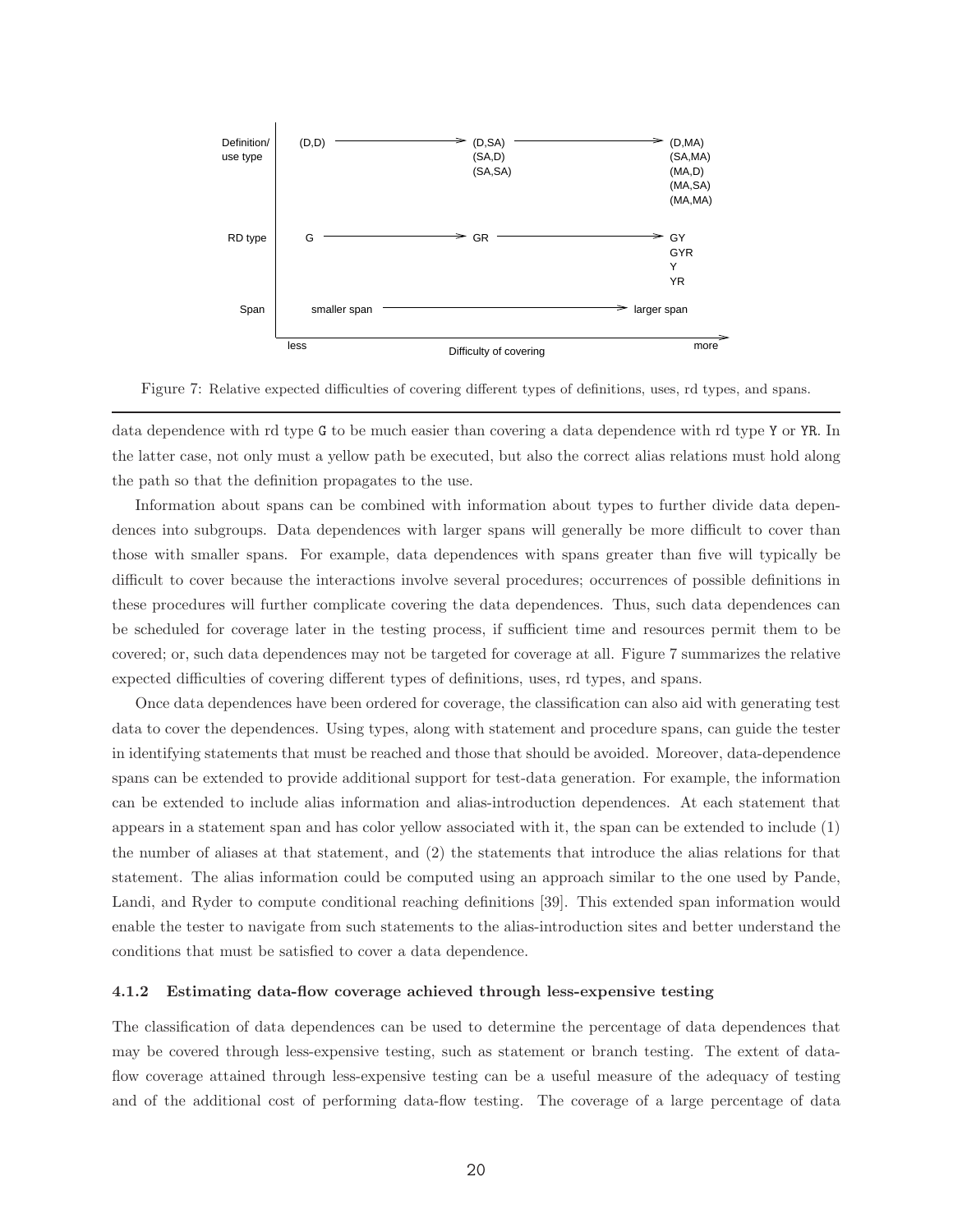dependences increases the testers' confidence in the adequacy of testing using weaker criteria. On the one hand, it indicates to the testers that significant additional coverage of data dependences may not be attained through data-flow testing. On the other hand, it also indicates that data-flow coverage may be attained at a lower cost—by generating test data, and selectively instrumenting, for only the (few) remaining data dependences. In general, the classification can be used to guide the testers in measuring what proportion of the task of data-flow testing has already been completed and what remains to be done.

The classification can be used to estimate data-flow coverage in two ways.

First, the classification can be used to estimate statically, given coverage of all statements or branches, the data dependences that are also definitely covered. This applies to those data dependences that have direct definitions and uses and whose rd types are G. For such data dependences, covering the definition statement and the use statement suffices to cover the data dependences. A subset of this group of data dependences those in which either the definition dominates the use or the use postdominates<sup>8</sup> the definition—can be covered simply by targeting either the definition statement or the use statement for coverage.

Thus, a test suite developed for statement coverage also covers all data dependences of type (D, D, G) in which either the definition dominates the use or the use postdominates the definition. The remaining data dependences of type (D, D, G) can be covered by developing test inputs to traverse the definition and use statements; we call this criteria *def-use coverage*. Def-use coverage is less expensive than data-dependence coverage in both the effort required to generate test inputs and the amount of instrumentation required to determine coverage.

Second, the classification can be used to infer, from coverage data gathered using instrumentation for def-use coverage, the data dependences that are covered in addition to those that were targeted for coverage by the test suite. To do this, the tester computes the statement spans of the remaining data dependences and orders them by the size of the span, to first consider data dependences with smaller spans. Next, the tester checks whether the coverage data for any test input includes the definition and use statements for a data dependence, but excludes the kill statements for the data dependence. If this is the case, the data dependence is covered by the corresponding test input. Note that this check can also be performed using procedure spans. To avoid iterating through all the remaining data dependences, the tester can set a threshold value for the span size and consider only data dependences with spans smaller than the threshold.

### **4.1.3 Determining the appropriate verification technique for data flow**

The classification can also be used to determine the appropriate verification technique for the data flow occurring in a program. Not all data dependences are equivalent in terms of their complexity or the expected effort required to generate test data for them. Some data dependences, such as those that contain yellow paths between definitions and uses and span multiple procedures, may be too complicated to verify through testing. For such data dependences, testing may not be an effective verification technique; alternative verification techniques, such as code inspection, may be more appropriate. Other data dependences may be more suitable for verification through testing. In the absence of information about types and spans of data dependences, testers have no guidance in determining the appropriate verification technique for different data dependences.

<sup>&</sup>lt;sup>8</sup>A statement  $s_i$  dominates a statement  $s_j$  if each path from the beginning of the program to  $s_j$  goes through  $s_i$ . A statement  $s_i$  postdominates a statement  $s_j$  if each path from  $s_i$  to the end of the program goes through  $s_j$ .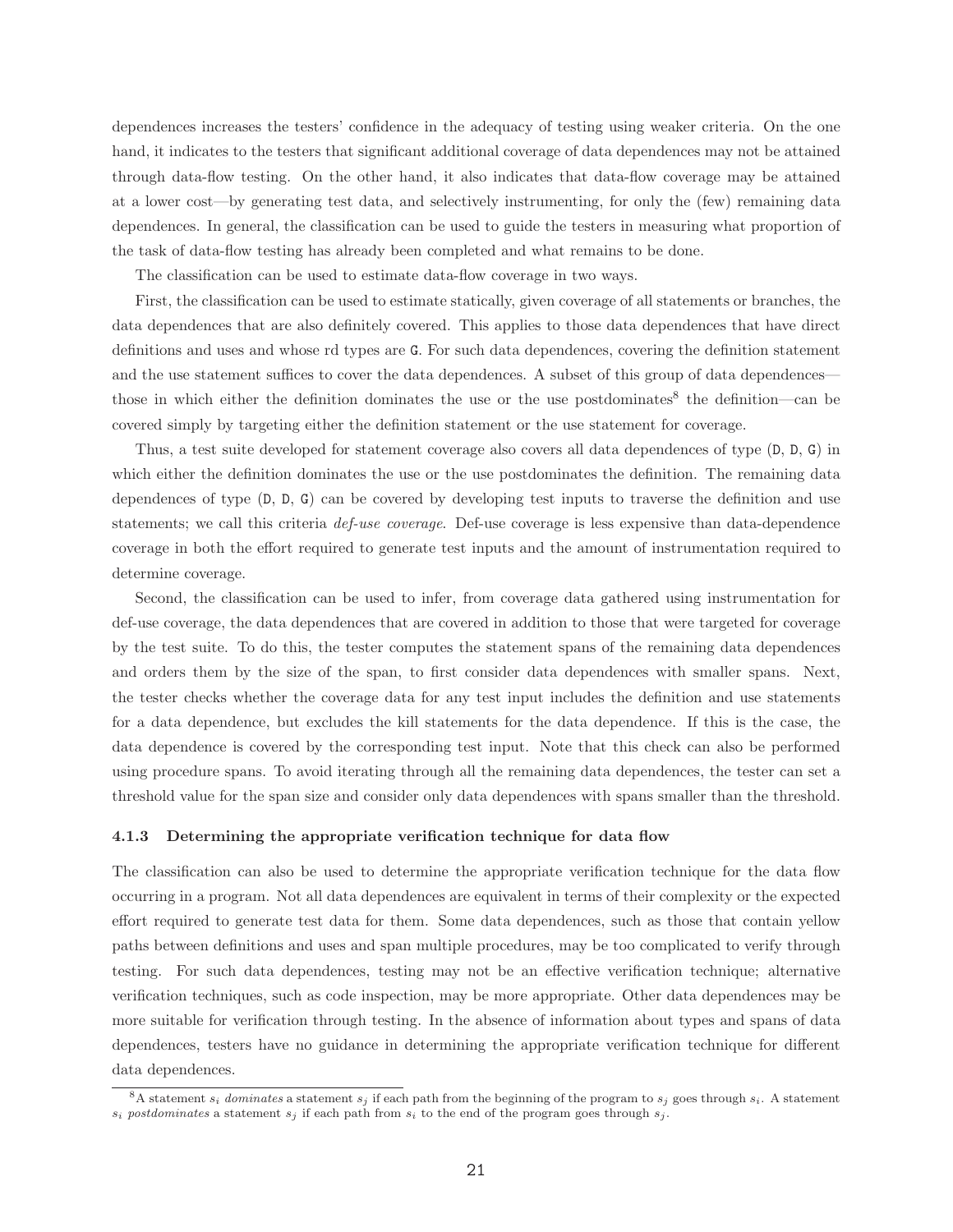Table 7: The criteria used to determine the appropriate verification technique—testing or inspection—for different types of data dependences.

| RD type | (D. D)                       | (SA, MA)<br>(MA, MA)<br>(SA, D)<br>(SA, SA)<br>(MA, D)<br>(MA. SA)<br>(D. MA)<br>D, SA) |  |  |  |  |  |  |  |  |  |  |  |  |
|---------|------------------------------|-----------------------------------------------------------------------------------------|--|--|--|--|--|--|--|--|--|--|--|--|
|         | statement/def-use<br>testing |                                                                                         |  |  |  |  |  |  |  |  |  |  |  |  |
|         | coverage                     |                                                                                         |  |  |  |  |  |  |  |  |  |  |  |  |
| GY      |                              | testing if procedure span $\leq$ 3, otherwise inspection                                |  |  |  |  |  |  |  |  |  |  |  |  |
| GR      |                              | testing if procedure span $\leq 4$ , otherwise inspection                               |  |  |  |  |  |  |  |  |  |  |  |  |
| GYR     |                              | testing if procedure span $\leq$ 3, otherwise inspection                                |  |  |  |  |  |  |  |  |  |  |  |  |
|         |                              | testing if procedure span $\leq$ 3, otherwise inspection                                |  |  |  |  |  |  |  |  |  |  |  |  |
| YR      |                              | testing if procedure span $\leq$ 3, otherwise inspection                                |  |  |  |  |  |  |  |  |  |  |  |  |

#### **4.1.4 Empirical results**

To illustrate how the classification of data dependences can be applied, in practice, to data-flow testing, we conducted a case study using our subjects.

Goals and method. The overall goal of the study was to investigate whether the classification can be used to support data-flow testing. The steps that we used in the case study are as follows. First, for each subject, we determined the percentage of data dependences that would be covered by statement coverage. Then, we determined the additional data dependences that would be covered by def-use coverage. Next, we ordered the remaining data dependences by types and, within types, by spans. We then partitioned this set into those that could be targeted for coverage and those whose complexity would make test-data generation very difficult. To partition the data, we selected threshold values based on the complexity rankings shown in Figure 7.

As mentioned previously, data dependences of type (D, D, G) are implied by statement and def-use coverage. The coverage of remaining data dependences with rd types G requires the coverage of definition and use statements, ensuring that the memory locations being accessed at the definition and use statements are the same. By definition, such data dependences have a maximum procedure span of two. We expect the generation of test inputs for covering such data dependences to be easier than the generation of inputs for dependences that have a red or a yellow path between the definition and the use. Next, we considered data dependences with rd types GR; for such data dependences, each path from the definition to the use is definite def-clear or definite killing. Thus, intuitively, generating test data for such data dependences should be easier than generating data for those in which a yellow path appears between the definition and the use. For such data dependences, we set a threshold of four for the procedure span: dependences with procedure spans of four or less could be considered for coverage but those with spans greater than four would likely be too complicated.

We used a threshold of three for the remaining data dependences, whose rd types included a yellow path. Because generating test data in the presence of a yellow path can, in general, be more challenging, we used a smaller threshold value for such data dependences. Table 7 lists the criteria that we used in the case study to determine the appropriate verification technique.

Note that the values we selected are just one reasonable, possible set of values; the rationale for the selection of the thresholds is that they can be varied for different programs, based on the resources available for testing and on the testers' knowledge about the complexity of generating test data for dependences spanning multiple procedures. Thus, for some programs, the thresholds that we chose may be too high,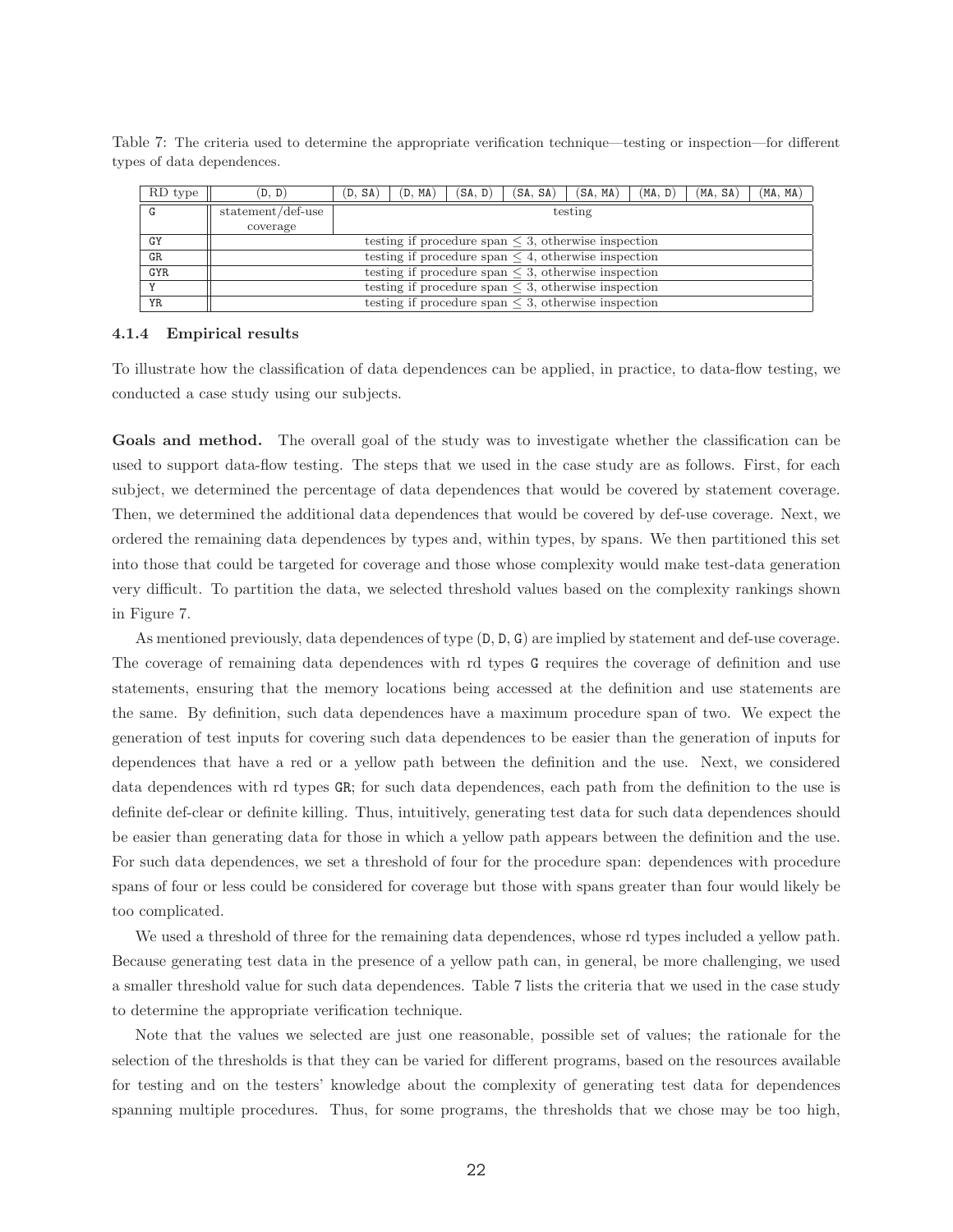

Figure 8: Percentage of data dependences that are covered by statement coverage and def-use coverage.

whereas, for others, they may be low.

Finally, for the data dependences that were outside our thresholds—for whom we deemed data-flow testing as being not practical and, thus, requiring an alternative verification technique—we computed the combined span of the data dependences. By computing the combined span, we were able to examine whether such complicated data dependences cluster in certain parts of the program or spread all over the program. The combined span identifies the parts of the program that would need to be examined during inspection.

**Results and analysis.** Figure 8 presents, for each subject, the percentage of data dependences that are covered by statement coverage and def-use coverage. Each segmented bar represents the percentage of data dependences of type (D, D, G). The darker segment within a bar represents those data dependences that are covered by a test suite that provides 100% statement coverage. These data dependences are a subset of the data dependences of type  $(D, D, G)$ —the subset in which either the definition dominates the use or the use postdominates the definition.<sup>9</sup> The percentage of data dependences covered by statement coverage varies from less than 1% for larn and mpegplayer to more than 25% for dejavu and lharc.

Def-use coverage covers a noticeably larger number of data dependences than statement coverage for six subjects; for the remaining subjects, def-use coverage increased the coverage of data dependences marginally. Thus, this data indicates that most of the data-dependences of type (D, D, G) occur intraprocedurally, and that for most of them, covering either the definition or the use suffices to cover the data dependence.

Figure 9 presents the data for determining the appropriate verification technique for the remaining data

<sup>9</sup>Because of the limitations of our analysis tools, we could compute intraprocedural dominance only. Therefore, the values represented by the darker segments represent intraprocedural dependences only; they are lower that what they would be had we analyzed interprocedural data dependences also. However, even with interprocedural analysis, the height of each bar would remain unchanged because each bar represents the total percentage of data dependences of type (D, D, G). The additional analysis can only cause the darker segment to occupy a larger proportion of each bar.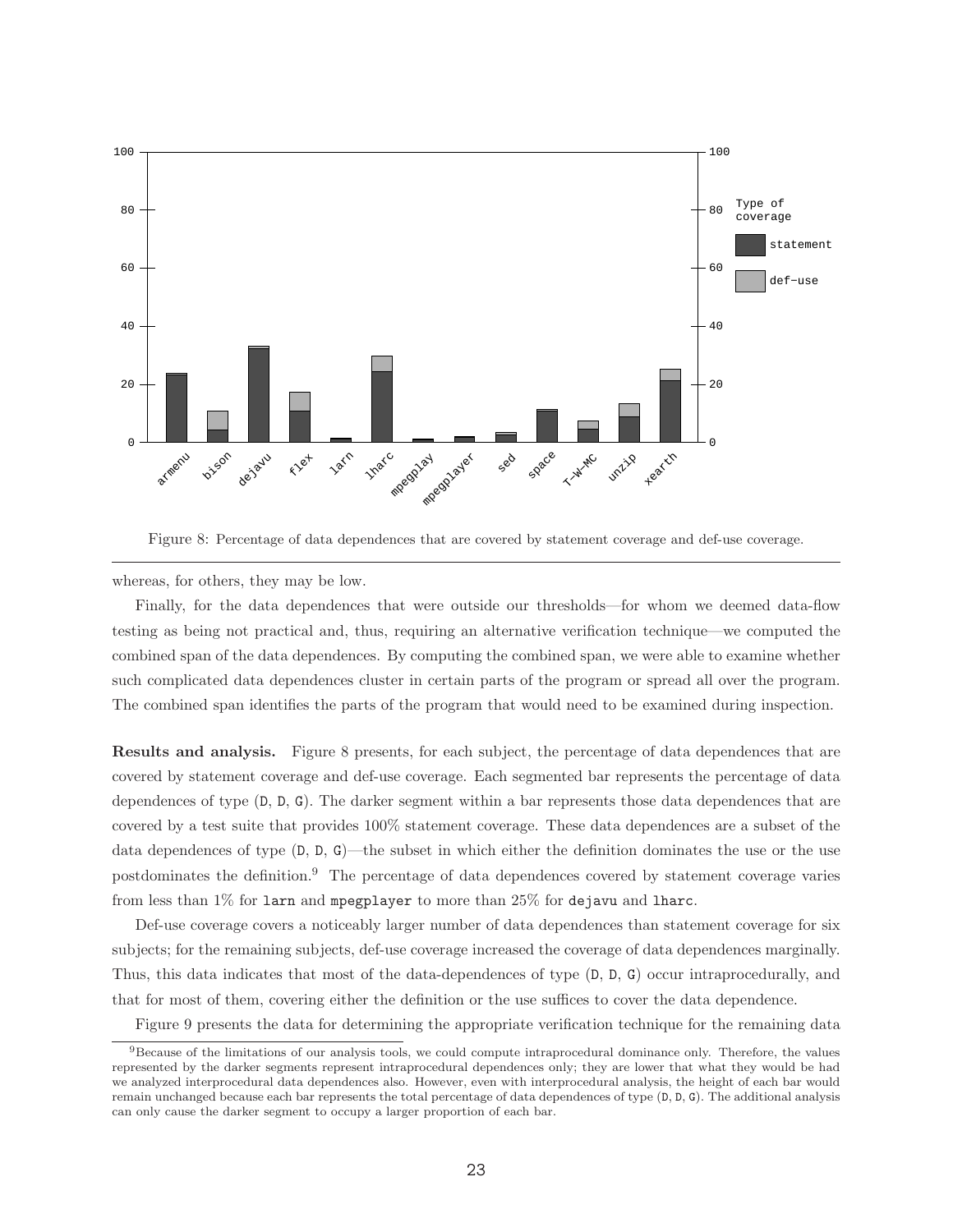

Figure 9: Percentage of remaining data dependences of different types and procedure spans that can be candidates for data-flow testing.

dependences—those that are covered by neither statement coverage nor def-use coverage. We order the remaining data dependences by types and, within types, by procedure spans. First, we consider remaining data dependences with rd type G. For such data dependences, the definition or the use (or both) involves a non-direct access. Therefore, to cover such data dependences, the definition and use statements must be reached and both statements must access the same memory location. With the exception of dejavu, such data dependences occur in very few numbers; covering them raises the total data-flow coverage of the programs marginally. For dejavu, the total of number of data dependences covered at this step is more than 40%; for other subjects, this percentage varies from under 2% to over 25%. In the second step, we consider data dependences with rd types GR and whose procedure spans are less than five. This step includes a large percentage of the data dependences in armenu, bison, dejavu, flex, lharc, unzip, and xearth. However, for other subjects, such as larn, mpegplay, and space, this step includes less than 5% of data dependences. This step increases the data-flow coverage to over 60% for seven subjects and over 25% for another two subjects. However, for two of the remaining four subjects, mpegplayer and space, data-flow coverage remains below 20%; and for the other two, larn and mpegplay, it remains less than 7%.

In the final step, we consider the remaining data dependences; all of these data dependences have at least one yellow path between the definition and the use. For such data dependences, we considered procedure spans of three or less. A majority of the data dependences in mpegplayer, sed, and space are included in this step. For nine of the subjects, this step increases the number of data dependences considered for testing to over 95% and, for another two subjects, to over 80%. However, for larn and mpegplay, the data-flow coverage is below 40%.

Table 8 lists the remaining data dependences in each subject; such data dependences can be candidates for verification using code inspection. Their complexity, both in terms of their types and their spans, makes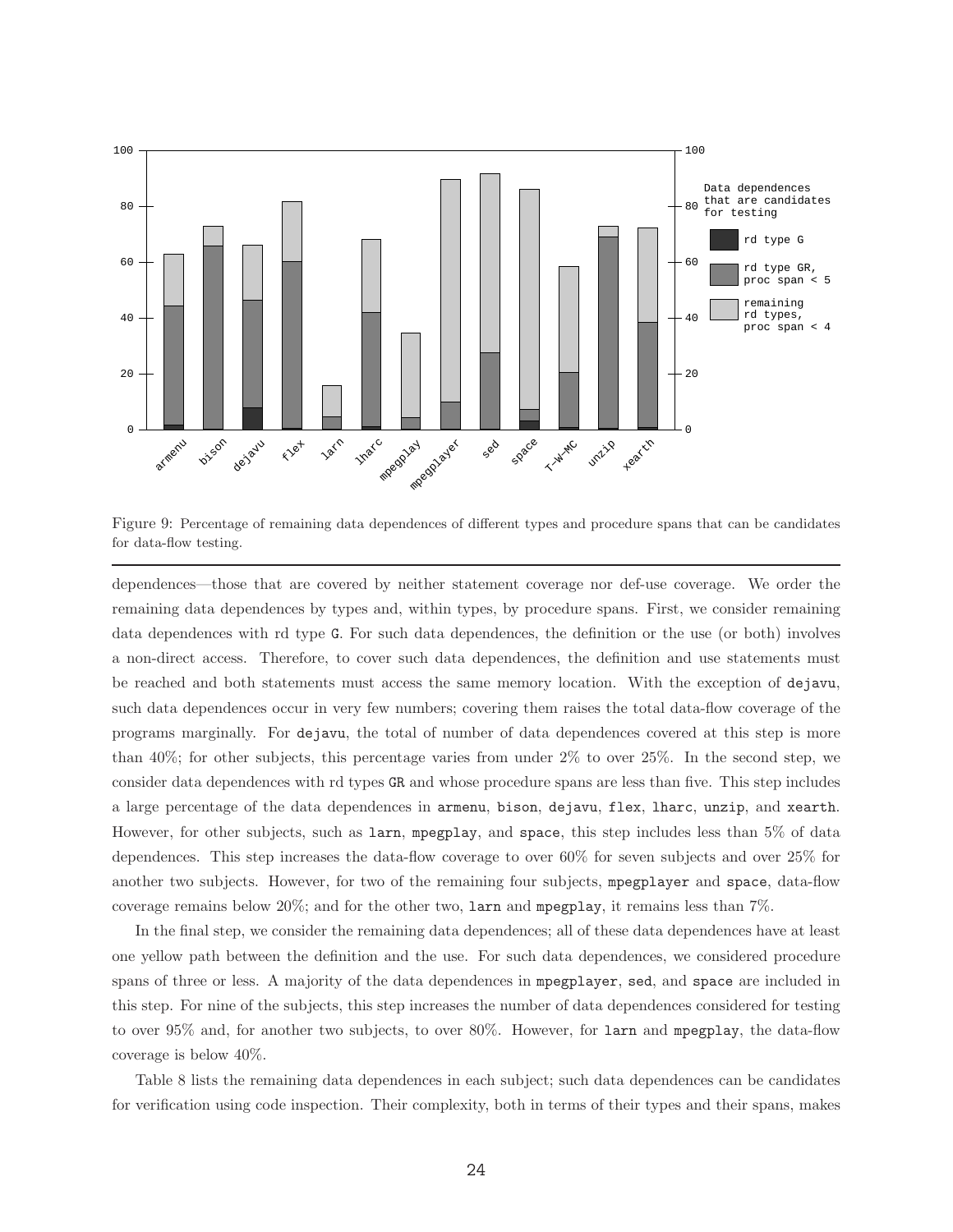Table 8: Remaining data dependences that are candidates for verification through inspection and the cumulative procedure spans of those data dependences.

|            | Number of        |         |                | Cumulative |  |  |
|------------|------------------|---------|----------------|------------|--|--|
| Subject    | data dependences |         | procedure span |            |  |  |
| armenu     | 807              | 13.3%   | 37             | 39.0%      |  |  |
| bison      | 4385             | 16.3%   | 48             | 36.7%      |  |  |
| dejavu     | 26               | $0.8\%$ | 5              | 5.5%       |  |  |
| flex       | 100              | $0.7\%$ | 21             | 15.0%      |  |  |
| larn       | 159983           | 82.7%   | 159            | 54.5%      |  |  |
| lharc      | 69               | $1.9\%$ | 16             | 18.0%      |  |  |
| mpegplay   | 325717           | 64.2%   | 72             | 51.4%      |  |  |
| mpegplayer | 7467             | $8.1\%$ | 28             | 26.4%      |  |  |
| sed        | 2804             | 4.8%    | 24             | 31.8%      |  |  |
| space      | 745              | $2.6\%$ | 95             | 69.3%      |  |  |
| T-W-MC     | 47442            | 33.9%   | 137            | 60.9%      |  |  |
| unzip      | 138              | $3.8\%$ | 17             | 41.5%      |  |  |
| xearth     | 145              | 2.6%    | 10             | $9.9\%$    |  |  |

them extremely difficult to be verified through testing. Generating test data for such data dependences, if at all possible, may not be worth the time and effort that it would require. Table 8 also lists the cumulative procedure spans of the remaining data dependences. For subjects such as larn, mpegplay, and T-W-MC, that have a large number of remaining data dependences, the data dependences together span more than half the procedures in those subjects. These are the procedures that would have to be examined during inspection to verify those data dependences. For space, which has relatively few remaining data dependences, the dependences span a considerable percentage of the program—more than 69% of the procedures.

Again at this step, a subset of the data dependences can be selected, based on types or spans or both, for verification through inspection. This would, in turn, reduce the parts of the program that would need to be examined during inspection.

**Discussion.** In our empirical study, we have outlined an approach that can be used to select data dependences and order them, for coverage, based on an estimate of the ease of covering them. The approach that we have outlined and presented in the study is one possible instance of the general approach; in practice, it can be modified to suit the particular program being tested and the extent of data-flow coverage and verification desired for the program. The starting point for the approach is to determine the data-flow coverage attained from existing test suites. Next, if def-use coverage can provide significant additional coverage, test inputs can be developed, and the program instrumented, for def-use coverage. Finally, for the remaining data dependences, the appropriate verification technique can be selected. If, at any point in the process, the desired level of data-flow verification is attained, the process can be terminated. The results of the study show that the approach can be practical and effective, by actually providing useful information to the tester.

Note that, in our study, we selected testing and software inspection as the appropriate verification techniques for simple and complex data dependences, respectively. However, other techniques may prove to be more effective in verifying these kinds of data dependences. One important characteristic of our approach is that it is not tied to a specific technique or set of techniques: it provides a general way to group data dependences and to select different verification techniques for different groups.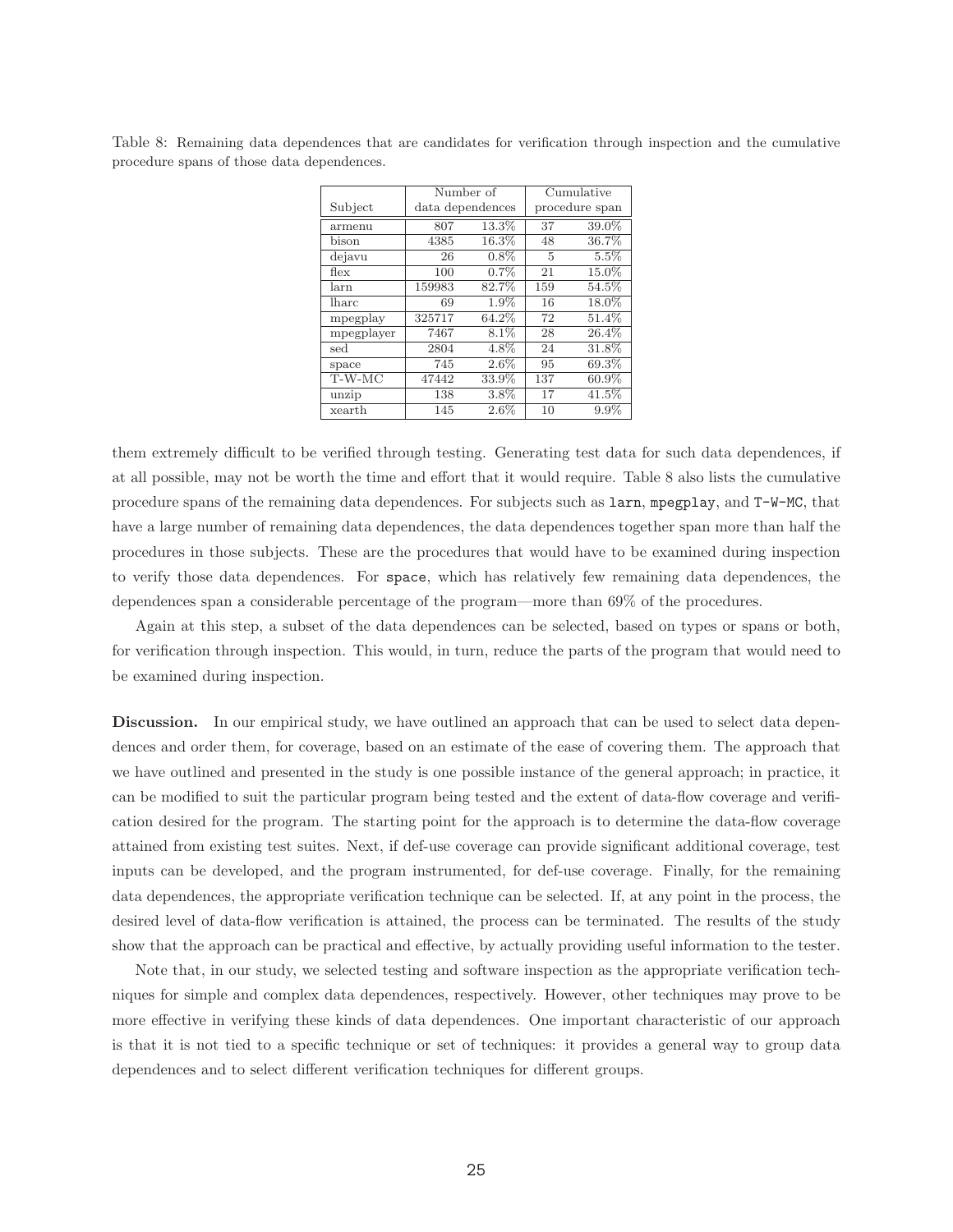

Figure 10: System-dependence graph for Sum2 to support slicing using types of data dependences. The nodes shown in the lighter shade are included in the slice for  $< 10$ ,  $\{\text{sum1}\}, \{(D, D, G)\} > 0$ . The nodes shown in the darker shade are additional nodes included in the slice for  $< 10$ ,  $\{\text{sum1}\}, \{(D, D, G), (D, D, GY), (D, D, GR)\} >$ .

## **4.2 Incremental slicing based on data-dependence types**

Traditional slicing techniques (e.g., [18, 22, 49]) include in the slice all statements that can affect the slicing criterion through direct or transitive control and data dependences. Such techniques compute a slice by computing the transitive closure of all control dependences and all data dependences starting at the slicing criterion. The classification of data dependences into different types leads to a new paradigm for slicing, in which the transitive closure is performed over only the specified types of data dependences, rather than over all data dependences. In the next two subsections, we describe this paradigm (Section 4.2.1) and present the algorithm for computing slices in the paradigm (Section 4.2.2). Based on the new paradigm, we describe an incremental slicing technique (Section 4.2.3). Finally, we present empirical results to illustrate the usefulness of incremental slicing for debugging (Section 4.2.4).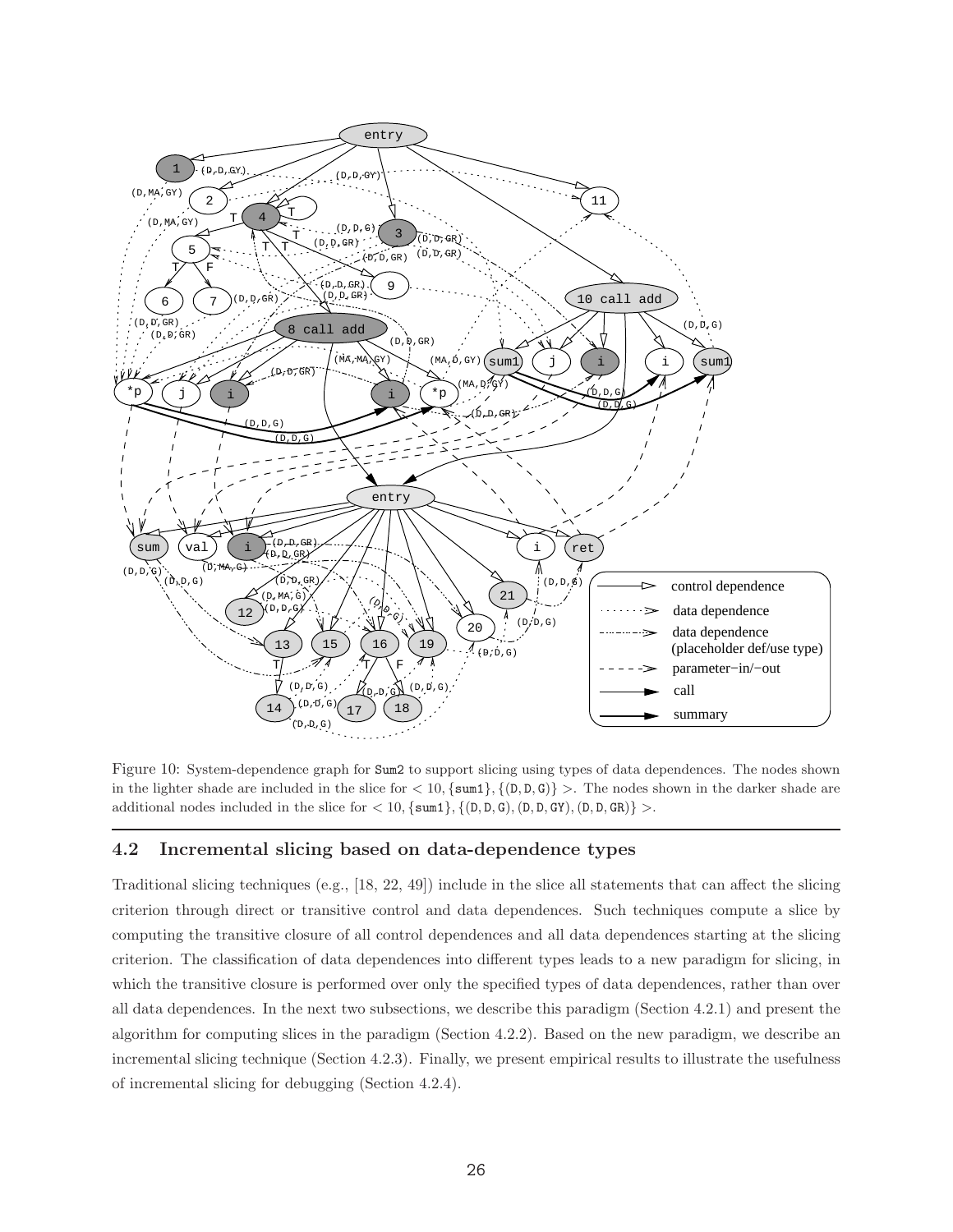## **4.2.1 New slicing paradigm**

In the new slicing paradigm, a *slicing criterion* is a triple  $\lt s, V, T >$ , where s is a program point, V is a set of program variables referenced at s, and T is a set of data-dependence types. A *program slice* contains those statements that may affect, or be affected by, the values of the variables in  $V$  at  $s$  through transitive control or specified types of data dependences. Slices can be computed in this new paradigm using either the SDG-based approach [22, 42, 45] or the data-flow-based approach [18, 49].

To compute slices in the new paradigm, using the SDG-based approach, we extend both the SDG and the SDG-based slicing algorithm.

**Extensions to the SDG.** We extend the SDG in two ways. First, we annotate each data-dependence edge with the type of the corresponding data dependence. The traditional SDG does not distinguish data dependences based on their types and, therefore, does not contain such annotations. To illustrate, Figure 10 presents the SDG for Sum2. Each data-dependence edge in the figure is labeled with the type of that data dependence. For example, the data-dependence edge from node 1 to the actual-in node for \*p at call node 8 is labeled '(D, MA, GY)'; similarly, the data-dependence edge from the actual-out node for \*p at that call node to node 11 is labeled '(MA, D, GY)'.

Because the SDG can contain placeholder definitions and uses at parameter nodes, the data-dependence edges that are incident from, or incident to, such nodes have placeholder definition and use types associated with them; such definitions or uses are always direct. In Figure 10, such data-dependence edges—whose source contains a placeholder definition type or whose target contains a placeholder use type—are distinguished. For example, the data-dependence edge from the formal-in node for sum at call node 8 to node 13 has a placeholder definition type associated with it.

Second, like the annotation on data-dependence edges, we annotate each summary edge with the types of data-dependence to which that edge corresponds to. Because data-dependence edges have types associated with them, the summary edges computed using those data dependences also have types associated with them—these types are the types of data dependences that are followed while computing the summary edges. For example, the SDG in Figure 10 contains the summary edges that are created by traversing only datadependence type  $(D, D, G)$ ; thus, the summary edges are labeled  $(D, D, G)$  in the figure.

**Extensions to the SDG-based slicing algorithm.** To compute a slice for criterion  $\langle s, V, T \rangle$ , the SDG must contain summary edges for data-dependence types T. After the summary edges are computed, the slicing algorithm proceeds like the two-phase slicing algorithm [22]. During the first phase, the algorithm traverses backward along control-dependence, data-dependence, call, parameter-in, and summary edges. During the second phase, the algorithm traverses backward along control-dependence, data-dependence, parameter-out, and summary edges. We extend the algorithm in two ways.

First, the algorithm traverses backward along a data-dependence or a summary edge only if the datadependence types associated with that edge appear in the set T of data-dependence types specified in the slicing criterion.

Second, we extend the algorithm to accommodate placeholder definition and use types, which, as mentioned earlier, occur at formal-in and formal-out nodes, respectively. The SDG represents interprocedural data dependences by creating parameter nodes at procedure boundaries and connecting them using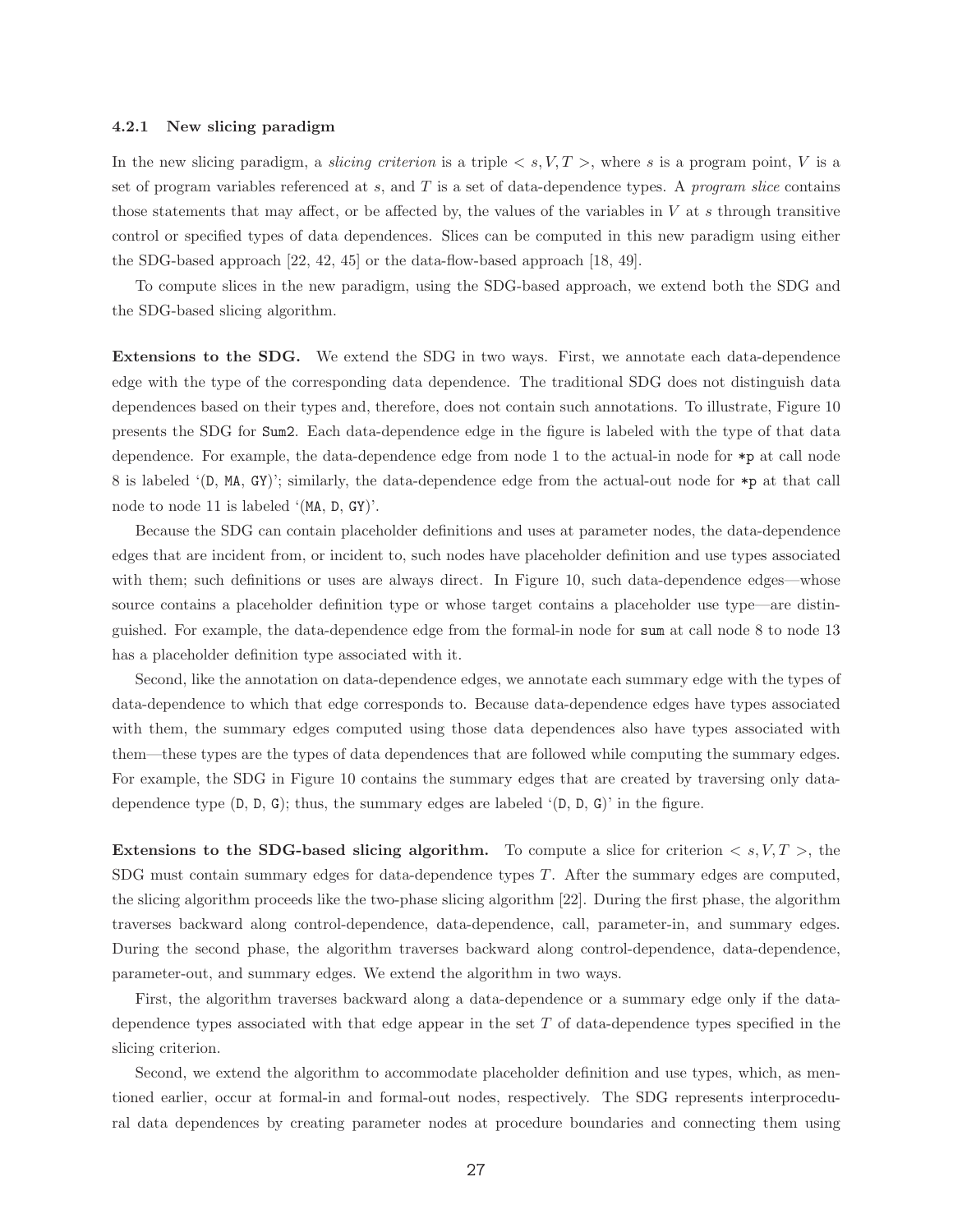parameter-in and parameter-out edges. Each interprocedural data dependence occurs in the SDG as a path in which each node except the first and the last is a parameter node. For example, let  $(d, n_{a_{in}}, n_{f_{in}}, u)$  be such a path in the SDG that represents an interprocedural data dependence  $(d, u, v)$ . In the path, d is the node that contains the actual definition,  $n_{a_{in}}$  is an actual-in node,  $n_{f_{in}}$  is a formal-in node, and u is the node that contains the actual use. The path contains two data-dependence edges,  $(d, n_{a_{in}})$  and  $(n_{f_{in}}, u)$ ,<sup>10</sup> each of which has an rd type associated with it. These two rd types,  $RD_{(d,n_{a_{in}})}$  and  $RD_{(n_{f_{in}},u)}$ , represent the types of paths over which the definitions reach the respective uses. The rd type for the interprocedural data dependence  $(d, u, v)$ ,  $RD_{(d, u)}$ , is a composition (explained below) of  $RD_{(d, n_{a_{i-1}})}$  and  $RD_{(n_{f_{i-1}}, u)}$ .

If, while slicing, the algorithm reaches  $u$ , it must eventually include  $d$  in the slice provided that the definition type at d, the use type at u, and  $RD_{(d,u)}$  match the components of the data-dependence types being sliced for (specified by parameter  $T$  in the slicing criterion). However, on reaching  $u$ , the slicing algorithm does not have information about d and  $RD_{(d,u)}$ ; it has information only about the use type at u and the rd type  $RD_{(n_{f_{in}},u)}$ , based on which it must decide whether to visit node  $n_{f_{in}}$  and continue slicing from that node. To do this, the algorithm reconstructs  $RD_{(d,u)}$  by composing the rd types—for data dependences involving placeholder definitions/uses—that it encounters. At each node, the algorithm saves the composed rd type. If, at any point, the composed rd type is not implied by the rd types specified in the slicing criterion, the algorithm does not traverse the corresponding data-dependence edge.

A composition of two rd types is based on an ordering among the path colors: green < yellow < red. Path color a *subsumes* path color b if and only if  $a \geq b$ . The *composition* operation on two rd types  $RD_1$ and *RD*<sup>2</sup> performs a pair-wise comparison of the path colors that appear in *RD*<sup>1</sup> and *RD*<sup>2</sup> and includes the subsuming color for each pair in the composed RD type.  $RD_1$  *implies RD*<sub>2</sub> if and only if each path color that appears in  $RD_2$  also appears in  $RD_1$ .

To illustrate the actions of the algorithm using the above example, on reaching node  $u$ , the algorithm extracts  $RD_{(n_{f_{in}},u)}$  and composes it with the rd type, if any, saved previously at node  $u^{11}$  Next, the algorithm checks whether the composed rd type is implied by the rd types specified in the slicing criterion: if it is, the algorithm traverses edge  $(n_{f_{in}}, u)$  and saves the composed rd type at node  $n_{f_{in}}$ ; otherwise, the algorithm does not traverse edge  $(n_{fin}, u)$ . Next, the algorithm traverses edge  $(n_{ain}, n_{fin})$  and copies the saved rd type at  $n_{f_{in}}$  to  $n_{a_{in}}$ . Finally, to determine whether d should be included in the slice, the algorithm composes the saved rd type at  $n_{a_{in}}$  with  $RD_{(d,n_{a_{in}})}$ . If the composed rd type is implied by the rd types specified in the slicing criterion and the definition type at  $d$  matches the definition types specified in the slicing criterion, the algorithm includes d in the slice.

The nodes included in the slice for criterion  $\langle 10, \{sum1\}, \{(D, D, G)\}\rangle$  are shown in the lighter shade in Figure 10.

## **4.2.2 SDG-based slicing algorithm**

Figure 11 presents the modified SDG-based slicing algorithm, ComputeSlice.

Like Horwitz, Reps, and Binkley's slicing algorithm [22], ComputeSlice proceeds in two phases. To identify nodes that are included in the slice in each phase, ComputeSlice calls function GetReachableNodes() (lines 3, 4). During the first call, GetReachableNodes() computes reachability starting at the slicing cri-

<sup>&</sup>lt;sup>10</sup>Edge  $(n_{a_{in}}, n_{f_{in}})$  is a parameter-in edge.<br><sup>11</sup>If no rd type is saved at u, the composed rd type is simply  $RD_{(n_{f_{in}},u)}$ .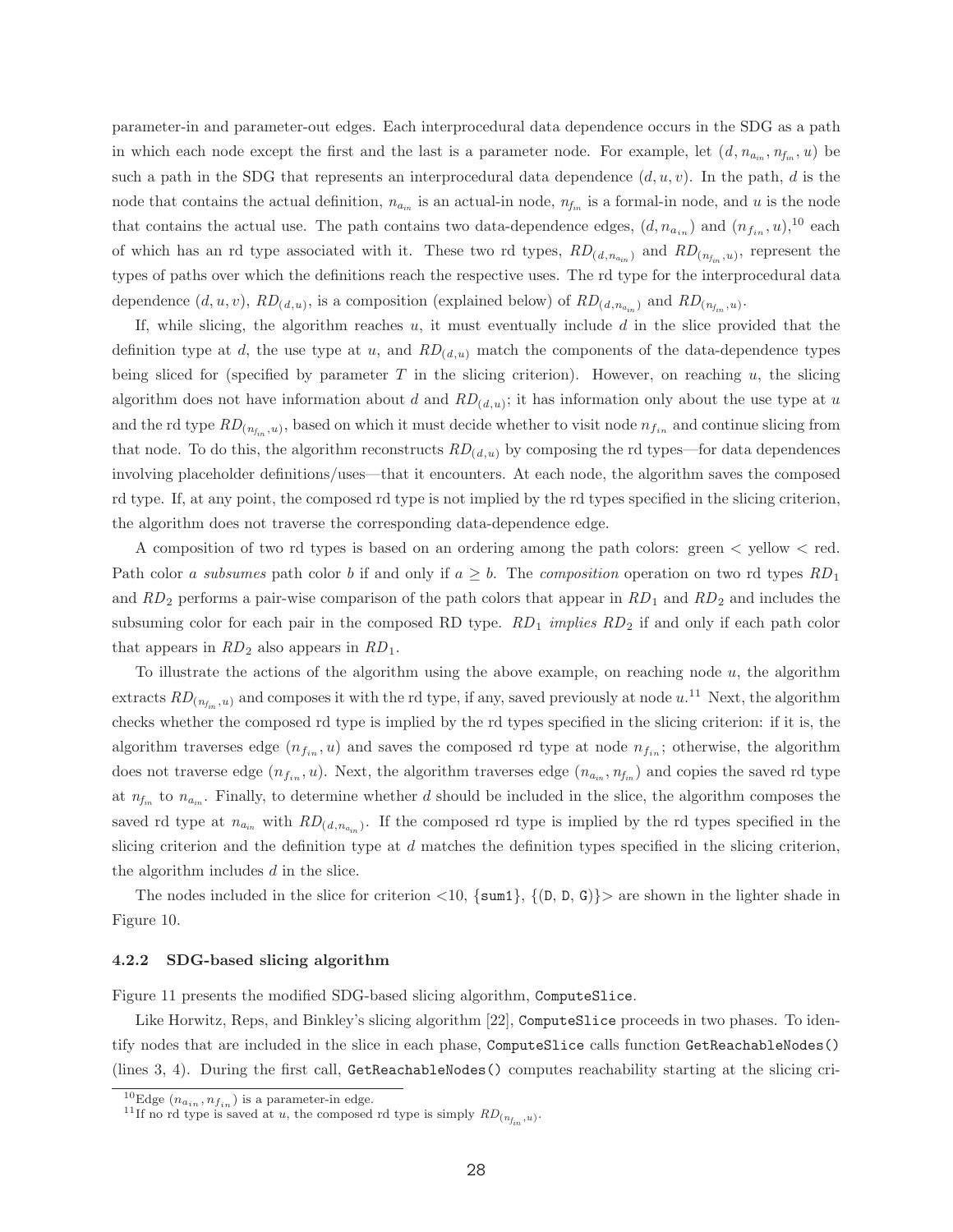**algorithm** ComputeSlice **input**  $\langle s, V, T \rangle$  slicing criterion **output** slice slice for  $\langle s, V, T \rangle$ **global**  $G$  SDG for program  $\mathcal P$  without summary edges **begin** ComputeSlice 1. compute summary edges for data-dependence types in  $T$ 2.  $n =$  node in G corresponding to s 3.  $slice = GetReachableNodes( \{n\}, T, \{call, param-in\} )$ 4.  $slice = GetReachableNodes( slice, T, {param-out})$ 5. return slice **end** ComputeSlice **function** GetReachableNodes **input** N set of SDG nodes from which to start traversal T set of data-dependence types interEdgeTypes interprocedural edge types to follow during traversal **output** slice nodes included in the slice **declare** worklist nodes traversed in the SDG while computing slice **begin** GetReachableNodes 6. worklist =  $N$ ; slice =  $N$ 7. while worklist  $\neq \phi$  do 8. remove node n from worklist 9. **for each** edge  $e = (m, n)$  **do** 10. **case** type of  $e \in \{interEdgeTypes \cup control-dependence\}$ 11. add m to *worklist* and *slice* 12. **case** type of e is summary 13. **if** types(e) appear in T **then** 14. add *m* to *worklist* and *slice* 15. **endif** 16. **case** type of e is data-dependence 17. TraverseDataDepEdge( e, T, worklist, slice) 18. **endcase** 19. **endfor** 20. **endwhile** 21. return slice **end** GetReachableNodes

Figure 11: Algorithm for computing a slice based on data-dependence types. Function TraverseDataDepEdge() is shown in Figure 12.

terion. During the second call, GetReachableNodes() computes reachability starting at the nodes visited during the first call. Before calling GetReachableNodes(), ComputeSlice first creates the summary edges corresponding to the data-dependence types specified in T (line 1).

The algorithm for computing summary edges is very similar to the reachability-based algorithm for computing summary edges presented by Reps and colleagues [42]. That algorithm extends paths backwards along data-dependence and control-dependence edges, starting at all formal-out nodes. The algorithm iteratively determines whether formal-in nodes are reachable from formal-out nodes and computes summary edges. Our only modification to that algorithm is that it traverses only those data-dependence edges whose types match the types specified in the slicing criterion.

GetReachableNodes() uses a worklist to traverse backward along matching data-dependence edges, control-dependence edges, and the specified types of interprocedural edges—call and parameter-in edges during the first phase, and parameter-out edges during the second phase.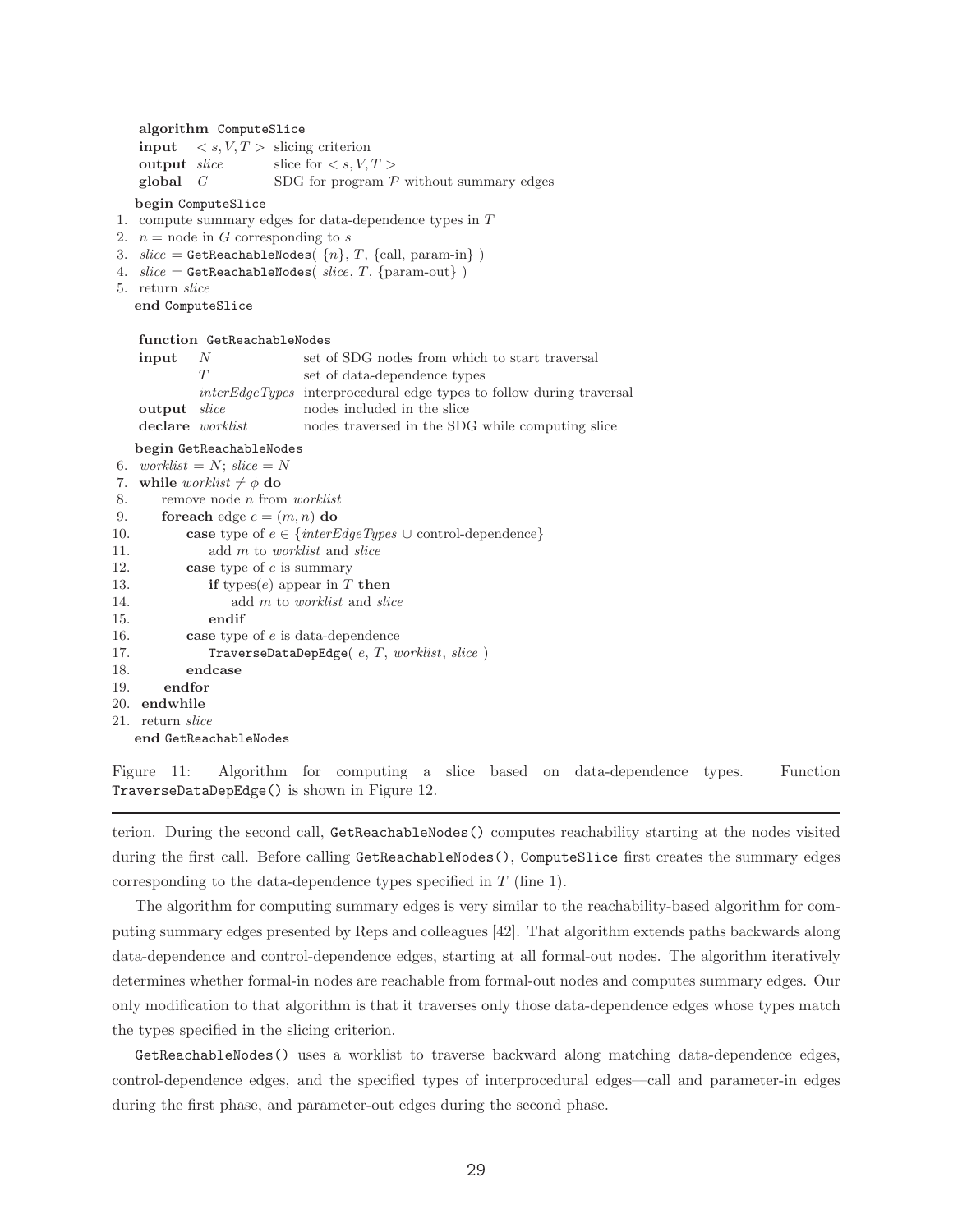#### **function** TraverseDataDepEdge

**input**  $e = (m, n)$  a data-dependence edge in G

T set of data-dependence types

```
worklist nodes traversed in the SDG
```

```
slice nodes included in the slice
```
#### **begin** TraverseDataDepEdge

- 1. **if**  $m$  not a parameter node and  $n$  is not a parameter node **then**
- 2. **if** types(e) appear in T **then**
- 3. add m to worklist and slice
- 4. **endif**
- 5. return
- 6. **endif**
- 7. **if** m is not a parameter node **then**
- 8. **if** definition type associated with e does not match definition types in T **then**
- 9. return
- 10. **endif**

#### 11. **endif**

- 12. **if** n is not a parameter node **then**
- 13. **if** use type associated with e does not match use types in T **then**
- 14. return
- 15. **endif**
- 16. **endif**
- 17. extract rd type associated with e
- 18. compose edge rd type with rd type stored at node  $n$
- 19. **if** composed rd type is implied by the rd types in T **then**
- 20. store composed rd type at m
- 21. add m to worklist and slice
- 22. **endif**
	- **end** TraverseDataDepEdge

### Figure 12: Algorithm traversing a data-dependence edge.

On each iteration through the worklist, the algorithm removes a node  $n$  from the worklist (line 8) and processes each edge  $e$  incident to n (lines 9–19). If  $e$  is a control-dependence edge or a relevant interprocedural edge, the algorithm adds m—the source of the edge—to the worklist and the slice (lines  $10-11$ ). If e is a summary edge and the data-dependence types associated with e appear in  $T$ , the algorithm adds adds  $m$ to the worklist and the slice (lines  $12-15$ ). If e is a data-dependence edge, the algorithm calls function TraverseDataDepEdge() to process the edge (lines 16–18).

TraverseDataDepEdge(), shown in Figure 12, takes four inputs: (1) the edge  $e$  to be traversed, (2) the set T of data-dependence types specified in the slicing criterion, (3) the worklist, and (4) the slice. If neither the source nor the sink of  $e$  is a parameter node (line 1), the data dependence represented by  $e$  involves no placeholder definition or use types. Therefore, the algorithm adds the source of  $e$  to the worklist and slice if the data-dependence type associated with e appear in  $T$  (lines 2–4). Next, the algorithm checks whether the source of  $e$  is a non-parameter node (line 7). If it is, the definition at the source node is an actual definition (and not a placeholder definition); therefore, the type of that definition must be checked with the definition types in  $T$ . If the definition type associated with  $e$  does not appear in the definition types for the data-dependence types in T, TraverseDataDepEdge() returns without adding  $m$  to the slice (lines 8–10). Similarly, the algorithm ensures that, if the sink node of e is a non-parameter node, the use type associated with e matches the use types for the data-dependence types in  $T$  (lines 12–16). Next, the algorithm extracts the rd type associated with  $e$  (line 17), composes it with the rd type stored at the sink of  $e$  (line 18), and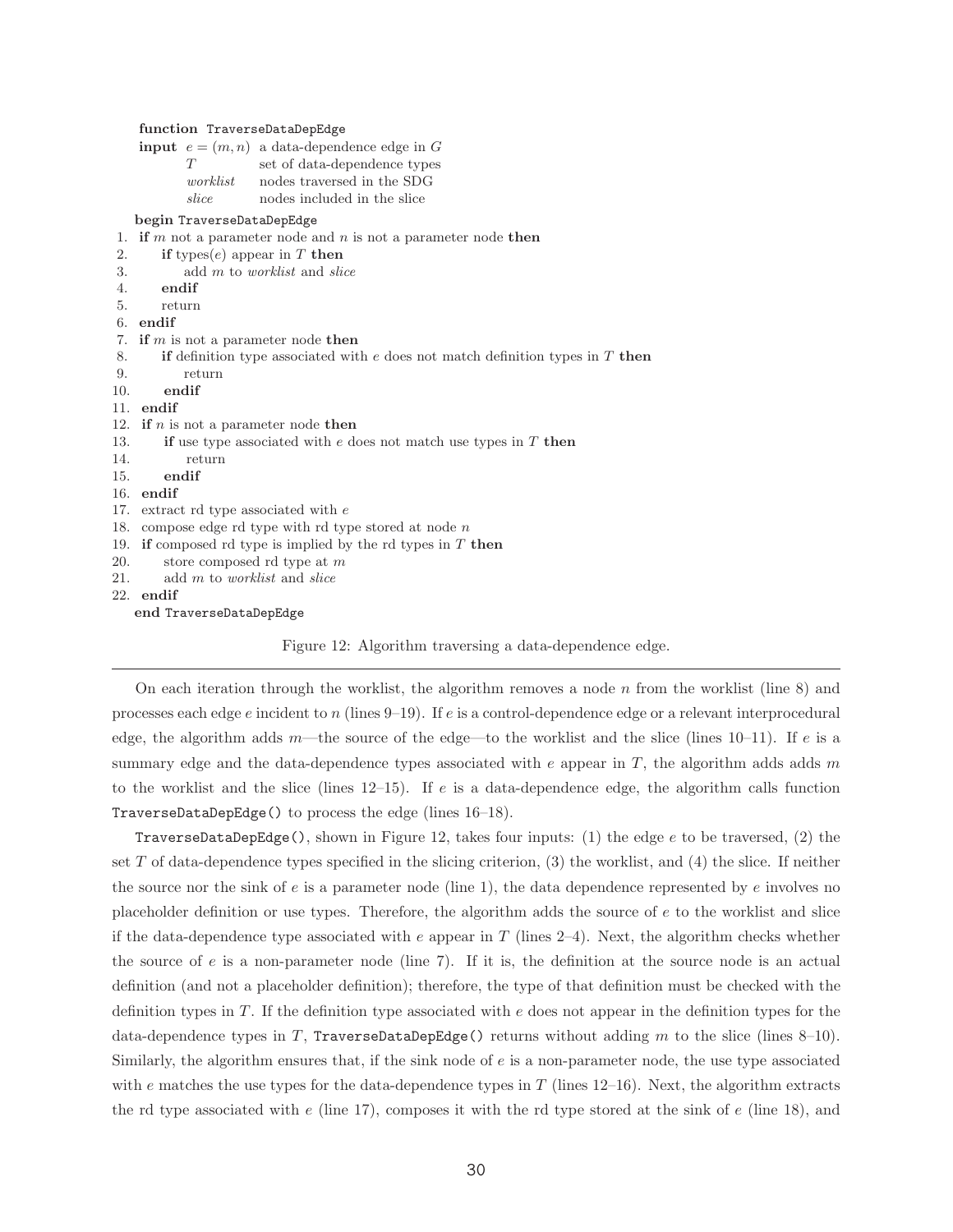checks whether the composed rd type is implied by the rd types for the data-dependence types in  $T$  (line 19). If the composed rd type is implied by the rd types in T, the algorithm stores the composed rd type at the source node  $m$  (line 20) and adds  $m$  to the worklist and the slice (line 21).

The pseudocode in Figures 11 and 12 omits such details of the algorithm as checking whether a node has been visited before adding it to the worklist. For a parameter node  $n$ , the algorithm needs to check not only whether n has been visited, but whether n has been visited previously with the rd type computed at n during the current visit. Thus, like the traditional SDG-based slicing algorithm, our slicing algorithm visits each non-parameter node at most once during a slice computation. However, unlike the traditional algorithm, our algorithm can visit a parameter node multiple types—once for each unique rd type—during the computation of a slice. Because there are six rd types, our algorithm can visit a parameter node up to six times.

However, the asymptotic time complexity of our algorithm remains linear in the size of the SDG. Operations, such as matching data-dependence types and composing rd types, can be accomplished in constant time using bit-vector representations.

The algorithm as presented in Figure 11 computes summary edges for each slicing request. An alternative approach can be to precompute summary edges by considering all data-dependence types (i.e., as is done in traditional SDG-based slicing [42]) and annotate each summary edge with each set of data-dependence types to which the summary edge corresponds. In general, a summary edge at call site corresponds to a set of paths from a formal-in node to a formal-out node in the PDG of the called procedure. Each such path can have a distinct set of data-dependence types associated with it. Depending on the number of unique combinations of data-dependence types that occur in the paths, the alternative approach can require exponential space and, therefore, may not be practical.

#### **4.2.3 Incremental slicing technique**

Using this new slicing paradigm, we define an incremental slicing technique. The *incremental slicing technique* computes a slice in multiple steps by incorporating additional types of data dependences at each step; the technique thus increases the extent of a slice in an incremental manner. In a typical usage scenario, developers can use the technique to consider stronger types of data dependences first and compute a slice based on those data dependences. Then, they can use the technique to augment the slice by considering additional, weaker data dependences and adding to the slice statements that affect the criterion through the weaker data dependences. Alternatively, developers may start by computing a slice based on weaker data dependences and later augment the slice by considering stronger data dependences.

For example, the nodes shown in the lighter shade in Figure 10 are included in the slice for  $\langle 10, \{\text{sum1}\},\}$  $\{(D, D, G)\}\geq$ . Using the incremental technique, when data-dependence types  $(D, D, GY)$  and  $(D, D, GR)$  are also considered, the nodes shown in the darker shade are added to the slice.

#### **4.2.4 Empirical results**

To investigate the incremental slicing technique in practice, we performed an empirical evaluation using our C subjects. We implemented the modified SDG-construction algorithm and the modified SDG-based slicing algorithm using the ARISTOTLE analysis system [5]. Our implementation takes as input a slicing criterion consisting of the SDG node to start the slicing and the set of data-dependence types to traverse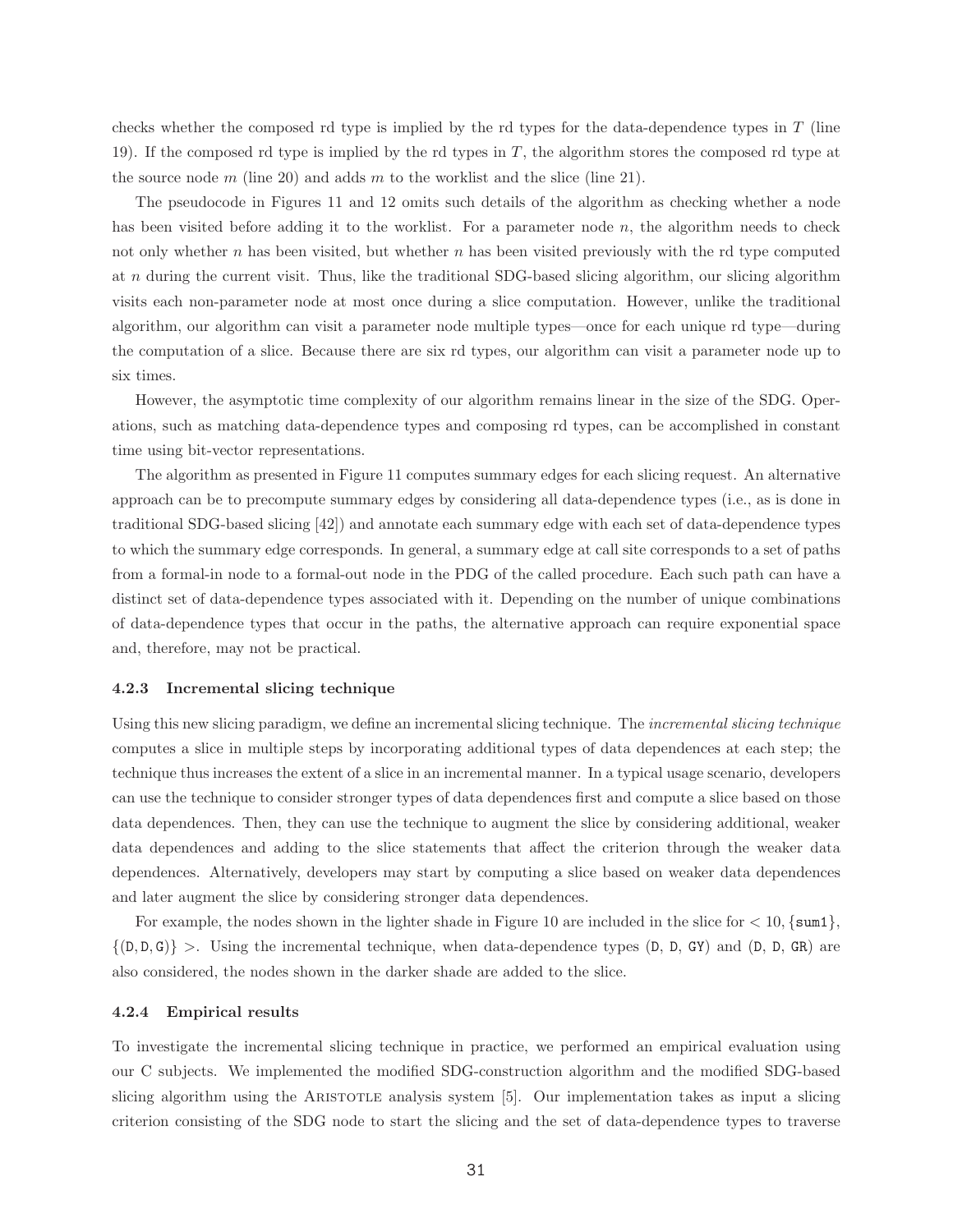| RD type    | D.<br>D | D.<br><b>SA</b> | D<br>MA <sup></sup> | 'SA,<br>D | SA.<br>SA | ΄SΑ.<br>MA <sup></sup> | MA.<br>D | (MA,<br>SA | (MA,<br>MA |
|------------|---------|-----------------|---------------------|-----------|-----------|------------------------|----------|------------|------------|
| G          | t1      | t7              | t13                 | t19       | t25       | t31                    | t37      | t43        | t49        |
| GY         | t2      | t8              | t14                 | t20       | t26       | t32                    | t38      | t44        | t50        |
| GR.        | t3      | t9              | t15                 | t21       | t27       | t33                    | t39      | t45        | t51        |
| <b>GYR</b> | t4      | t10             | t16                 | t22       | t28       | t34                    | t40      | t46        | t52        |
|            | t5      | t11             | t17                 | t23       | t29       | t35                    | t41      | t47        | t53        |
| YR.        | t6      | t 12            | t18                 | t24       | t30       | t36                    | t42      | t48        | t54        |

Table 9: The 54 types of data dependences.

while computing the slice. Then, it computes the summary edges required for the specified data-dependence types. Finally, it traverses the SDG, starting at the criterion and following only the specified types of data dependences, and computes the set of nodes reachable from the criterion.

Goals and method. The overall goal of the empirical evaluation was to investigate whether incremental slicing can be useful in assisting software-engineering tasks. In particular, we wanted to evaluate the usefulness of incremental slicing for debugging.

First, we investigated how incremental approximate dynamic slices can be used to narrow the search space during fault detection and potentially reduce the cost of debugging. An *approximate dynamic slice* is an imprecise approximation of the true dynamic slice—it is computed by intersecting the statements in a static slice with the set of statements that are executed by a test input. In some cases, an approximate dynamic slice can contain unnecessary statements, but, in general, it provides a good approximation of the true dynamic slice and is much less expensive to compute [2]. Dynamic slices are more appropriate for applications such as debugging. Unlike static slices, which include all dependences that could occur in any execution of a program, dynamic slices include only those dependences that occur during a particular execution of a program; for debugging, the relevant execution is a fault-revealing execution. Thus, dynamic slices exclude all statements that, although related to the slicing criterion through chains of data or control dependences, are irrelevant during a fault-revealing execution of the program.

For the first study, we used the subject space, for which we have several versions with known faults and several fault-revealing test inputs for each version. We selected 15 versions of space, each with a known fault. For each version, we selected a fault-revealing test input and a slicing criterion at an appropriate output statement of the version. Next, we examined the distribution of data-dependence types for space and, based on the occurrences of various types, selected nine combinations of data-dependence types for computing the slices:  $\{t1\}$ ,  $\{t1-t2\}$ ,  $\{t1-t3\}$ ,  $\{t1-t5\}$ ,  $\{t1-t19\}$ ,  $\{t1-t23\}$ ,  $\{t1-t25\}$ ,  $\{t1-t26\}$ , and  $\{t1-t54\}$ . We use the names t1, t2, ... , t54 to refer succinctly to the 54 types of data dependences; Table 9 maps these names to the types to which they correspond. Using these types, for each version, we computed incremental static slices and intersected them with the statement trace of the fault-revealing test input to obtain incremental approximate dynamic slices for the version. We then examined the increments for the occurrence of the fault.

Second, we evaluated whether the results of incremental slicing generalize to additional subjects. To do this, we examined how the sizes of static slices increase as additional types of data dependences are considered during the computation of the slices. For this study, we used the 13 C subjects listed in Table 3. For each subject, we determined, based on the distribution of data-dependence types, the appropriate incremental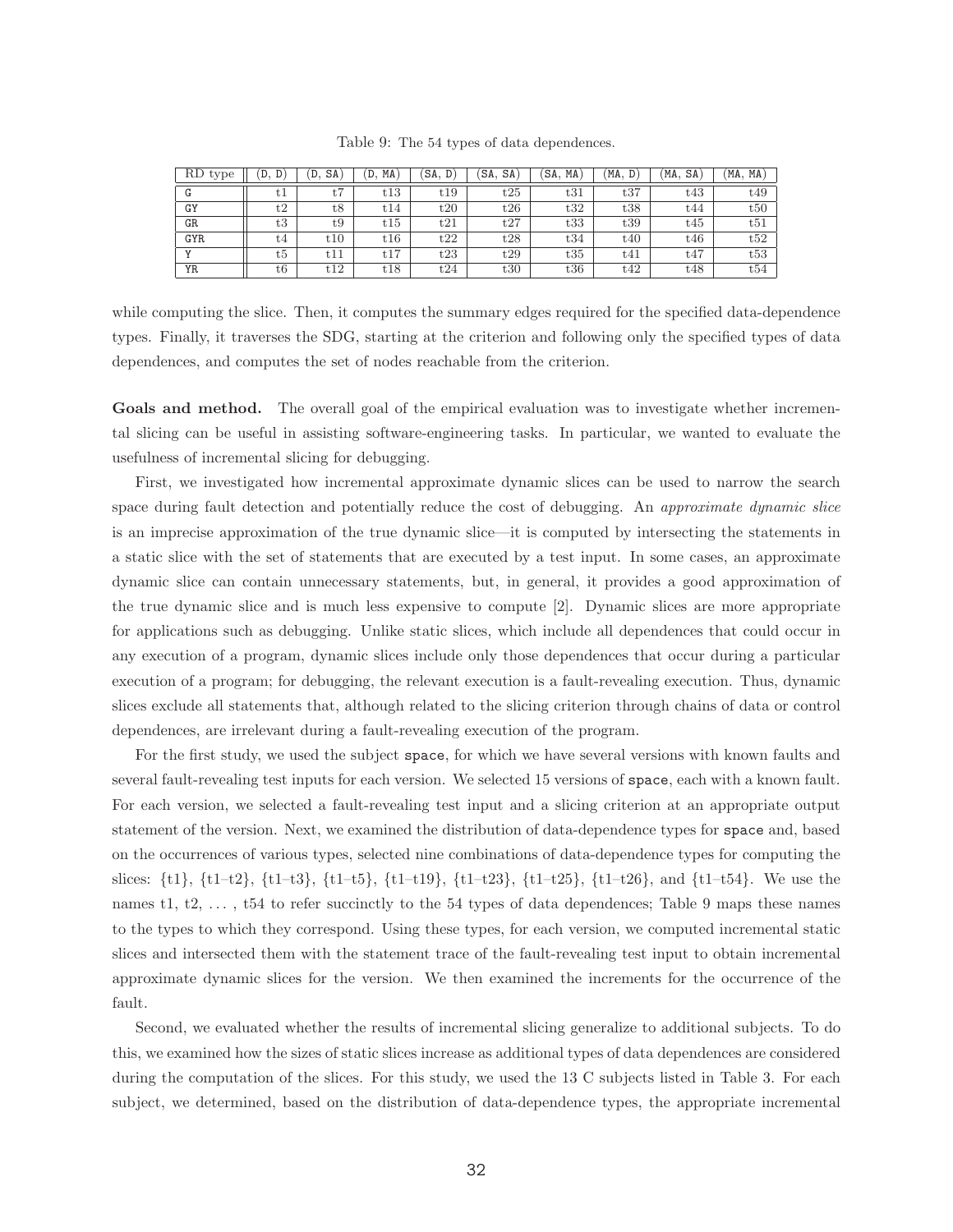Table 10: Sets of slices computed for each subject. For each increment, we computed the slices starting at five randomly selected nodes in the PDG of each procedure in the program.

|              | Number of          | Types of data dependences                                    |
|--------------|--------------------|--------------------------------------------------------------|
| Subject      | incremental slices | included in the incremental slices                           |
| armenu       | 3                  | $S1\{t1\} S2\{t1-t3\} S3\{t1-t54\}$                          |
| bison        | 3                  | $S1\{t1\} S2\{t1-t3\} S3\{t1-t54\}$                          |
| dejavu       | 3                  | $S1\{t1\} S2\{t1-t3\} S3\{t1-t54\}$                          |
| flex         | 3                  | $S1\{t1\} S2\{t1-t3\} S3\{t1-t54\}$                          |
| larn         | 5                  | $S1\{t1\} S2\{t1-t2\} S3\{t1-t5\} S4\{t1-t20\} S5\{t1-t54\}$ |
| <i>lharc</i> | 3                  | $S1\{t1\} S2\{t1-t3\} S3\{t1-t54\}$                          |
| mpegplay     | $\overline{4}$     | $S1\{t1\} S2\{t1-t3\} S3\{t1-t26\} S4\{t1-t54\}$             |
| mpegplayer   | $\overline{4}$     | $S1\{t1\} S2\{t1-t3\} S3\{t1-t29\} S4\{t1-t54\}$             |
| sed          | $\overline{4}$     | $S1\{t1\} S2\overline{\{t1-t3\} S3\{t1-t26\} S4\{t1-t54\}}$  |
| space        | 4                  | $S1\{t1\} S2\{t1-t3\} S3\{t1-t5\} S4\{t1-t54\}$              |
| T-W-MC       | 4                  | $S1\{t1\} S2\{t1-t3\} S3\{t1-t26\} S4\{t1-t54\}$             |
| unzip        | 3                  | $S1\{t1\} S2\{t1-t3\} S3\{t1-t54\}$                          |
| xearth       | 4                  | $S1\{t1\} S2\{t1-t3\} S3\{t1-t26\} S4\{t1-t54\}$             |

Table 11: Sizes of incremental approximate dynamic slices for 15 versions of space for fault detection.

|                | Inc.       |      | Inc.     | $\overline{2}$ | Inc. | 3    | Inc.           |      | Inc. | 5    | Inc. | 6    | Inc. |      | Inc. | 8               | Inc. $9$ |      |
|----------------|------------|------|----------|----------------|------|------|----------------|------|------|------|------|------|------|------|------|-----------------|----------|------|
|                | <b>Inc</b> | Cum  | Inc      | Cum            | Inc  | Cum  | Inc            | Cum  | Inc  | Cum  | Inc  | Cum  | Inc  | Cum  | Inc  | $_{\text{Cum}}$ | Inc      | Cum  |
| Ver            | size       | size | size     | size           | size | size | size           | size | size | size | size | size | size | size | size | size            | size     | size |
| $\mathbf{1}$   | 38         | 38   | $\Omega$ | 38             | 126  | 164  | $\overline{2}$ | 166  | 64   | 230  | 50   | 280  | 12   | 292  | 12   | 304             |          | 305  |
| $\overline{2}$ | 181        | 181  | $\Omega$ | 181            | 163  | 163  | 7              | 351  | 222  | 573  | 73   | 646  | 82   | 728  | 22   | 750             |          | 751  |
| 3              | 172        | 172  | $\Omega$ | $\Omega$       | 161  | 161  | 7              | 340  | 130  | 470  | 89   | 559  | 85   | 644  | 26   | 26              |          | 671  |
| 4              | 179        | 179  | $\Omega$ | 179            | 159  | 338  | 7              | 345  | 137  | 482  | 95   | 577  | 78   | 655  | 26   | 681             |          | 682  |
| 5              | 195        | 195  | $\Omega$ | 195            | 162  | 357  | 7              | 364  | 164  | 164  | 127  | 655  | 114  | 769  | 28   | 797             |          | 798  |
| 6              | 187        | 187  | $\Omega$ | 187            | 163  | 350  | 7              | 357  | 170  | 527  | 128  | 655  | 74   | 729  | 29   | 758             |          | 759  |
| 7              | 205        | 205  | $\Omega$ | 205            | 187  | 392  | 7              | 399  | 204  | 603  | 81   | 684  | 98   | 782  | 24   | 806             |          | 807  |
| 8              | 187        | 187  | $\Omega$ | 187            | 163  | 350  | 7              | 357  | 164  | 521  | 123  | 644  | 78   | 722  | 26   | 748             |          | 749  |
| 9              | 188        | 188  | $\Omega$ | 188            | 157  | 345  | 7              | 352  | 182  | 534  | 86   | 620  | 110  | 730  | 23   | 753             |          | 754  |
| 10             | 189        | 189  | $\Omega$ | 189            | 161  | 350  | 7              | 357  | 170  | 527  | 64   | 591  | 93   | 684  | 27   | 711             |          | 712  |
| 11             | 56         | 56   | $\Omega$ | 56             | 128  | 184  | 2              | 186  | 76   | 262  | 96   | 358  | 47   | 405  | 40   | 445             |          | 446  |
| 12             | 173        | 173  | $\Omega$ | 173            | 152  | 325  | 6              | 331  | 131  | 462  | 62   | 524  | 82   | 606  | 24   | 630             |          | 631  |
| 13             | 94         | 94   | $\Omega$ | 94             | 127  | 221  | 4              | 225  | 95   | 320  | 58   | 378  | 82   | 460  | 19   | 479             |          | 480  |
| 14             | 38         | 38   | $\Omega$ | 38             | 126  | 164  | $\overline{2}$ | 166  | 61   | 227  | 32   | 259  | 12   | 271  | 12   | 283             |          | 284  |
| 15             | 185        | 185  | $\Omega$ | 185            | 150  | 335  | $\overline{7}$ | 342  | 149  | 491  | 87   | 578  | 98   | 676  | 28   | 704             |          | 705  |

slices to compute. We selected the increments such that each increment included at least an additional  $5\%$ of the data dependences in the program. Table 10 shows the number of slice increments that were computed for each subject; it also shows, for each slice increment, the data-dependence types that were traversed while computing the slices. For example, consider the entry for bison in Table 10. We computed three sets of slices for bison: S1, S2, and S3. The slices in the first increment were based only on data-dependence type t1, whereas those in the second and the third increments were based on data-dependence types t1 through t3 and t1 through t54, respectively. For each slice increment, we selected five slicing criteria at random and computed a slice for each of those criteria. We then examined the differences in the sizes of the increments.

**Results and analysis.** Table 11 presents the results of the first study. The table shows, for each of the 15 versions of space that we used, the sizes of the nine incremental slices: the table shows the cumulative size for each increment and the increase in the slice size at each increment. For example, for version 1, the first increment contained 38 statements, the second increment included no additional statements; the third increments contained 126 statements in addition to the 38 from the previous increment.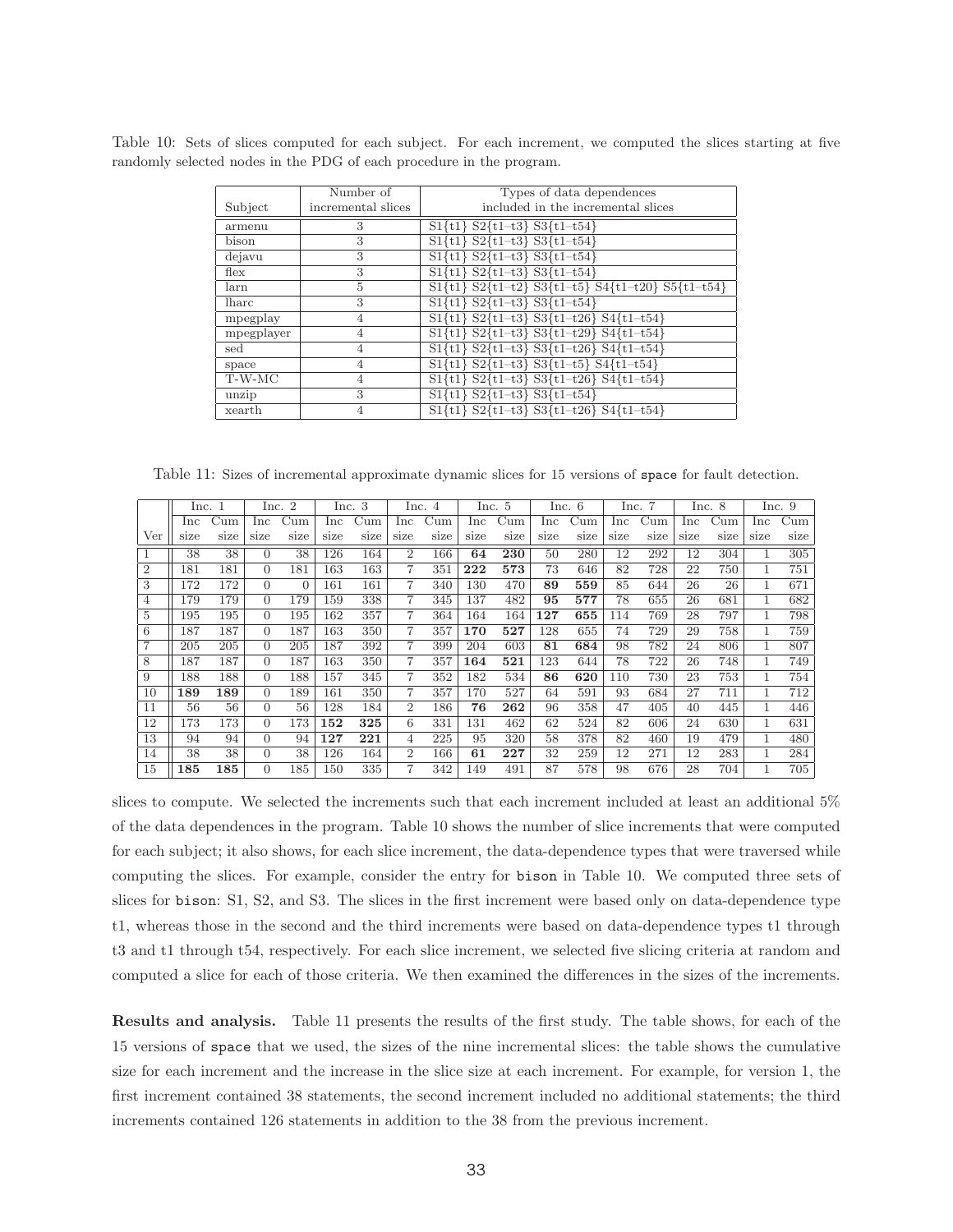

Figure 13: Size of the dynamic slice increment that contained the fault, for each of the 15 versions of space.

For each version, increment 9 is the approximate dynamic slice that is computed by including all data dependences. In the alternative debugging scenario, in which testers do not compute incremental slices based on data-dependence types, they would compute increment 9 in one step and then try to locate the fault among the statements included in the slice. The number of statements in the last increment, and thus the number of statements that testers would have to examine, varies from 284, for version 14, to 807, for version 7. However, using incremental slicing, the tester would compute the approximate dynamic slice in increments and examine only the additional statements included in each increment to identify the fault. The increments shown in bold are the first ones that contain the fault for each version.<sup>12</sup> For example, for version 13, the tester would examine 94 statements in the first increment, none in the second, and then 127 in the third to locate the fault; the tester need not examine the remaining 259 statements that appear in the remaining slice increments and that may have to be examined in the alternative debugging scenario.

Using incremental slicing can potentially help speed up the process of locating a fault if the fault occurs in an increment computed before the last increment. Thus, the testers can avoid examining the statements that would appear only in the successive increments. In the worst case, the fault might appear in the last increment (a case that never occurs in our study); in this case, the testers would have to examine as many statements as they would in the alternative debugging scenario. Moreover, incremental slicing allows the testers to examine a smaller set of potentially fault-containing statements at a time and, in doing so, can make the task of locating the fault easier.

The data in Table 11 show that, for 11 of the 15 versions, the fault first appears in either the fifth or the sixth increment. For two versions, the fault appears in the third increment and, for another two, in the first increment. The fault never occurs in the last increment, which indicates that for these versions, using incremental slicing can reduce the number of statements that need to be examined for faults.

 $12$ Because each successive increment includes all statements from the previous increments, all increments subsequent to the ones shown in bold also contain the faults.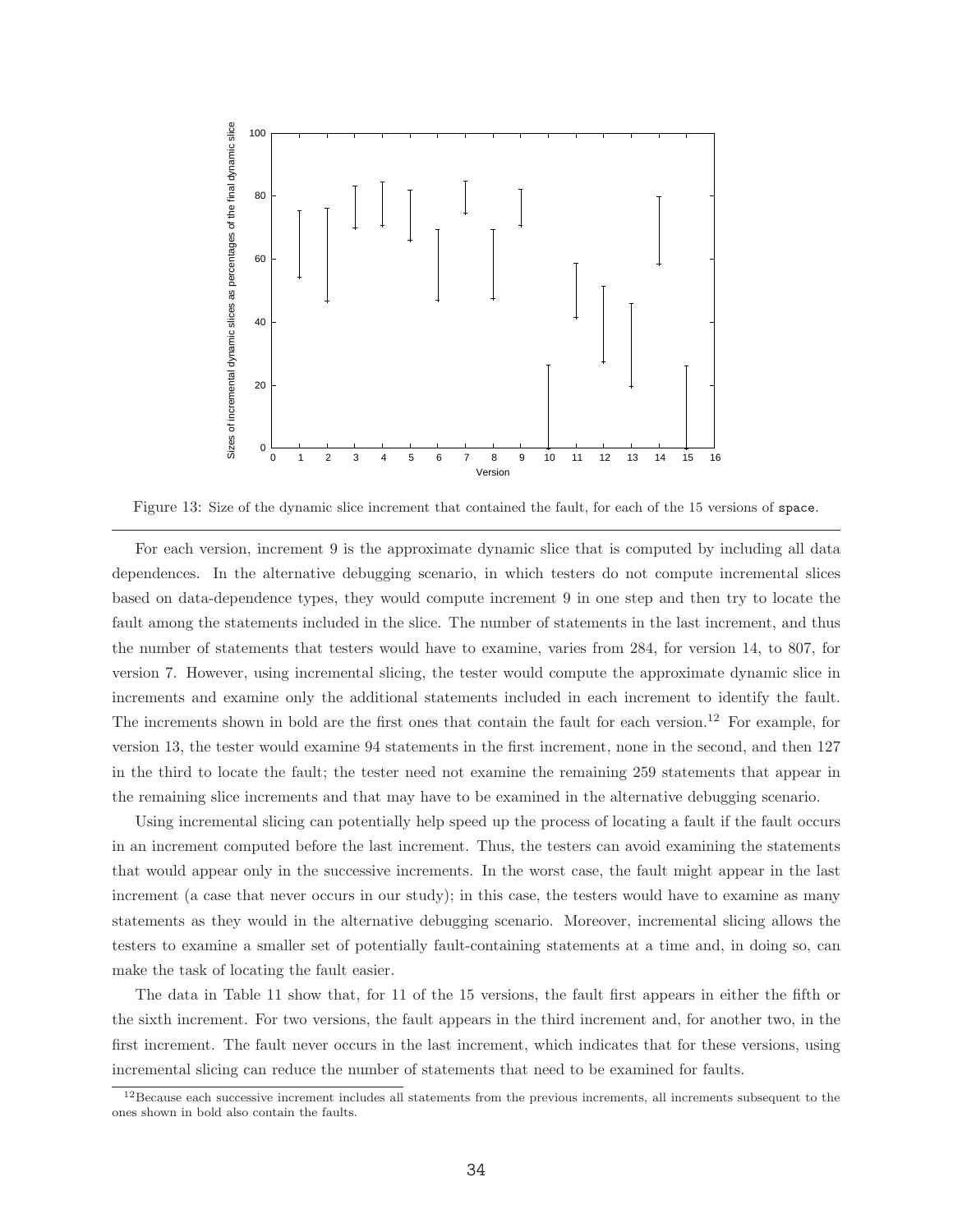

Figure 14: Increase in the sizes of the slices for the slice increments listed in Table 10. For each subject, the segmented bar illustrates the average increase in the slice size from one increment to the next.

Figure 13 shows, for each version, the size of the dynamic slice increment that contained the fault; it shows the size as a percentage of the size of the last incremental slice. The horizontal axis lists the 15 versions of space. The length of each line in the figure represents the percentage of additional statements over previous increments—that were included in the increment containing the fault. The top of each line represents the total percentage of statements that would be examined, including those that appear in the fault-containing increment; the bottom of each line represents the percentage of statements that are examined prior to examining the fault-containing increment. The percentage of statements in the complete incremental slice that need not be examined is at least 15% in each version, and is as high as 74% for two versions. The sizes of the increments that contain the fault vary from  $10\%$  to  $30\%$  of the final dynamic slice.

Figure 14 presents the results of the second study, in which we computed the slices listed in Table 10. The vertical axis represents the sizes of the slices as percentages of the number of statements in the program. Each segmented bar in Figure 14 illustrates the average increase in the slice sizes for an increment over the previous increment. For example, consider the segmented bar for bison. The average size of the slices in set S1, which were computed for data-dependence type t1, is 7% of the program size. The slices in set S2 were computed for data-dependence types t1 through t3. On average, the slices in S2 are larger than the slices in S1 by 16% of the program statements; therefore, the average size of the slices in S2 is 23% of the program size. Similarly, the slices in set S3, which were computed using all types of data dependences, include on average an additional 8% of the program statements; the average size of the slices in S3 is thus 31% of the program size.

For some subjects, a subsequent increment caused a negligible increase in the size of the slice from the previous increment; the segments corresponding to such increments are not discernible in Figure 14. For example, the last increment for mpegplay increased the sizes of the slices from the previous increment by less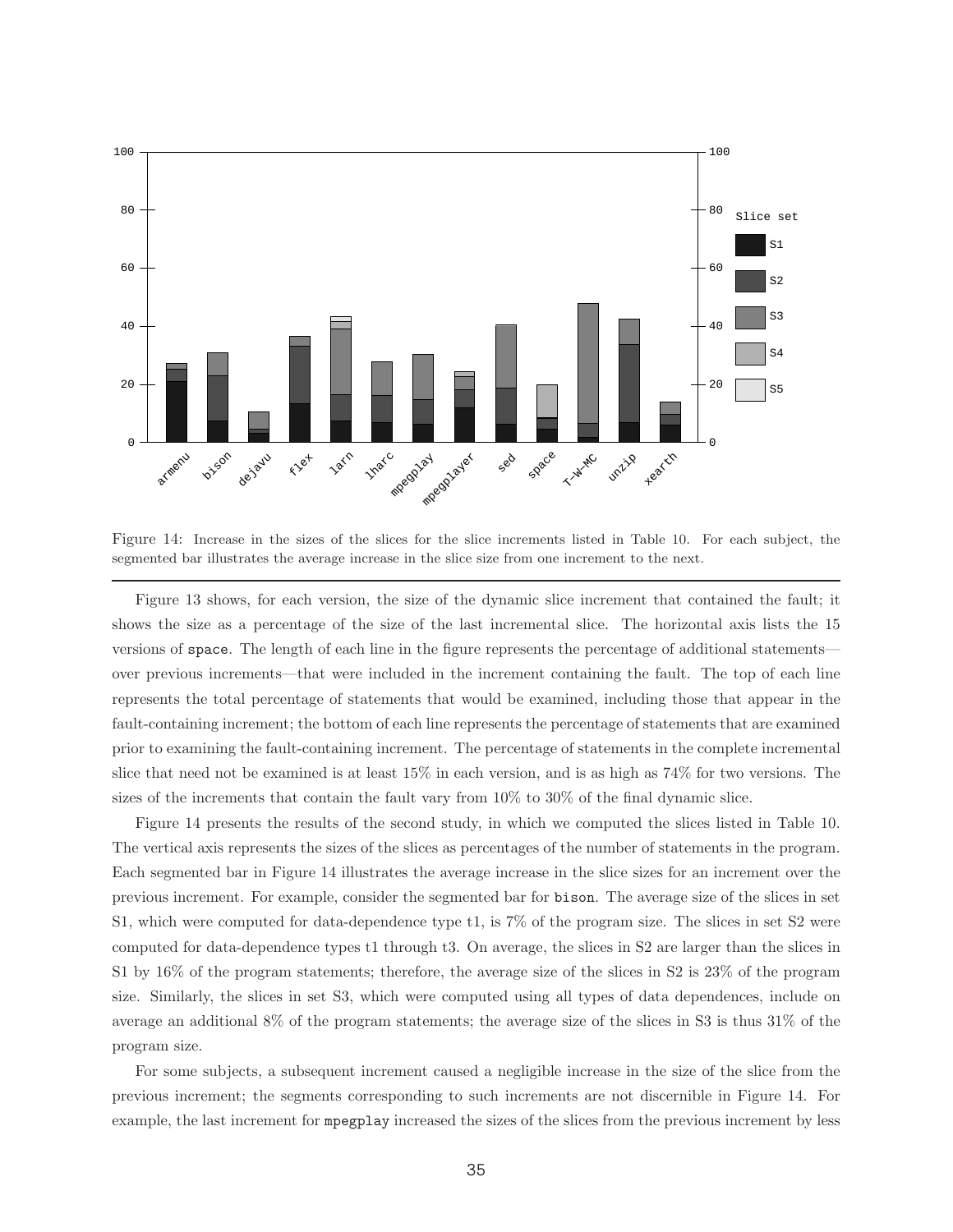than 0.1% of the program size. Similarly, the last increment for sed also caused the slices to grow marginally. In one of the slice increments—the last increment for xearth—none of slices from the previous increment showed an increase in size.

The increase in the size of the slices varies across the subjects as additional data-dependence types are considered. For example, on average, the slice sizes for armenu increase by 4% of the program size when data-dependence types t2 and t3 are considered in addition to data-dependence type t1. However, for bison, the inclusion of those types causes the slice sizes to increase by 16%.

Overall, the data show that few slice increments cause the slices to increase in size. For some increments, the increase is marginal, whereas, for others, it is substantial. However, limiting the types of data dependences that are traversed during slicing can cause the slices to be smaller, and thus, more amenable for accomplishing the task for which the slices are computed.

**Discussion.** Our empirical studies indicate that incremental slicing can be effective in computing a complete slice in multiple steps. Each step increases the size of the slice by traversing additional types of data dependences. The technique provides a systematic way of reducing the size of a slice, by considering only those types of data dependences that are of interest. When applied to fault detection, the technique lets the testers focus on smaller subsets of the fault space—the set of statements that potentially contain the fault. Instead of having to search the entire fault space, the technique lets the testers partition the fault space and examine the partitions separately. Thus, as the results of our first study show, the testers need not examine the entire fault space, which can reduce the fault-detection time. The second study shows that the results of incremental slicing generalize to more subjects than the one used in the first study, thus making the technique more generally applicable.

# **5 Related Work**

Throughout this section, we use our color-based terminology to discuss the classifications provided by other authors, even though none of those authors actually use colors in their work. We do this for ease of comparison with our classification.

Ostrand and Weyuker [38] extend the traditional data-flow testing techniques [15, 41] to programs that contain pointers and aliasing. To define testing criteria that adequately test the data-flow relationships in programs with pointers, they consider the effects of pointers and aliasing on definitions and uses. They classify data dependences based on types of definitions, uses, and paths between definitions and uses. They identify two types of definitions and uses: definite and possible—they do not distinguish single-alias accesses and, instead, group single-alias accesses with definite accesses. They distinguish three types of paths, based on the occurrences of no yellow paths, some yellow paths, and all yellow paths, between definitions and uses. Based on these types, they define four types of data dependences. A *strong data dependence* involves a definite definition, a definite use, and no yellow paths between the definition and use. A *firm data dependence* involves a definite definition, a definite use, and at least one green and one yellow path from the definition to the use. A *weak data dependence* involves a definite definition, a definite use, and all yellow paths between the definition and use. A *very weak data dependence* involves either a possible definition or a possible use. Ostrand and Weyuker define new data-flow testing criteria designed to cover the four types of data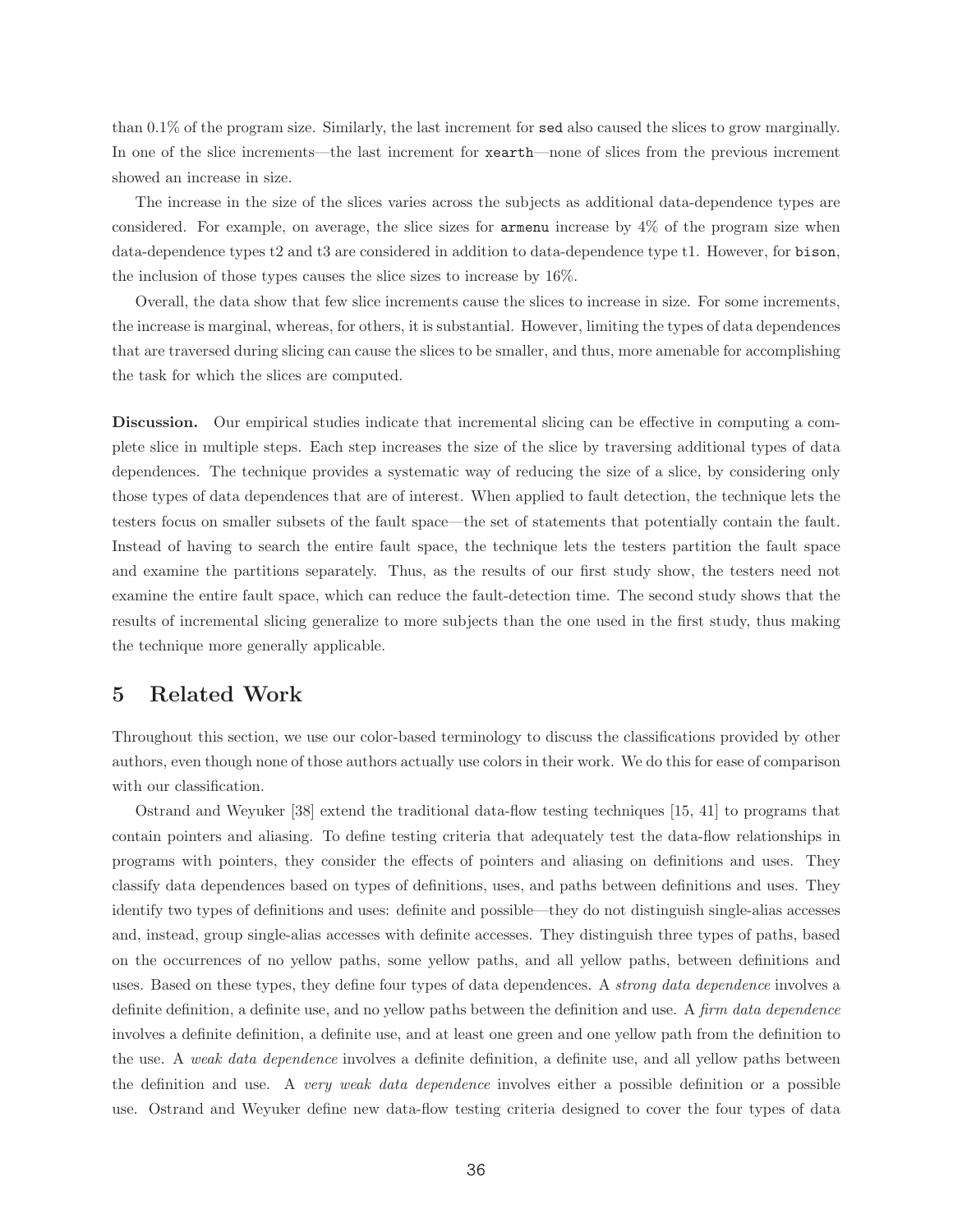dependences. They also discuss how their classification can be used to prioritize the coverage of certain types of data dependences over others, to meet the constraints of limited time and resources.

Ostrand and Weyuker's classification is much coarser grained than ours. In their classification, a definite definition (or use) includes both direct and single-alias definitions (or uses). They identify three types of paths—they do not distinguish the occurrence of red paths, like we do. Their classification of paths is not directly comparable with ours because certain yellow paths in our classification—those in which the redefinition occurs through a single-alias access—are classified as red paths in their classification.

Apart from testing, Ostrand and Weyuker do not investigate other applications of data-dependence classification. Also, they do not consider classification based on spans.

Merlo and Antoniol [31, 32] present techniques to identify implications between nodes and data dependences in the presence of pointers. They distinguish definite and possible definitions and uses and, based on these, identify definite and possible data dependences. A *definite data dependence* involves a definite definition, a definite use, and at least one green path between the definition and the use. A *possible data dependence* involves either a possible definition or a possible use, and at least one green or yellow path between the definition and the use. Merlo and Antoniol do not mention whether they consider a single-alias access to be a definite access.

The goal of Merlo and Antoniol's work is to identify, through static analysis, implications between nodes and data dependences. They define relations, based on dominance, to compute, for each node, the set of data dependences whose coverage is implied by the coverage of that node. The application of our classification provides an alternative way to estimate the data-flow coverage achieved by a statement-adequate test suite. Moreover, unlike their approach, our approach is applicable to interprocedural data dependences. However, our approach is more limited than theirs in two ways. First, the application of our classification provides a lower bound on the number of data dependences whose coverage can be inferred from statement coverage. Our approach considers only those data dependences in which all paths between the definition and the use are green and, in addition, either the definition dominates the use or the use postdominates the definition. In general, it is possible to infer the coverage of a data dependence from the coverage of a node, even if some paths between the definition and use contain kills or there is no dominance/postdominance relation between the definition and the use. Second, our approach is not applicable in cases in which 100% statement coverage cannot be assumed for a program. However, our goal in this work is not to describe a general, comprehensive approach for inferring coverage of data dependences from coverage of statements; instead, inferring data-flow coverage, albeit conservatively, is an application and benefit of our classification.

Marré and Bertolino [30] define subsumption relations among data dependences to determine the data dependences whose coverage can be inferred from the coverage of other data dependences. Their approach identifies a *spanning set* of data dependences, which is a minimal set of data dependences whose coverage ensures the coverage of all data dependences in the program. Marré and Bertolino do not consider the effects of pointer dereferences on identifying the spanning set of data dependences.

Pande, Landi, and Ryder [39] describe an algorithm for computing interprocedural reaching definitions in the presence of pointers. To compute interprocedural reaching definition, they describe conditional reaching definitions. A *conditional reaching definition* is a reaching definition that reaches node n under assumed alias relations and reaching definitions at the entry of the CFG to which  $n$  belongs.

Several researchers have considered the effects of pointers on program slicing and have presented results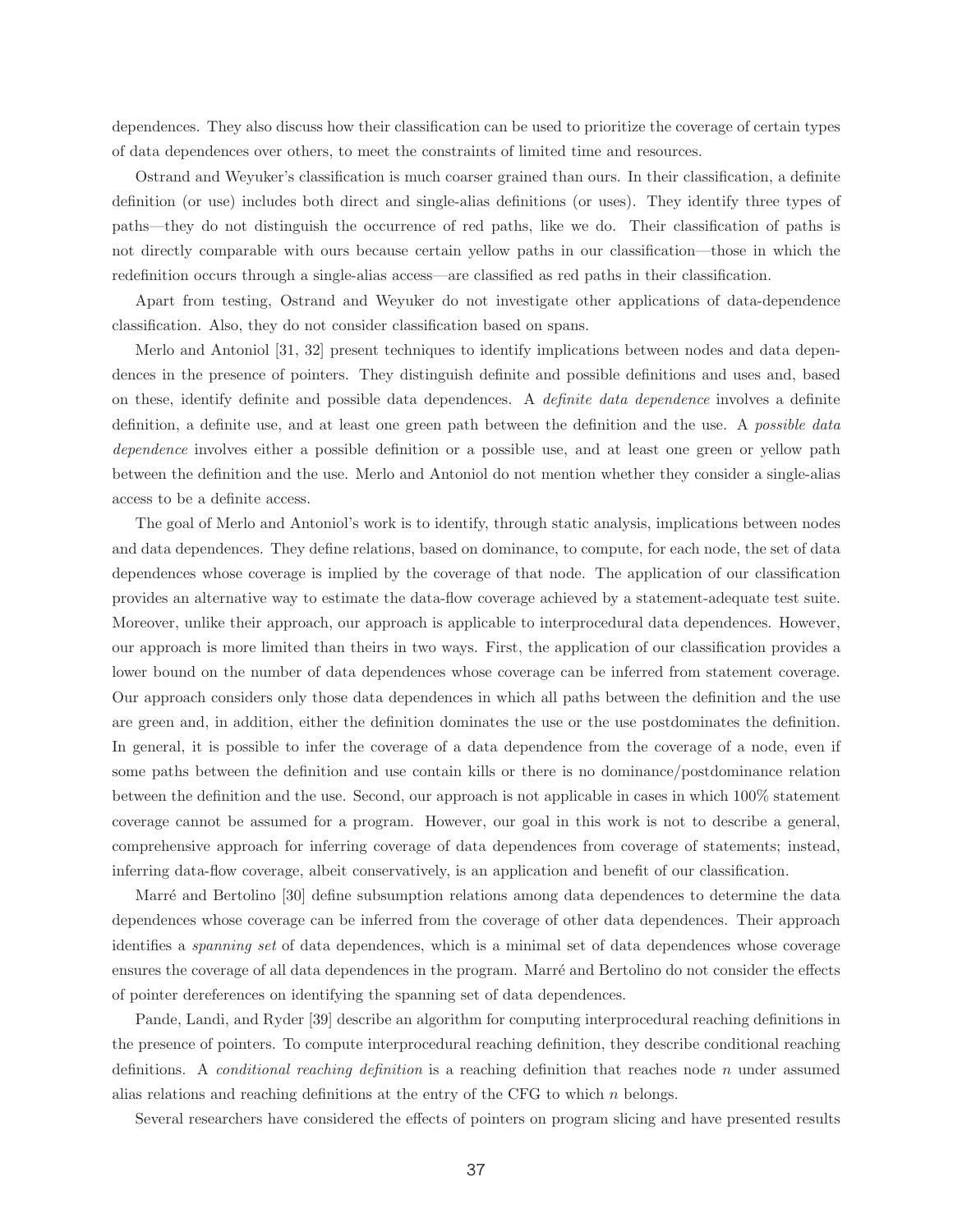to perform slicing more effectively in the presence of pointers (e.g. [1, 6, 9, 10, 28]). Some researchers have also evaluated the effects of the precision of the pointer analysis on subsequent analyses, such as the computation of def-use associations (e.g., [47, 48]) and program slicing (e.g., [8, 27, 44]). However, none of that research distinguishes data dependences based on types of the definition, the use, and the paths between the definition and the use.

Other researchers (e.g. [11, 17]) have investigated various ways to reduce the sizes of slices. However, they have not considered classifying data dependences and computing slices based on different types of data dependences as a means of reducing the sizes of slices.

# **6 Summary and Future Work**

In this paper, we presented two techniques for classifying data dependences in programs that use pointers. The first technique classifies a data dependence based on the type of definition, the type of use, and the types of paths between the definition and the use. The technique classifies definitions and uses into three types based on the occurrences of pointer dereferences; it classifies paths between definitions and uses into six types based on the occurrences of definite, possible, or no redefinitions of the relevant variables along the paths. Using this classification technique, data dependences can be classified into 54 types. The second technique classifies data dependences based on their spans—it measures the extent or the reach of a data dependence in a program and can be computed at the procedure level and at the statement level. Although our techniques are intended to classify data dependences in the presence of pointer dereferences, they are also applicable to programs that do not contain pointer dereferences.

We implemented the two classification techniques and investigated the occurrences of data dependences in practice, for a set of C programs. The results of the studies indicated that, for our subjects, the five mostfrequently-occurring data-dependence types can account for as much as 90% of the data dependences in the programs (Figure 5). Data about the most-frequently-occurring types in a program (Table 5) can be used to characterize programs based on the complexity of their data dependences, as confirmed through manual inspection of the programs. Information about data-dependence spans can also be used to characterize programs.

We presented two applications of the classification techniques: data-flow testing and program slicing. In the first application, we explored different ways in which the classification can be used to facilitate dataflow testing. We used the classification to determine the data-flow coverage achieved through less-expensive testing such as statement or branch testing. We also used the classification to order data dependences for coverage and to aid in generating test inputs for covering them. Finally, we used the classification to determine the appropriate verification technique for different data dependences—some data dependences may be suitable for verification through testing, whereas, for others, because of their complexity, alternative verification techniques, such as inspections, may be more appropriate. In our empirical evaluation, we showed a possible application of our approach to a set of C subjects. The results of the study indicate that the approach is practical and effective; for each subject, we were able to identify the subset of data dependences covered by statement coverage and to suggest a verification technique for the remaining data dependences, based on the expected complexity of covering them.

In the second application, we presented a new slicing paradigm in which slices are computed by traversing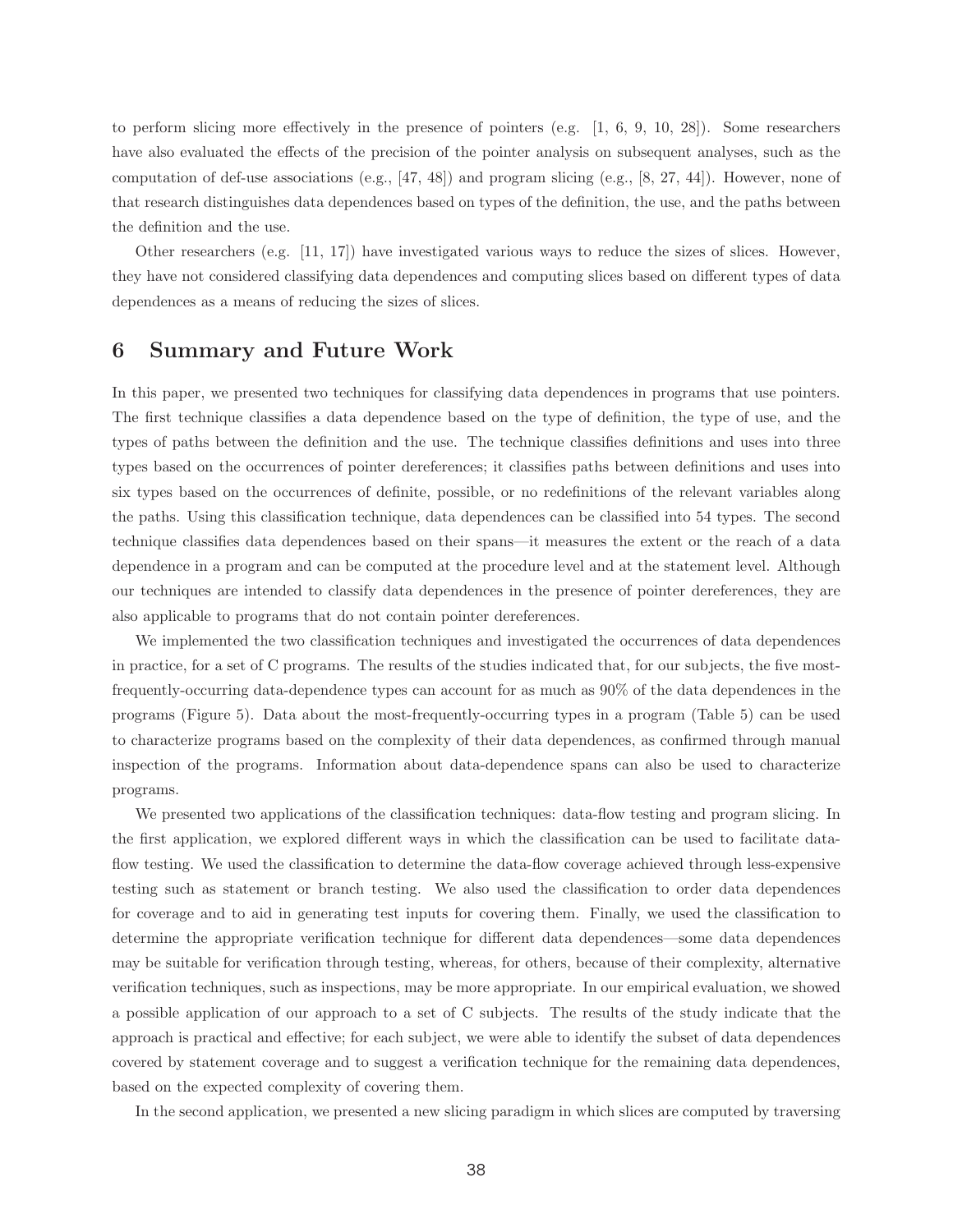data dependences selectively, based on their types. The new slicing paradigm can be used to compute a slice incrementally. The incremental slicing technique computes a complete slice in multiple steps by traversing additional types of data dependences during each successive step. We performed an empirical study to investigate how incremental approximate dynamic slices can be used to reduce the fault-detection time. Our results indicated that, using incremental slicing, testers need not examine the entire fault space (Table 11, Figure 13). Moreover, testers can examine a much smaller fault space at a time, which can speed up the process of locating a fault.

We performed a second study to evaluate whether the results of incremental slicing generalize to more subjects. We investigated the increase in the sizes of static slices as additional types of data dependences are considered for a set of C subjects. The outcome of the study shows that incremental slicing's results are consistent across the subjects considered (Figure 14), thus making the technique more generally applicable for tasks such as program comprehension and debugging.

In our work, we have not examined the dynamic occurrences of different types of data dependences. A promising area of future work would be to use dynamic analysis to investigate whether the type of a data dependence can be used to predict the feasibility of that data dependence. Another potential area of future work is to apply the classification to other languages, notably Java. The classification techniques may need to be extended or modified to accommodate unique features of Java. The patterns in the occurrences of data dependences that we have observed for C programs would likely differ for Java programs. An additional direction for future work is to design and implement human studies to assess and refine our approach for dataflow testing. Yet another possible future direction is to investigate the use of our classification techniques to study the coupling between different modules in a program. We expect that computing coupling measures based on the types of data dependences between two modules can provide a better understanding of the actual coupling between such modules. Finally, we are interested in exploring visualization techniques for presenting, in an intuitive way, information about the data dependences within a program and their types (e.g., by letting the user visualize only a subset of data dependences and navigate between definitions, uses, and parts of the program in the spans).

# **Acknowledgments**

Gregg Rothermel provided useful suggestions and comments that helped improve the paper. Donglin Liang provided an implementation of his parametric alias analysis and helped with its installation. This work was supported in part by a grant from Boeing Commercial Airplanes to Georgia Tech, by National Science Foundation awards CCR-9988294, CCR-0096321, CCR-0205422, SBE-0123532 and EIA-0196145 to Georgia Tech, and by the State of Georgia to Georgia Tech under the Yamacraw Mission.

# **References**

- [1] H. Agrawal, R. A. DeMillo, and E. H. Spafford. Dynamic slicing in the presence of unconstrained pointers. In *Proceedings of the Symposium on Testing, Analysis, and Verification*, pages 60–73, October 1991.
- [2] H. Agrawal and J. R. Horgan. Dynamic program slicing. In *Proceedings of the ACM SIGPLAN '90 Conference on Programming Language Design and Implementation*, pages 246–256, June 1990.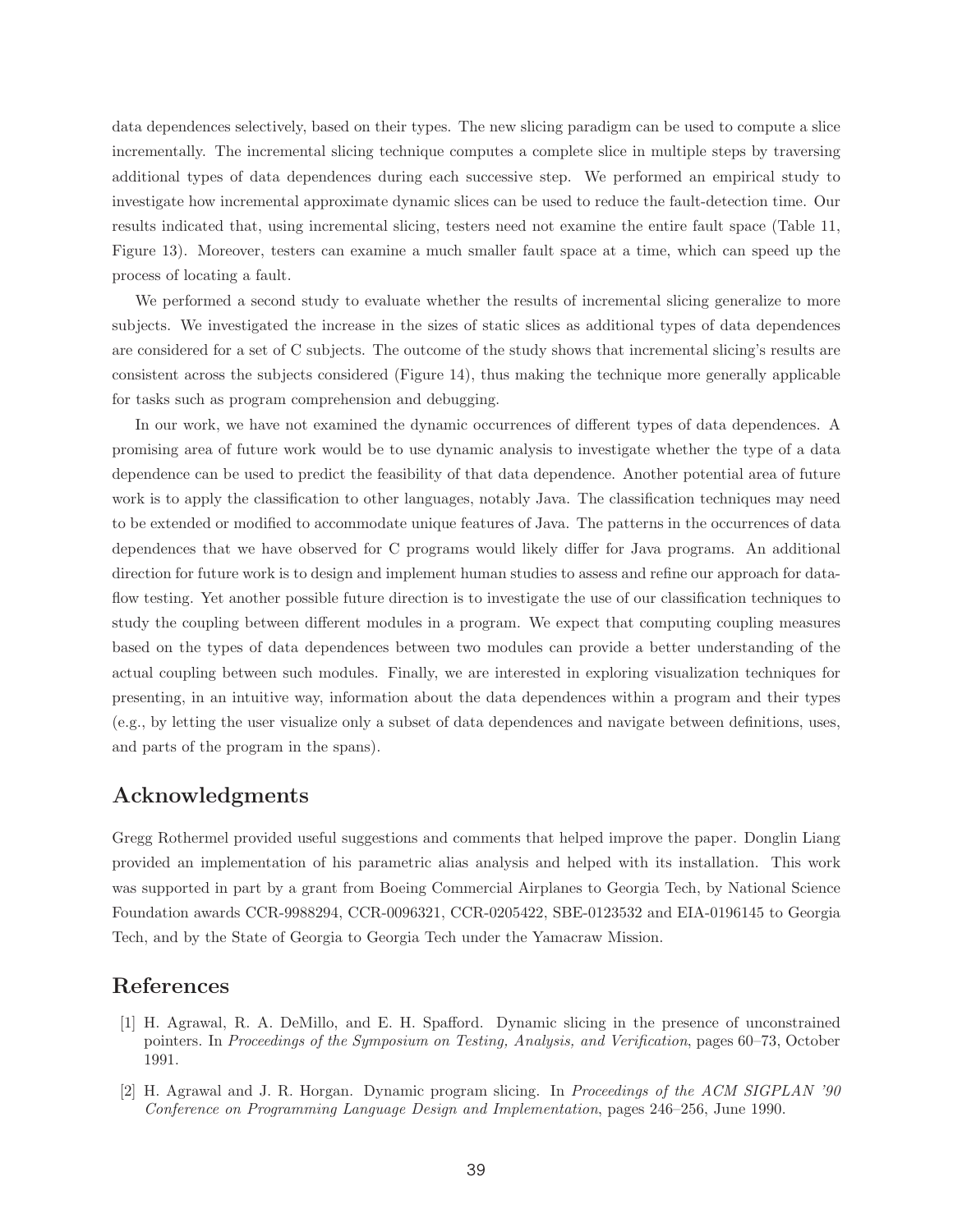- [3] A. V. Aho, R. Sethi, and J. D. Ullman. *Compilers, Principles, Techniques, and Tools*. Addison-Wesley Publishing Company, Reading, MA, 1986.
- [4] L. O. Andersen. Program analysis and specialization for the C programming language. Technical Report 94-19, University of Copenhagen, 1994.
- [5] Aristotle Research Group. Aristotle: Software engineering tools. http://www.cc.gatech.edu/aristotle/, 2000.
- [6] D. C. Atkinson and W. G. Griswold. Effective whole-program analysis in the presence of pointers. In *Proceedings of ACM SIGSOFT 6*th *International Symposium on the Foundations of Software Engineering*, pages 46–55, November 1998.
- [7] B. Beizer. *Software Testing Techniques*. Van Nostrand Reinhold, New York, NY, 1990.
- [8] L. Bent, D. C. Atkinson, and W. G. Griswold. A comparative study of two whole-program slicers for C. Technical Report UCSD TR CS2000-0643, University of California at San Diego, May 2000.
- [9] D. W. Binkley. Slicing in the presence of parameter aliasing. In *Software Engineering Research Forum*, pages 261–268, November 1993.
- [10] D. W. Binkley and J. R. Lyle. Application of the pointer state subgraph to static program slicing. *The Journal of Systems and Software*, 40(1):17–27, January 1998.
- [11] G. Canfora, A. Cimitile, and A. De Lucia. Conditioned program slicing. *Information and Software Technology*, 40(11-12):595–608, November 1998.
- [12] L. A. Clarke, A. Podgurski, D. J. Richardson, and S. J. Zeil. A formal evaluation of data flow path selection criteria. *IEEE Transactions on Software Engineering*, 15(11):1318–1332, November 1989.
- [13] J. Ferrante, K. J. Ottenstein, and J. D. Warren. The program dependence graph and its use in optimization. *ACM Transactions on Programming Languages and Systems*, 9(3):319–349, July 1987.
- [14] P. G. Frankl and S. N. Weiss. An experimental comparison of the effectiveness of branch testing and data flow testing. *IEEE Transactions on Software Engineering*, 19(8):774–787, August 1993.
- [15] P. G. Frankl and E. J. Weyuker. An applicable family of data flow testing criteria. *IEEE Transactions on Software Engineering*, 14(10):1483–1498, October 1988.
- [16] P. G. Frankl and E. J. Weyuker. Provable improvements on branch testing. *IEEE Transactions on Software Engineering*, 19(10):962–975, October 1993.
- [17] Mark Harman and Sebastian Danicic. Amorphous program slicing. In *Proceedings of the 5*th *International Workshop on Program Comprehension*, pages 70–79, March 1997.
- [18] M. J. Harrold and N. Ci. Reuse-driven interprocedural slicing. In *Proceedings of the 20*th *International Conference on Software Engineering*, pages 74–83, April 1998.
- [19] M. J. Harrold and G. Rothermel. Aristotle: A system for research on and development of programanalysis-based tools. Technical Report OSU-CISRC-3/97-TR17, The Ohio State University, March 1997.
- [20] M. J. Harrold and M. L. Soffa. Selecting and using data for integration testing. *IEEE Software*, 8(2):58–65, March 1991.
- [21] M. J. Harrold and M. L. Soffa. Efficient computation of interprocedural definition-use chains. *ACM Transactions on Programming Languages and Systems*, 16(2):175–204, March 1994.
- [22] S. Horwitz, T. Reps, and D. Binkley. Interprocedural slicing using dependence graphs. *ACM Transactions on Programming Languages and Systems*, 12(1):26–60, January 1990.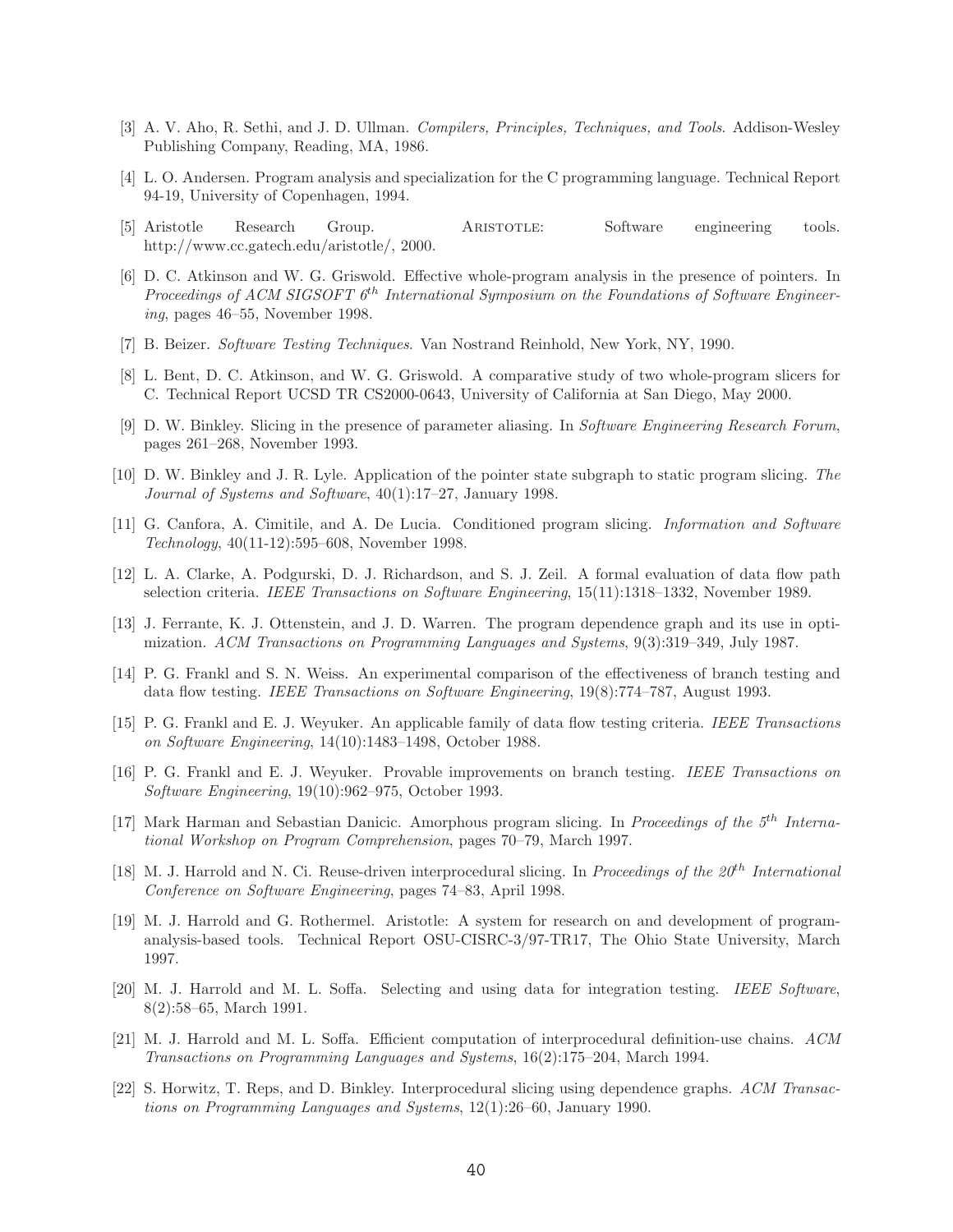- [23] B. Korel and J. Laski. Dynamic program slicing. *Information Processing Letters*, 29(3):155–163, October 1988.
- [24] W. Landi and B. G. Ryder. A safe approximate algorithm for interprocedural pointer aliasing. In *Proceedings of the ACM SIGPLAN '92 Conference on Programming Language Design and Implementation*, pages 235–248, June 1992.
- [25] W. Landi, B. G. Ryder, and S. Zhang. Interprocedural modification side effect analysis with pointer aliasing. In *Proceedings of the ACM SIGPLAN '93 Conference on Programming Language Design and Implementation*, pages 56–67, June 1993.
- [26] J. W. Laski and B. Korel. A data flow oriented program testing strategy. *IEEE Transactions on Software Engineering*, SE-9(3):347–354, May 1983.
- [27] D. Liang and M. J. Harrold. Efficient points-to analysis for whole-program analysis. In *Proceedings of ESEC/FSE '99 7*th *European Software Engineering Conference and 7*th *ACM SIGSOFT Symposium on the Foundations of Software Engineering*, volume 1687 of *LNCS*, pages 199–215. Springer-Verlag, September 1999.
- [28] D. Liang and M. J. Harrold. Reuse-driven interprocedural slicing in the presence of pointers and recursion. In *Proceedings of the International Conference on Software Maintenance*, pages 421–432, August–September 1999.
- [29] D. Liang and M. J. Harrold. Efficient computation of parameterized pointer information for interprocedural analyses. In *Proceedings of 2001 Static Analysis Symposium*, pages 279–298, July 2001.
- [30] M. Marré and A. Bertolino. Unconstrained duas and their use in achieving all-uses coverage. In *Proceedings of the 1996 International Symposium on Software Testing and Analysis*, pages 147–157, January 1996.
- [31] E. Merlo and G. Antoniol. A static measure of a subset of intra-procedural data flow testing coverage based on node coverage. In *Proceedings of CASCON '99*, pages 173–186, November 1999.
- [32] E. Merlo and G. Antoniol. Pointer sensitive def-use pre-dominance, post-dominance and synchronous dominance relations for unconstrained def-use intraprocedural computation. Technical Report EPM/RT-00/01, Ecole Polytechnique of Montreal, March 2000.
- [33] S. Ntafos. On required elements testing. *IEEE Transactions on Software Engineering*, SE-10(6):795–803, November 1984.
- [34] S. Ntafos. A comparison of some structural testing strategies. *IEEE Transactions on Software Engineering*, 14(6):868–874, June 1988.
- [35] A. Orso, D. Liang, S. Sinha, and M. J. Harrold. A framework for understanding data dependences. Technical Report GIT-CC-02-13, College of Computing, Georgia Institute of Technology, March 2002.
- [36] A. Orso, S. Sinha, and M. J. Harrold. Effects of pointers on data dependences. In *Proceedings of the 9*th *International Workshop on Program Comprehension*, pages 39–49, May 2001.
- [37] A. Orso, S. Sinha, and M. J. Harrold. Incremental slicing based on data-dependence types. In *Proceedings of the International Conference on Software Maintenance*, pages 158–167, November 2001.
- [38] T. J. Ostrand and E. J. Weyuker. Data flow-based test adequacy analysis for languages with pointers. In *Proceedings of the Symposium on Testing, Analysis, and Verification*, pages 74–86, October 1991.
- [39] H. Pande, W. Landi, and B. G. Ryder. Interprocedural def-use associations for C systems with single level pointers. *IEEE Transactions on Software Engineering*, 20(5):385–403, May 1994.
- [40] Programming Language Research Group. PROLANGS Analysis Framework. http://www.prolangs.rutgers.edu/, Rutgers University, 1998.